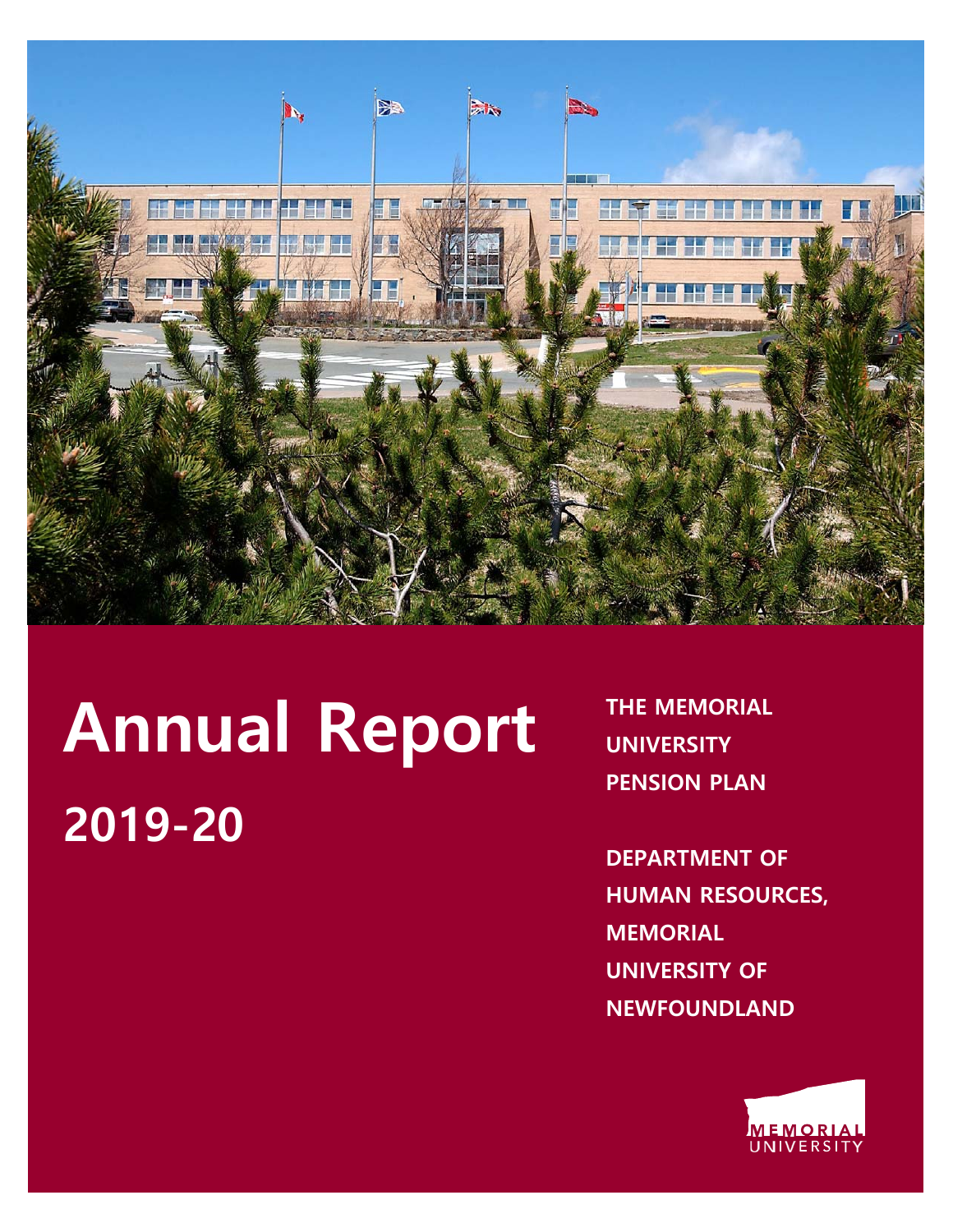

# **Annual Report of The Memorial University Pension Plan**

**April 1, 2019 to March 31, 2020** 

Department of Human Resources, Memorial University of Newfoundland St. John's, NL A1C 5S7

(709) 864-7406 myhr@mun.ca

December 2020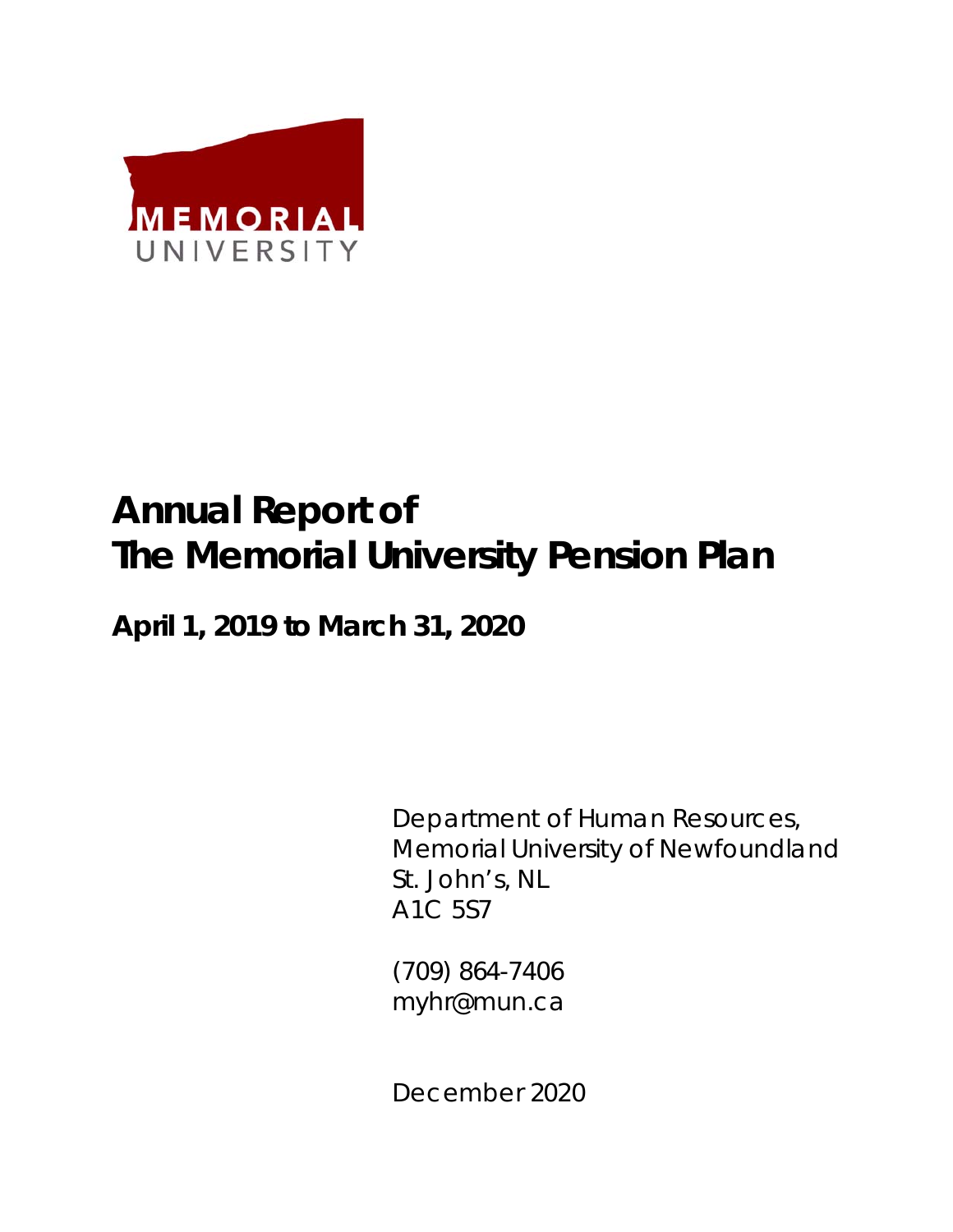# Table of Contents

- 03 Chairperson's Message
- 04 Pension Plan Highlights
- 06 Pension Plan Overview
- 08 Investments
- 15 Actuarial Valuation
- 17 Report on Performance
- 23 Highlights and Partnerships
- 27 Opportunities and Challenges Ahead
- 28 Conclusion
- 29 Financial Statements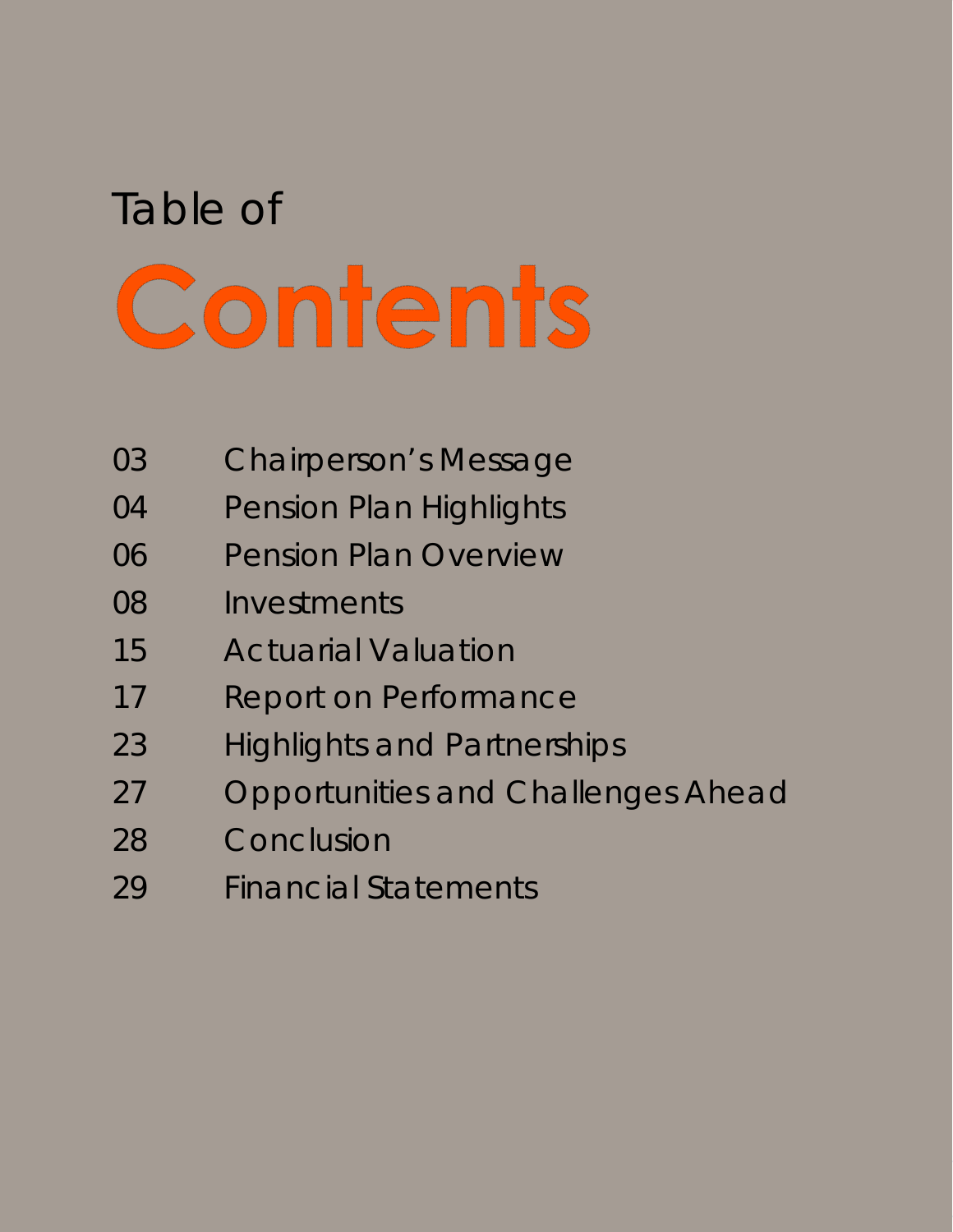# Figures and Tables

| 07 | Figure 1 | <b>Organization Chart</b>         |
|----|----------|-----------------------------------|
| 09 | Table 1  | <b>Policy Asset Mix</b>           |
| 10 | Table 2  | <b>Benchmark Distribution</b>     |
| 10 | Figure 2 | <b>Distribution of Assets</b>     |
| 11 | Figure 3 | <b>Investment Allocation</b>      |
| 13 | Table 3  | Investment Performance            |
| 13 | Figure 4 | Rate of Return                    |
| 14 | Figure 5 | <b>Asset Class Rate of Return</b> |
| 15 | Table 4  | <b>Actuarial Results</b>          |
| 16 | Table 5  | <b>Contribution Rate</b>          |
| 23 | Table 6  | <b>Financial Highlights</b>       |
| 24 | Figure 6 | <b>Indexation Rates</b>           |
| 25 | Table 7  | <b>Membership Movement</b>        |
| 26 | Table 8  | <b>Financial Position</b>         |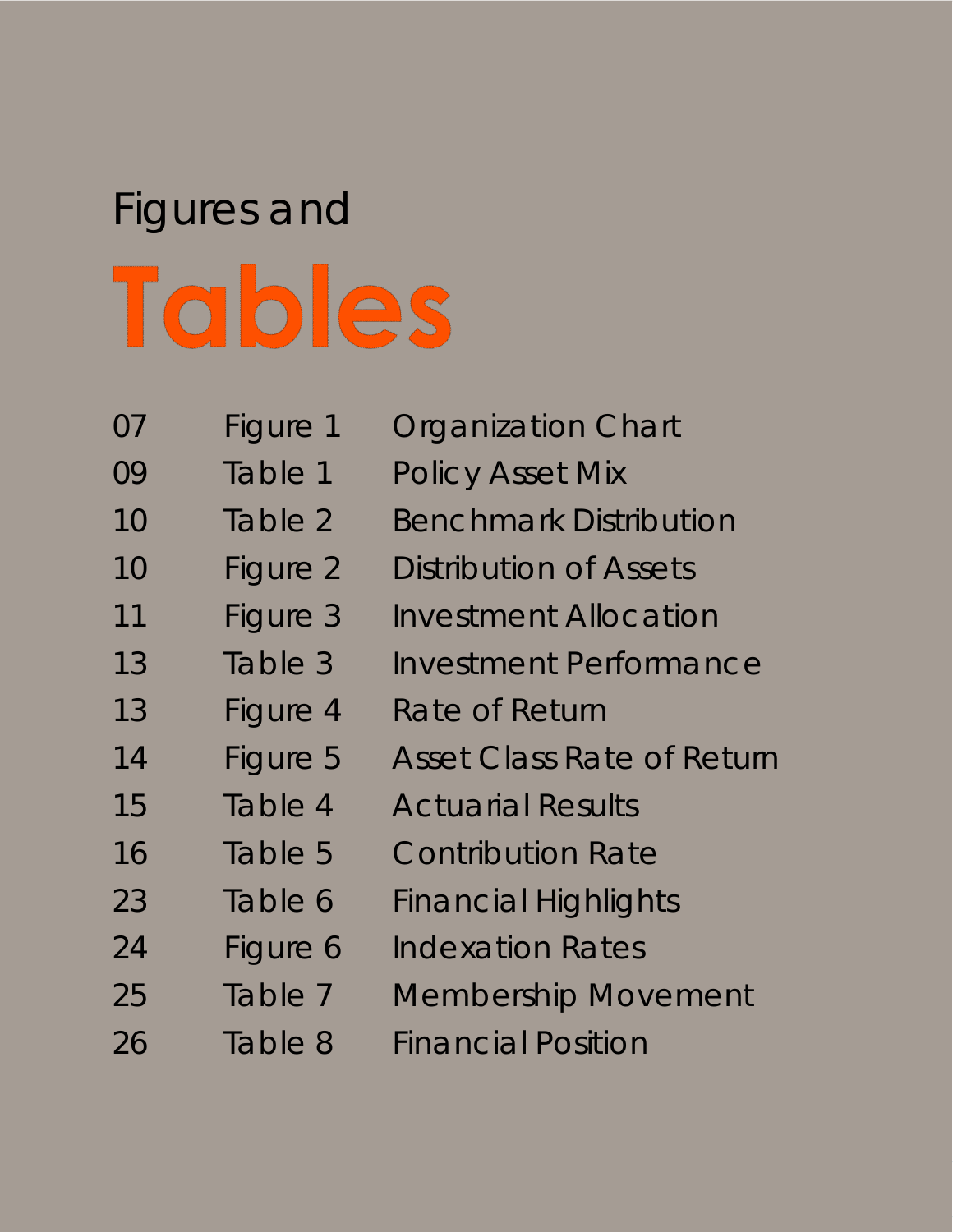# Chairperson's Message

Honorable Tom Osborne Minister of Education West Block, Confederation Building P.O. Box 8700 St. John's, NL A1B 4J6

Dear Minister Osborne:

I am pleased to submit the 2019-20 Annual Report of the Memorial University Pension Plan. This report covers the period April 1, 2019 to March 31, 2020.

This is the third and final performance-based report to be presented under the Memorial University Pension Plan's Activity Plan for 2017-2020. This document sets forth in clear language how the University has addressed the objectives that were outlined in the plan.

My signature below is on behalf of the Board of Regents and is indicative of our accountability for the actual results reported.

Respectfully submitted,

Su Vetten

**Iris Petten** Chair, Board of Regents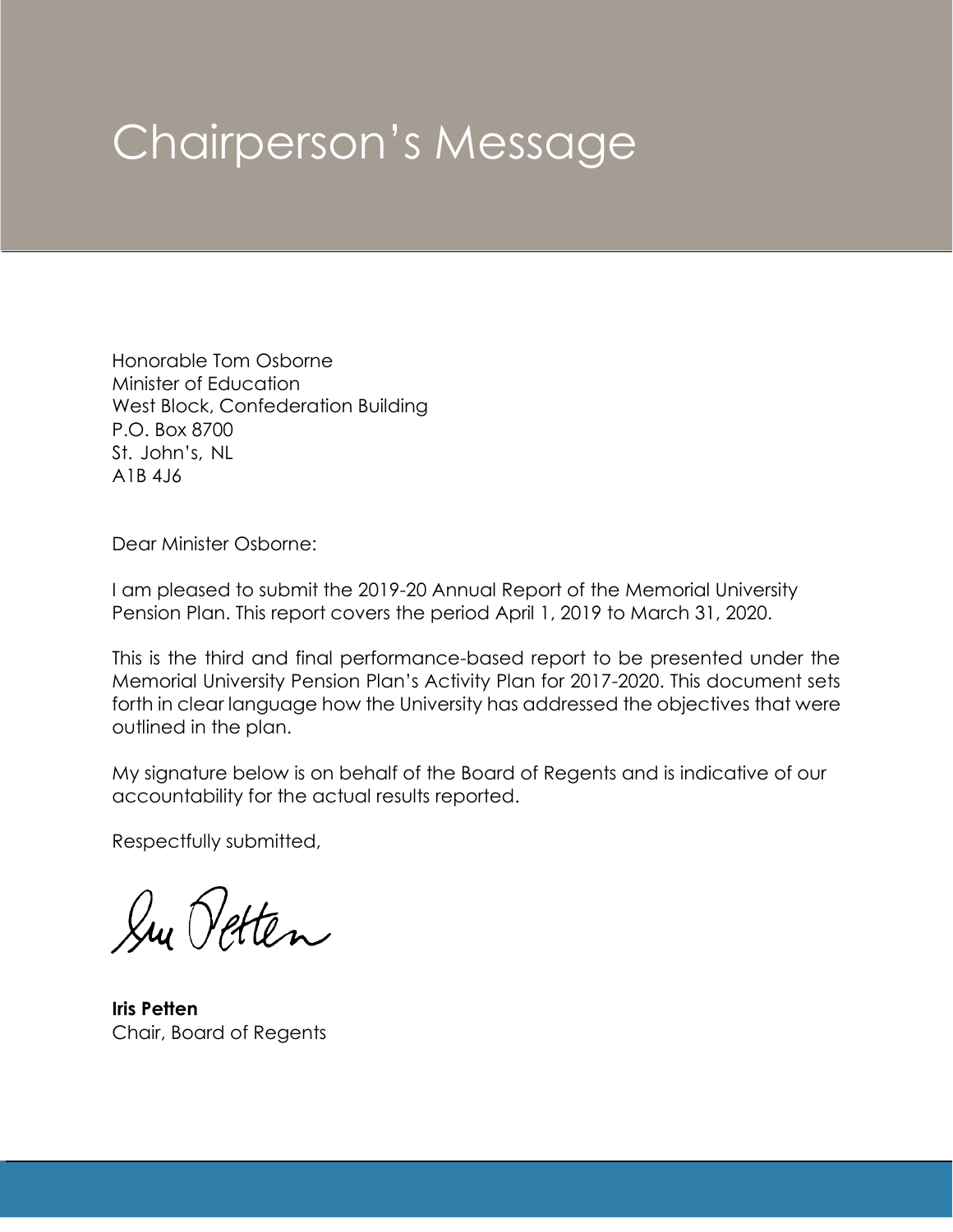# Pension Plan Highlights







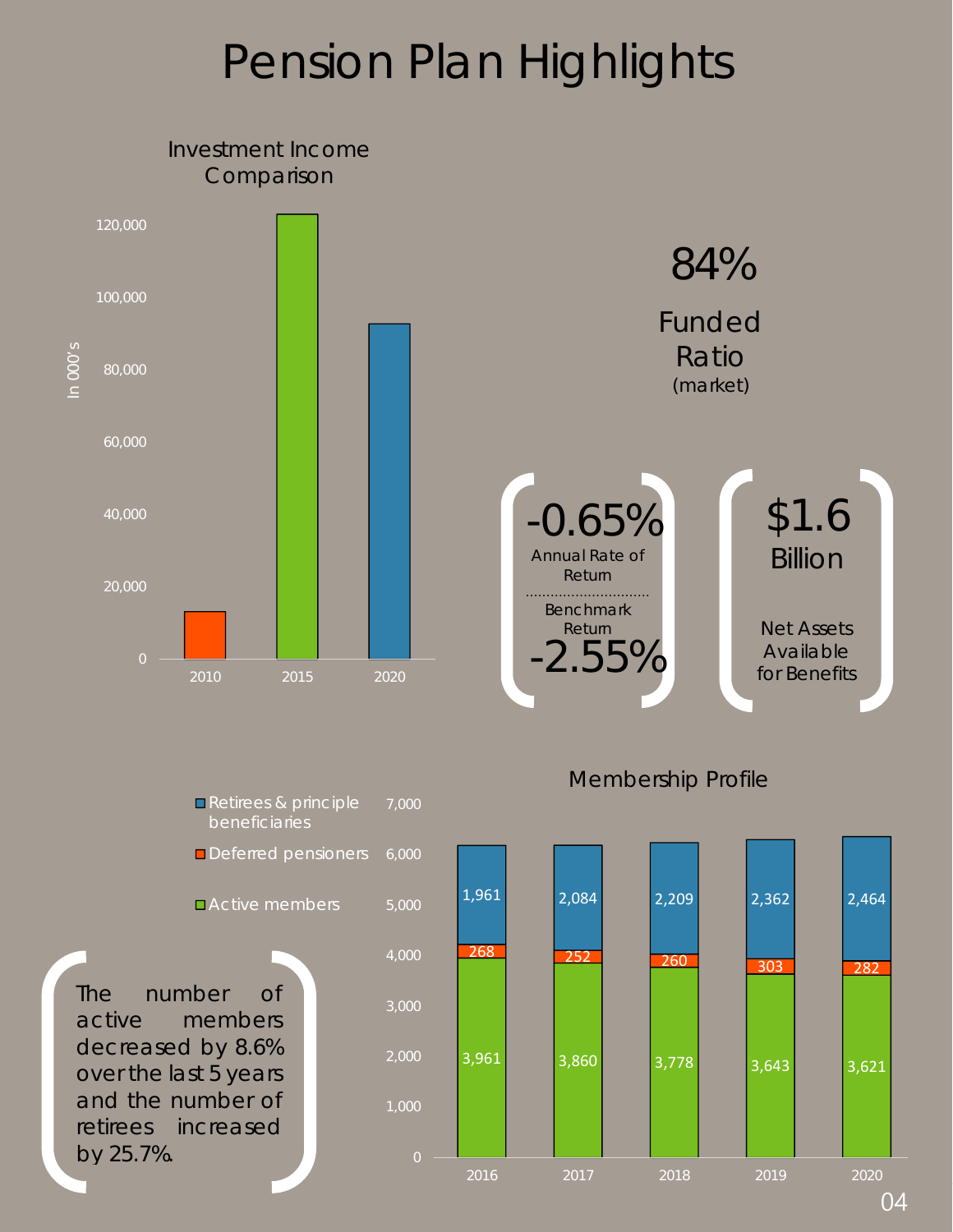# Plan Membership Highlights



|                                         |       |       | <b>March 31</b> |       |       |
|-----------------------------------------|-------|-------|-----------------|-------|-------|
|                                         | 2020  | 2019  | 2018            | 2017  | 2016  |
| <b>Active Members</b>                   | 3,621 | 3,643 | 3,778           | 3,860 | 3,961 |
| Average Age of Active<br><b>Members</b> | 47.5  | 47.3  | 47.2            | 46.8  | 46.6  |
| Retirees (incl. Prin. Ben.)             | 2,464 | 2,362 | 2.209           | 2,084 | 1,961 |
| <b>Deferred Pensioners</b>              | 282   | 303   | 260             | 252   | 268   |
| Average Age at Retirement               | 61.24 | 61.33 | 61.30           | 61.23 | 61.02 |

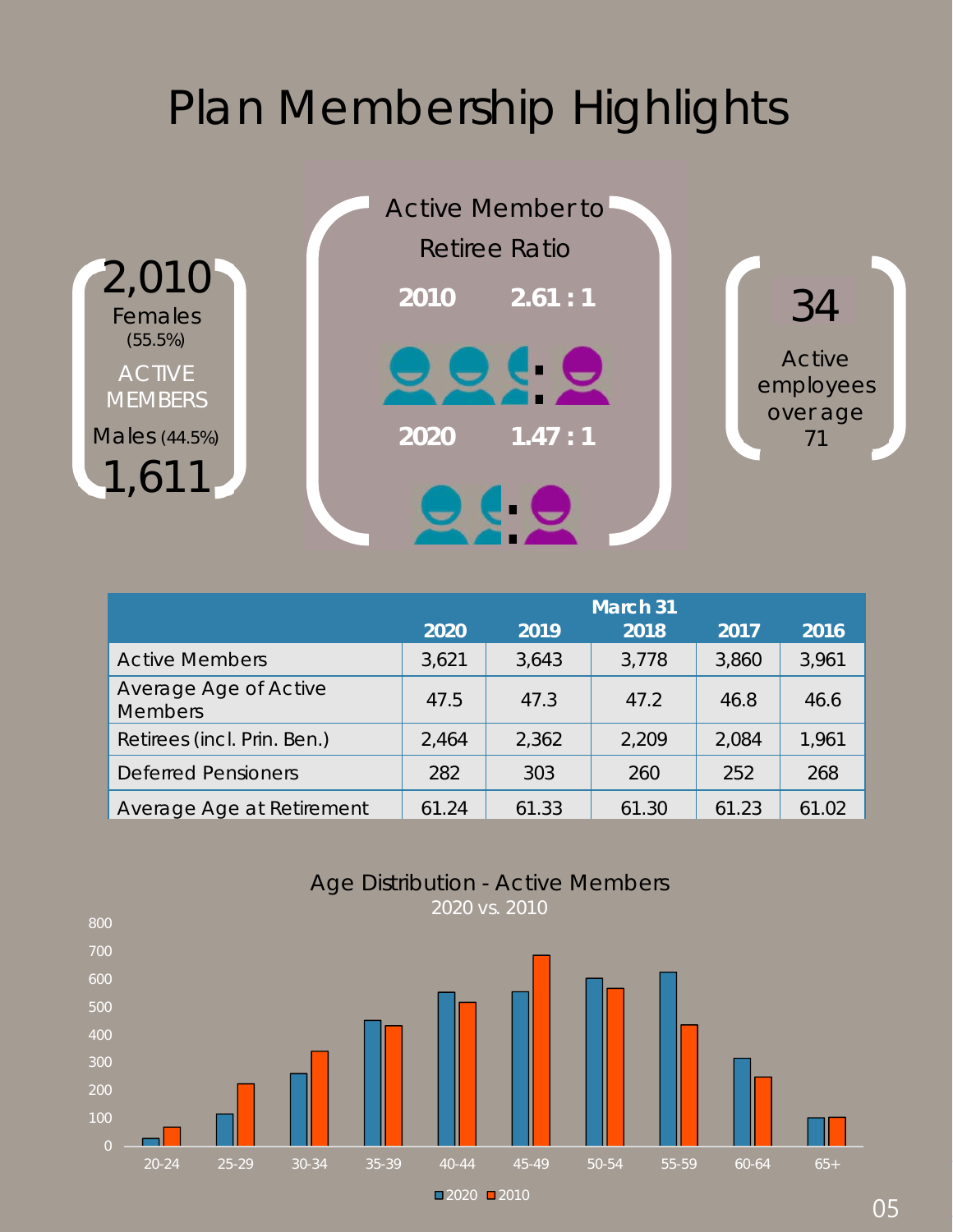# Pension Plan Overview

The three-year Activity Plan prepared for the Memorial University Pension Plan (the "Plan") set out the Plan's objectives for the period April 1, 2017 to March 31, 2020. This Annual Report discusses the outcome of those objectives for the period April 1, 2019 to March 31, 2020 and provides additional information on the operation of the Plan for the year then ended. The Board of Regents, as trustee of the Fund, is responsible to ensure compliance with the **Memorial University Pensions Act** and operates under its own vision, mission, and mandate. Refer to the Activity Plan for more information on the Plan's mandate:

https://www.mun.ca/hr/services/benefits/Activity\_Plan\_2017-2020.pdf

## About the Plan

The Memorial University Pension Plan is one of the largest public sector pension plans in the Province and provides a lifetime defined benefit pension upon retirement. The Plan is funded through contributions made by employees and Memorial, as well as income from its investments. The majority of employees at the University's main campuses are participants in the Plan (i.e. Grenfell Campus, Signal Hill Campus, Marine Institute, Labrador Institute, and the St. John's Campus).

## Pension Plan Design

The Plan is a contributory defined benefit pension plan, established in 1950 under statute of the provincial legislature. It is designed to provide retirement benefits to full-time permanent employees and qualifying contractual employees of the

University. In addition, employees of certain separately incorporated entities of the University and affiliated employers are eligible to participate in the Plan. Benefits, which are integrated with the Canada Pension Plan, are based upon employees' years of pensionable service,





#### **PENSION FORMULA:**

 **2% x best 5-year average salary x years of pensionable service (inclusive of a "bridge benefit" to age 65)**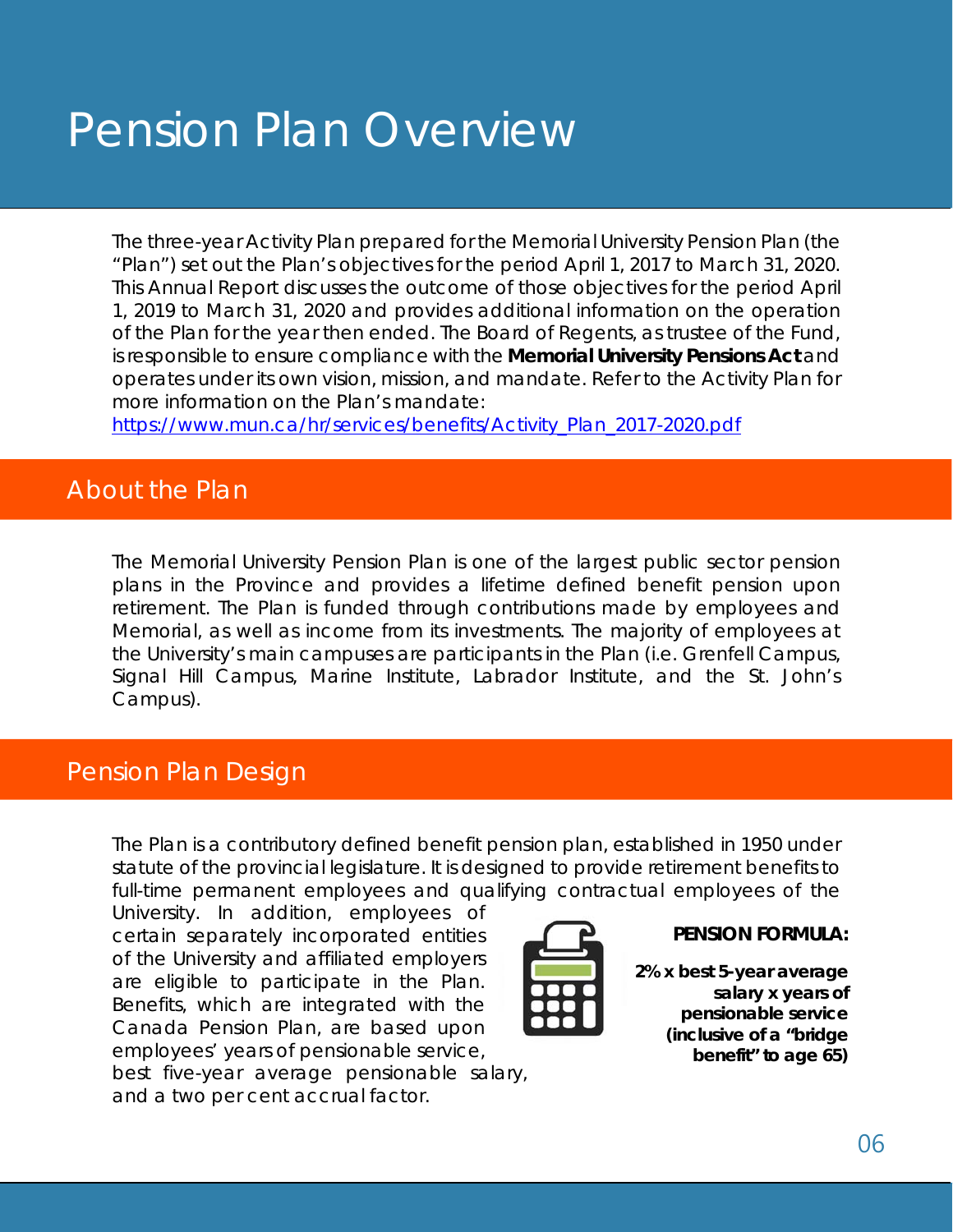The Plan operates under authority of the **Memorial University Pensions Act**, which prescribes the Board of Regents of the University as trustee. To assist with its responsibilities as trustee, the Board has established a University Pensions Committee to provide advice on matters relating to the Plan. This advisory committee, which has representation from across the entire University community, operates under terms of reference set out by the Board. The actual administration of the Plan is carried out by the University's Department of Human Resources.

The administrative and governance structure of the Plan is outlined below:

#### Figure 1: Organization Chart

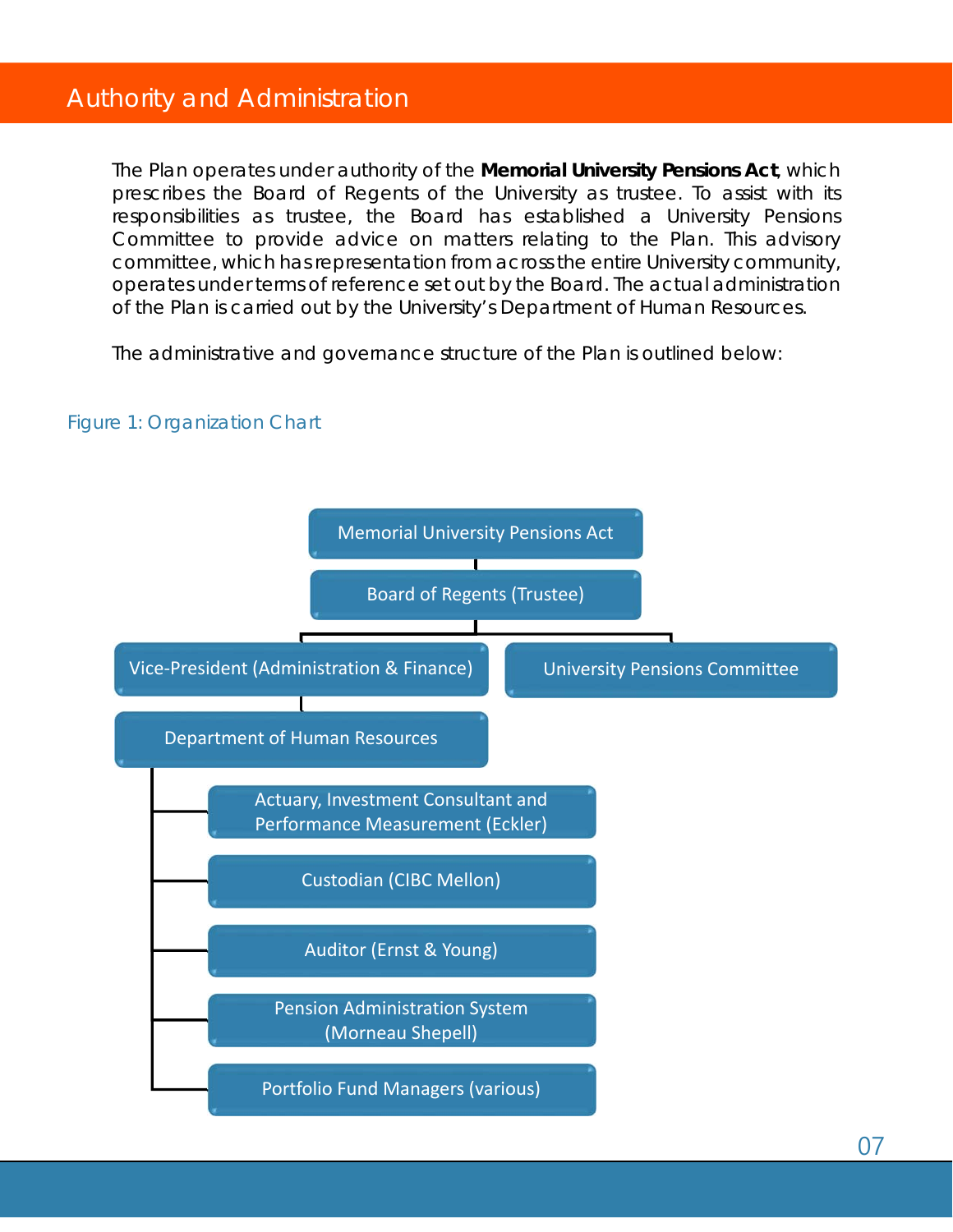# Investments

All employee and University contributions are paid into the Memorial University Pension Fund (the Fund) for investment by external investment managers. The Statement of Investment Policy and Objectives that has been developed to guide the investment of the Fund, sets out a policy asset mix with the objective of maintaining predictable and stable benefit costs and contributions within a reasonable and acceptable level of risk. The Fund is invested in 13 separate investment mandates that include equities, traditional fixed income, real estate, and mortgages. Of the total investment, 31 per cent has been allocated to foreign equity markets.

The University Pensions Committee routinely monitors the performance of the Fund and where appropriate will recommend changes to the investment policy and its implementation. During the 2019-20 fiscal year, there were no changes to either the asset allocation or the existing investment management firms appointed to invest the Fund. The Committee has, however, begun an asset liability study to quantify risk factors affecting the health and sustainability of the pension plan. Among the objectives will be the establishment of a long-term investment strategy that balances risk with prospective returns in a manner that respects the pension plan's benefit liability characteristics.

# Investing Locally

In its real estate portfolio the pension plan has invested in local commercial real estate:

Office: 351 Water Street, Scotia Place and O'Leary Business Park Industrial: Beclin Business Park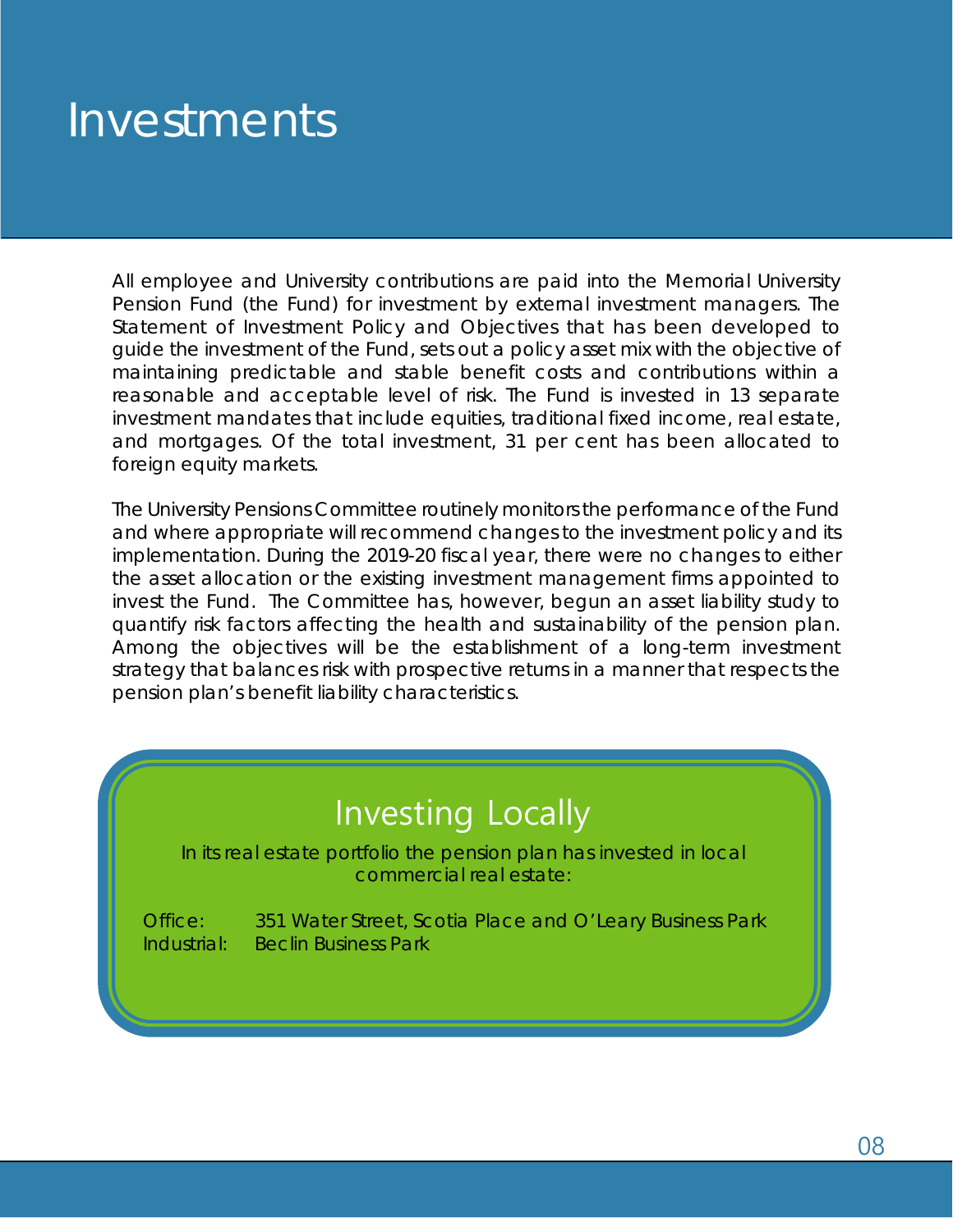# Policy Asset Mix

The policy asset mix set for the investment of the Fund is set out below:

### Table 1: Policy Asset Mix

| <b>Asset Class</b>    | Percentage<br><b>Allocation</b> | <b>Benchmark Index</b>                    |
|-----------------------|---------------------------------|-------------------------------------------|
| Canadian Equity       | 25%                             | S&P/TSX                                   |
| U.S. Equity           | 21%                             | S&P 500                                   |
| International Equity  | 10%                             | MSCI ACWI ex-US                           |
| Canadian Fixed Income | 25%                             | <b>FTSE TMX Universe</b>                  |
| Cash/Short Term       | $3\%$ *                         | n/a                                       |
| <b>Real Estate</b>    | 8%                              | $CPI + 4%$                                |
| Mortgages             | 8%                              | 60% TMX short $+$ 40% TMX mid $+$<br>0.5% |

\* Cash is not an active mandate and amounts will vary depending on investment trading activity. For monthly re-balancing purposes, cash is included with active fixed income.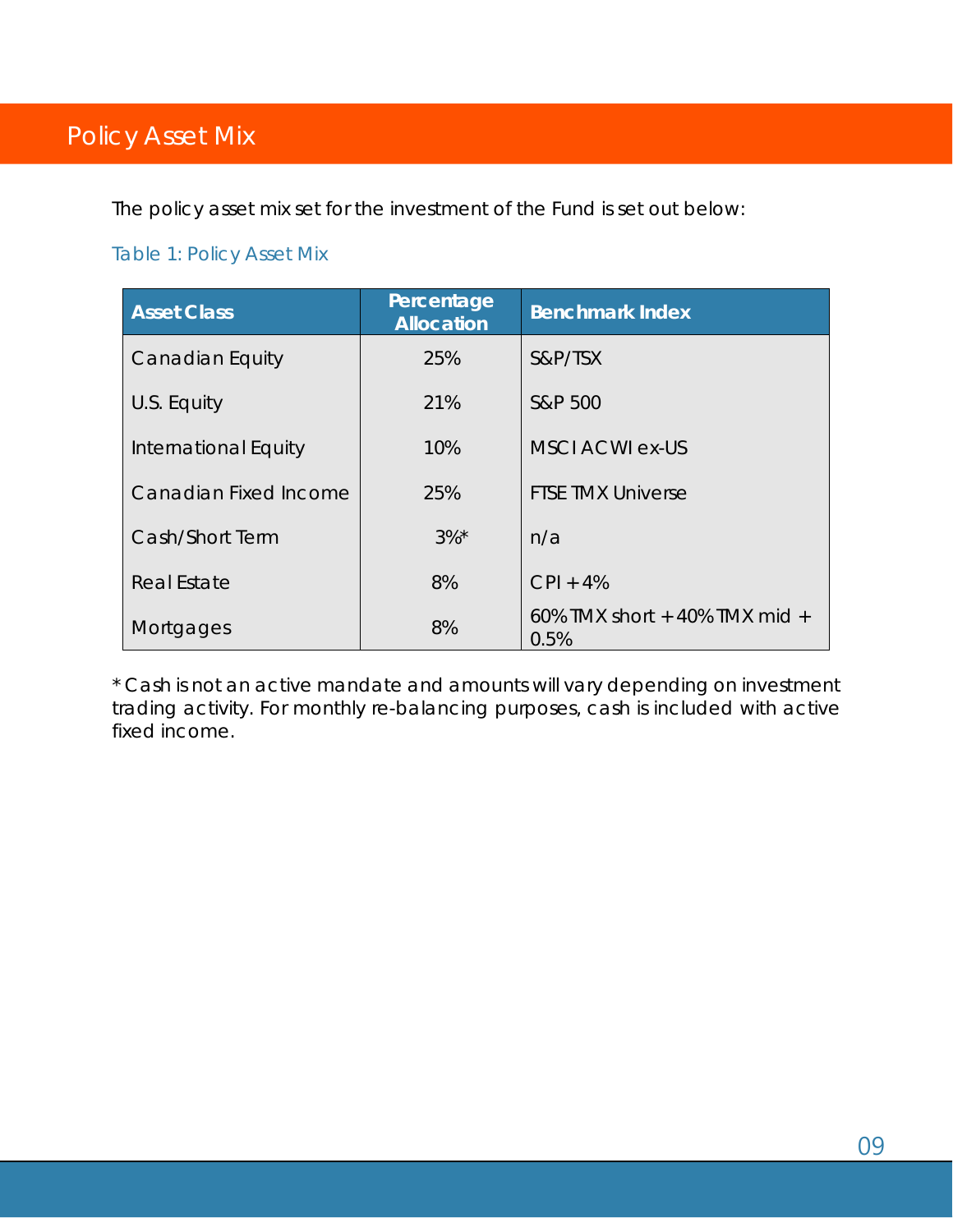The Fund is invested by external institutional investment management firms. Their mandates and fund allocations are detailed in the table below:

#### Table 2: Benchmark Distribution

| <b>Manager</b>                      | <b>Mandate</b>               | <b>Benchmark</b><br><b>Allocation</b> | <b>Actual</b><br><b>Allocation</b><br><b>March 31, 2020</b> |
|-------------------------------------|------------------------------|---------------------------------------|-------------------------------------------------------------|
| Jarislowsky Fraser                  | <b>Canadian Equity</b>       | 12.5%                                 | 11.5%                                                       |
| Connor Clark & Lunn                 | <b>Canadian Equity</b>       | 6.25%                                 | 5.4%                                                        |
| <b>Fidelity Investments Canada</b>  | <b>Canadian Equity</b>       | 6.25%                                 | 6.3%                                                        |
| <b>TD Greystone</b>                 | <b>Canadian Fixed Income</b> | 7.75%                                 | 7.3%                                                        |
| Jarislowsky Fraser                  | Canadian Fixed Income        | 7.75%                                 | 7.1%                                                        |
| <b>CIBC Global Asset Management</b> | <b>Indexed Bonds</b>         | 12.5%                                 | 12.5%                                                       |
| <b>Alliance Bernstein</b>           | <b>US Equity</b>             | 21.0%                                 | 21.6%                                                       |
| <b>Fiera Capital</b>                | <b>International Equity</b>  | 3.75%                                 | 4.6%                                                        |
| <b>Wellington Management</b>        | <b>International Equity</b>  | 3.75%                                 | 3.6%                                                        |
| <b>Baillie Gifford</b>              | <b>International Equity</b>  | 2.5%                                  | 3.1%                                                        |
| <b>Fiera Real Estate</b>            | <b>Real Estate</b>           | 3.2%                                  | 2.7%                                                        |
| <b>TD Greystone</b>                 | <b>Real Estate</b>           | 4.8%                                  | 6.0%                                                        |
| <b>TD Greystone</b>                 | Mortgage                     | 8.0%                                  | 8.1%                                                        |
| <b>Operating Account</b>            | Cash                         | Nil                                   | 0.2%                                                        |

The relative distribution of assets across the entire Fund, as at March 31, 2020, is illustrated in the following chart:



Figure 2: Distribution of Assets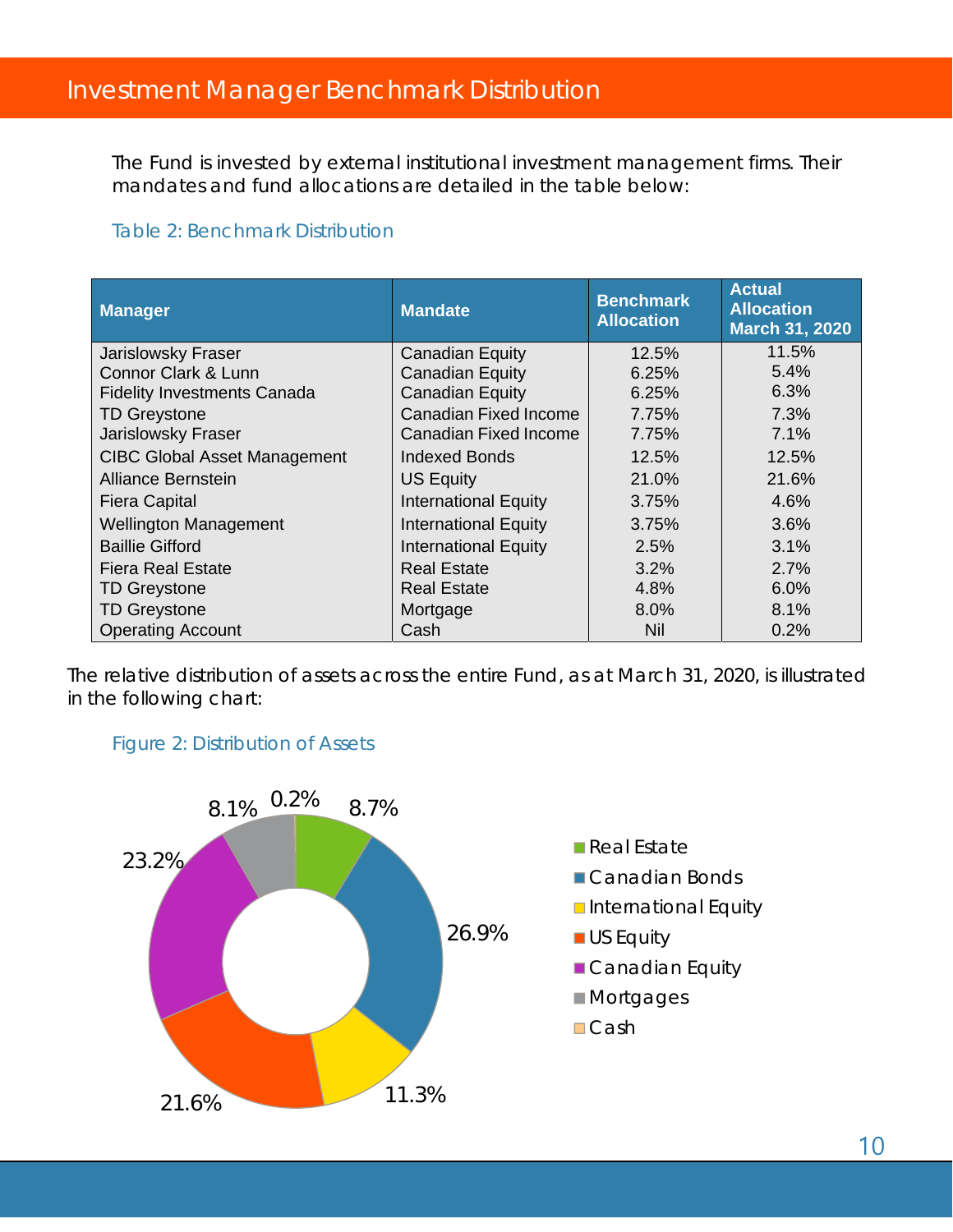# Rebalancing of Assets

The actual distribution of assets will vary from the policy asset mix over time due to the impact of market forces. Once an asset class moves outside a pre-determined range, a rebalancing will be performed by the University to move funds to or from that asset class to bring it back in line with investment policy limits.

#### Figure 3: Investment Allocation

Canadian Equity and Bonds were underweight at the end of the fiscal year, while the remaining investment allocations were overweight. All mandates were within their rebalancing limits.

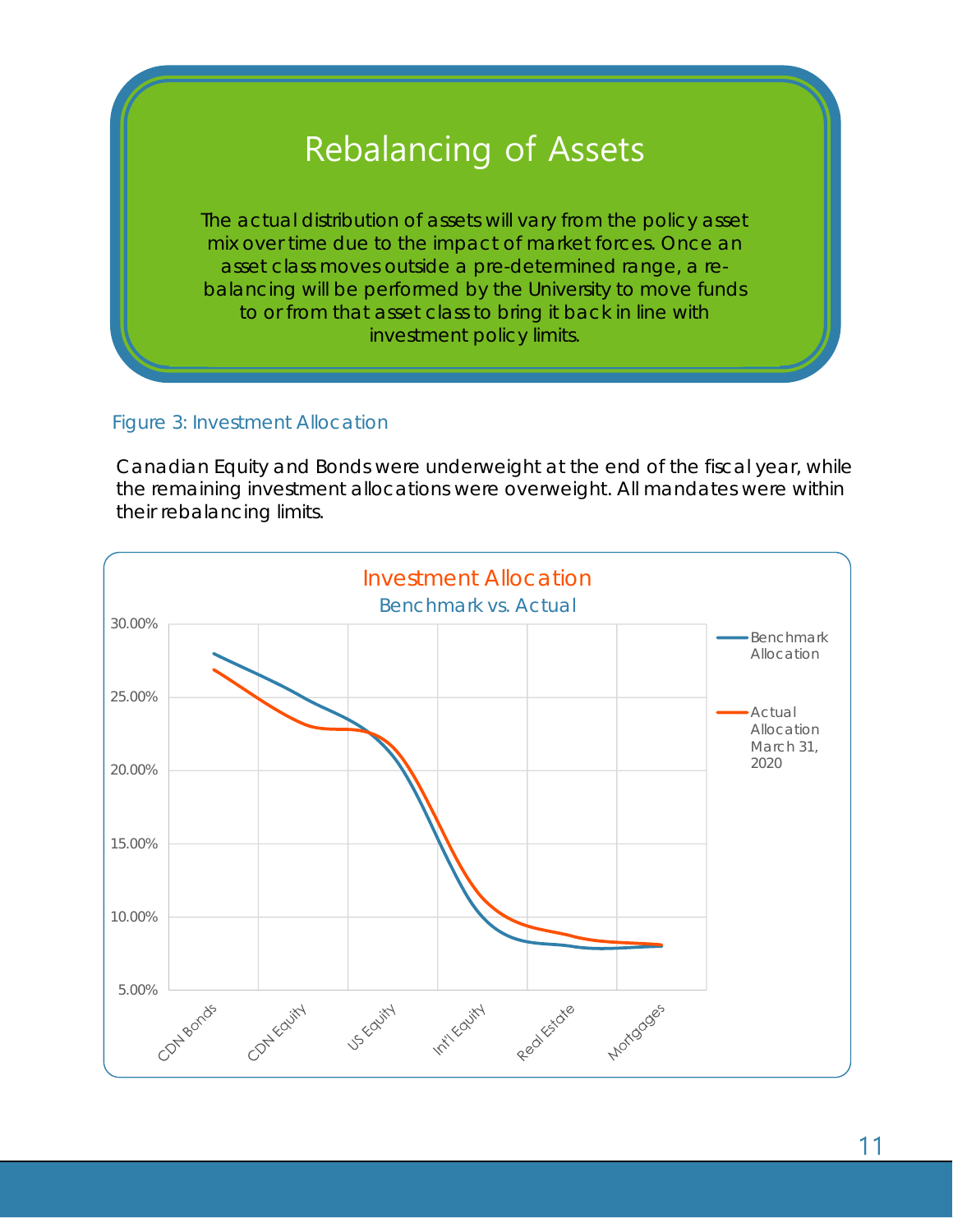The Fund got off to a good start in 2019-20 with strong returns across all mandates in the first quarter. This continued into quarter two, although on a more muted basis and in the face of high volatility across global equity markets which was precipitated by the approaching Brexit deadline and concerns over economic growth. Third quarter gains were exceptional as equity markets posted strong results in response to diminishing global economic and political concerns. The equity market rally, which carried into quarter four, came to a halt mid quarter as global equity markets began a sharp and unprecedented decline as a result of the combined impacts of falling world oil prices and the COVID-19 pandemic. As expected, through the ups and downs of the investment cycles, the real estate and mortgage portfolios continued to provide their stabilizing effect on fund performance.

|                    | <b>Fund Value</b><br>$($$ Millions) | Quarterly<br>Return (%) |
|--------------------|-------------------------------------|-------------------------|
| June 30, 2019      | 1,706.8                             | 2.59                    |
| September 30, 2019 | 1,718.2                             | 1.63                    |
| December 31, 2019  | 1,775.1                             | 3.86                    |
| March 31, 2020     | 1,617.8                             | $-8.25$                 |

The Fund ended the year with an annual return of -0.65 percent, well below the Plan's long term hurdle rate of 5.6 percent. Despite being a negative result, this was 1.9 percentage points higher than the Plan's benchmark and ranked in the second percentile in a universe of similarly invested funds. A first percentile ranking represents the top performer in the universe whereas the 100<sup>th</sup> percentile represents the worst.



Annual Return:

 March 31, 2020 …… -0.65% March 31, 2019 …… 8.13%

Over the longer term the Fund continues to perform well relative to its benchmark and comparator universe. The five year annualized return of 5.14 per cent surpassed the benchmark by 1.22 percentage points. On a ten year basis the Fund has generated an annualized return of 8.11 per cent, an excess of 1.45 percentage points over its benchmark and ranking it in the third percentile.

The performance of the Fund has exceeded the benchmark in each of the last ten years and has ranked above the median balanced fund in nine of those years. Selected performance metrics are as follows: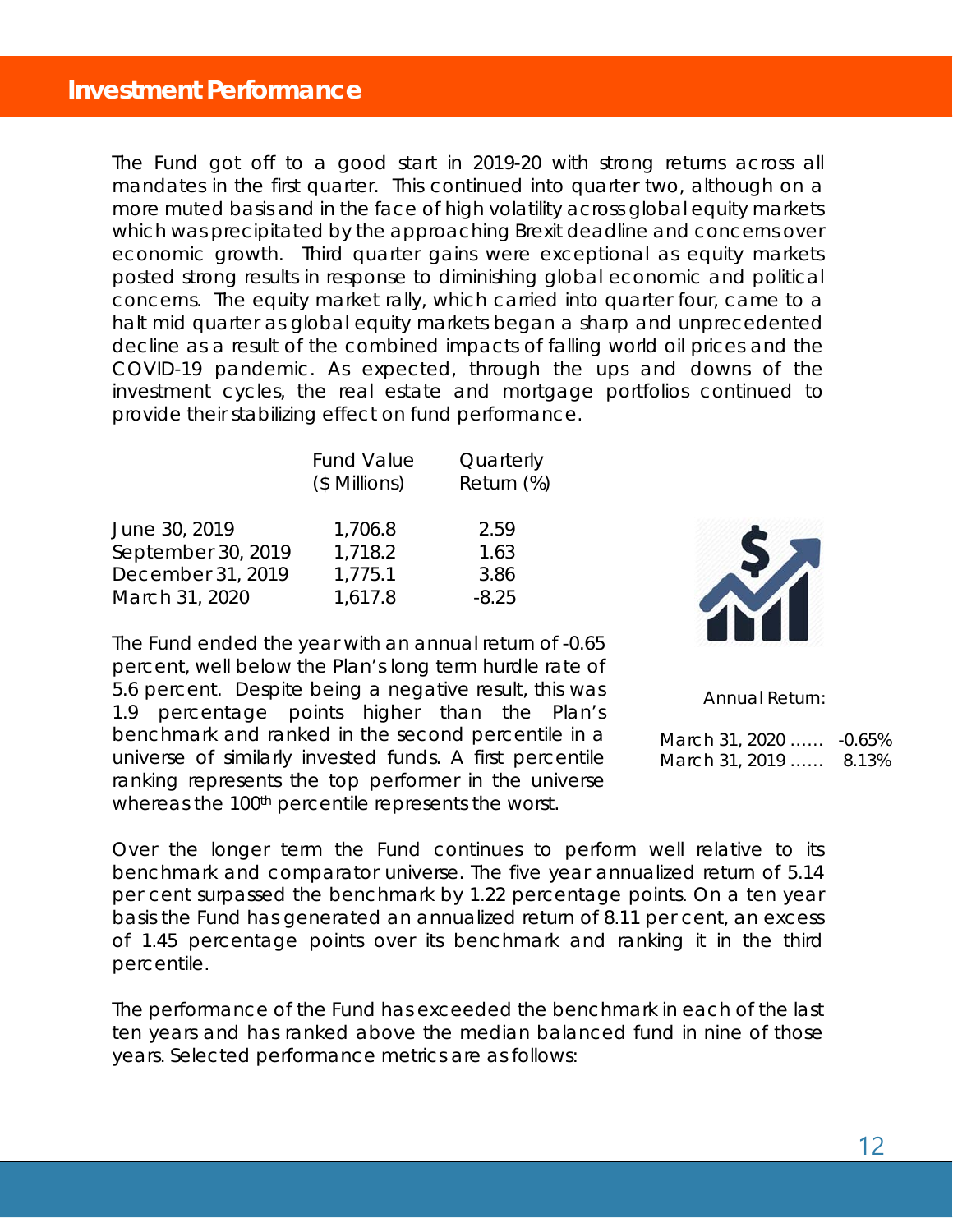### Table 3: Investment Performance (March 31)

|                             | 1 year   | 4 years | 5 years | 10 years |
|-----------------------------|----------|---------|---------|----------|
| <b>Annualized Return</b>    | $-065%$  | 6.24%   | 5.14%   | 8.11%    |
| <b>Benchmark</b><br>Return* | $-2.55%$ | 5.08%   | 3.92%   | 6.66%    |
| Value Added                 | 1.90%    | 1.16%   | 1.22%   | 1.45%    |
| <b>Percentile Ranking</b>   |          |         |         |          |

\* The benchmark is the expected return of the Fund based upon a passive investment in the indices underlying the policy asset mix.

#### Figure 4: Rate of Return

Annual fund returns over the period 1999 to 2020 are presented in the chart below.



Note: For presentation purposes, long term returns are available from 1999 onwards. Past returns should not be viewed as an indicator of future fund performance.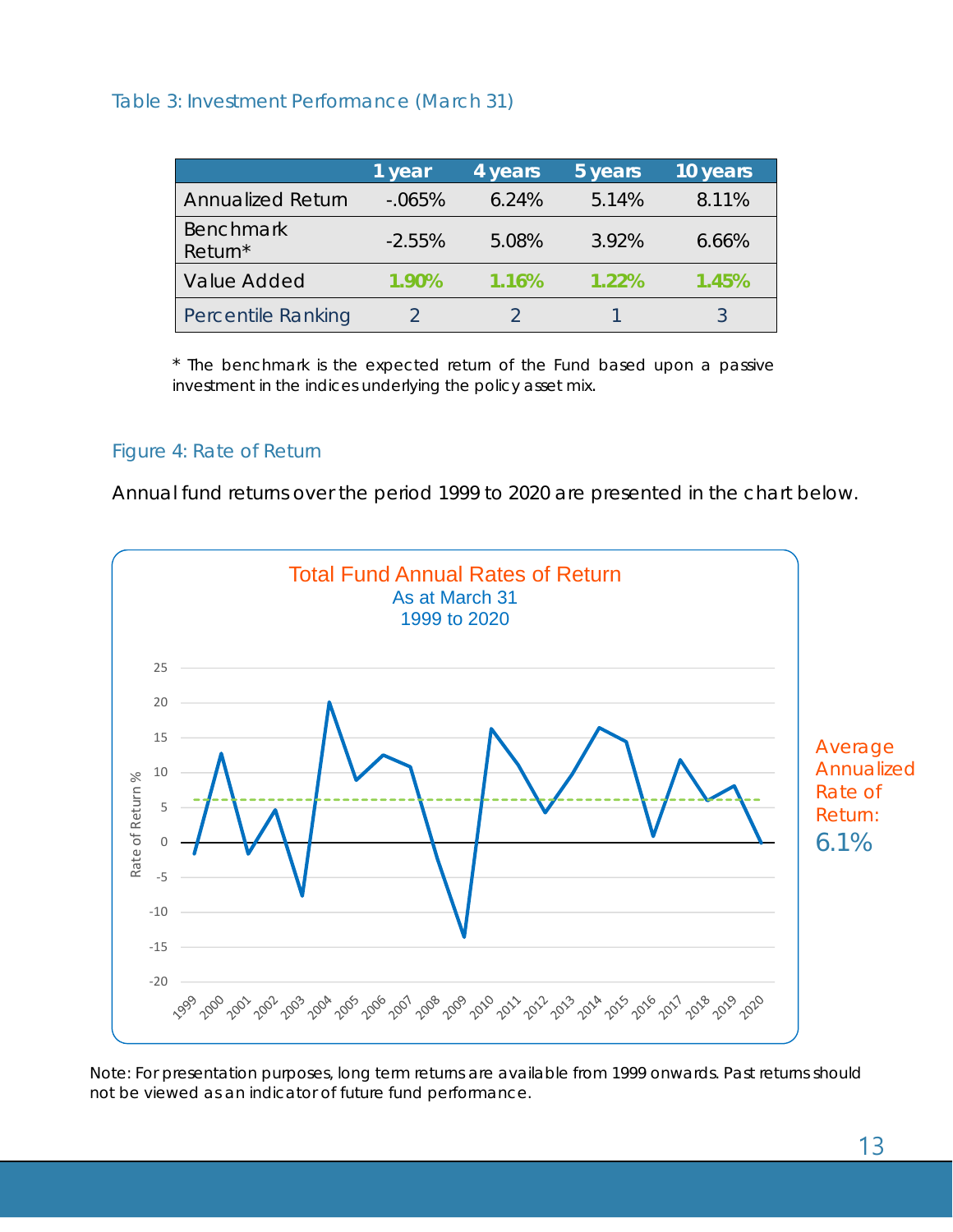

### Figure 5: Asset Class Rate of Return

Annual returns by asset class for the one year period ended March 31, 2020 are shown below:

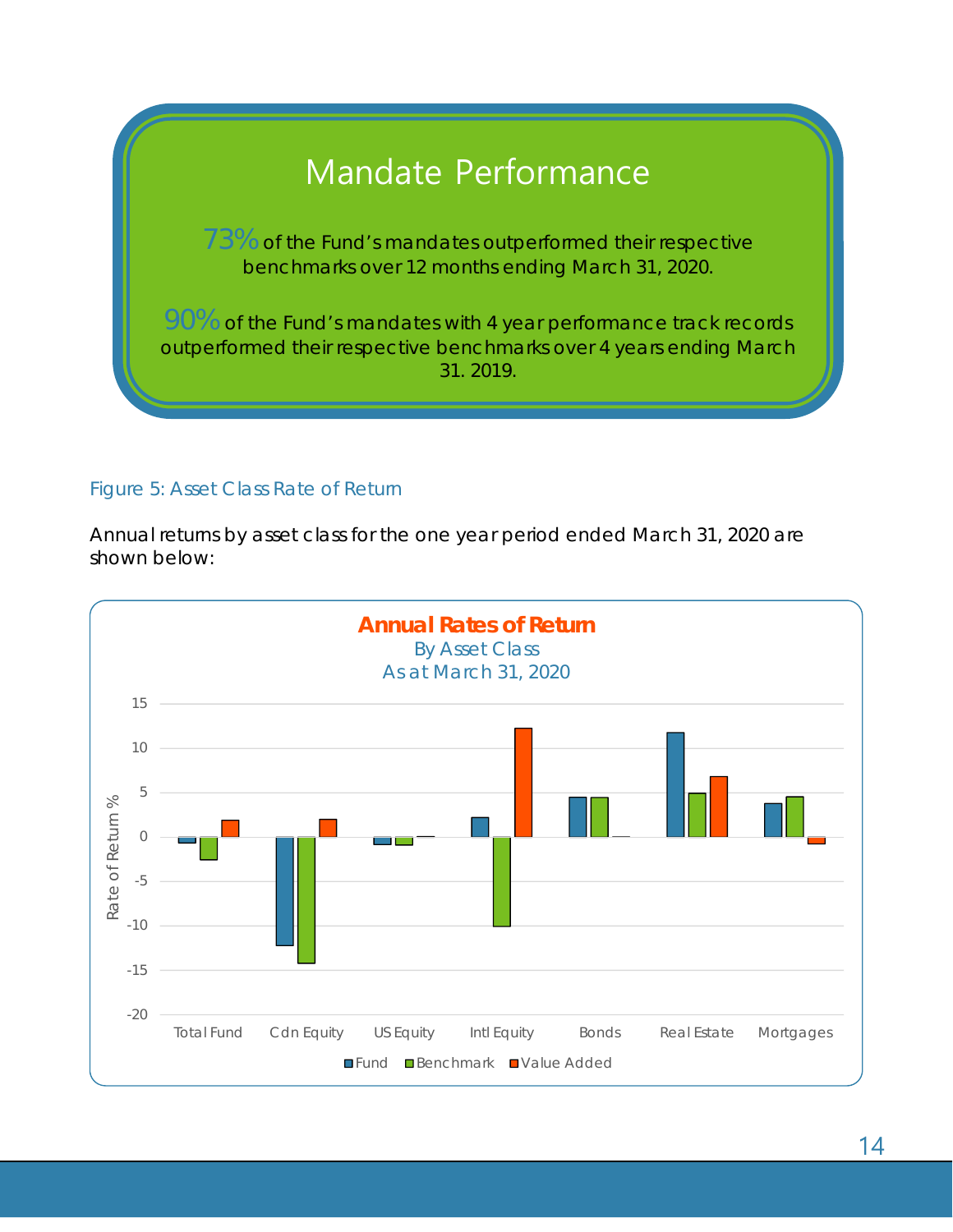# Actuarial Valuation

An actuarial valuation of the Plan was performed as at December 31, 2019 and the results have been extrapolated to March 31, 2020 for reporting purposes. Annual valuations have been performed since 2006 as required by the provincial Office of the Superintendent of Pensions as a condition of granting a solvency funding exemption under the **Pension Benefits Act Regulations.** The current exemption is in effect until March 31, 2020.

In addition to reporting on the solvency position of the Pension Plan, an actuarial valuation is performed to determine the ability of the Pension Plan to meet its obligations or "pension promises" on a going-concern basis. It is also used to project the cost of benefits that will accrue to active plan members in the years following the valuation. The results of the extrapolation to March 31, 2020 and the December 31, 2019 valuation are highlighted in the following table together with comparative figures for an extrapolation of the Pension Plan's financial position to March 31, 2019:

| <b>Actuarial Balance Sheet</b>      |                                 |          |                                                                              |                       |                  |          |
|-------------------------------------|---------------------------------|----------|------------------------------------------------------------------------------|-----------------------|------------------|----------|
|                                     | March 31, 2020<br>(\$ Millions) |          | March 31, 2019<br><b>December 31, 2019</b><br>(\$ Millions)<br>(\$ Millions) |                       |                  |          |
|                                     | Going<br>Concern                | Solvency | <b>Going</b><br>Concern <sup>1</sup>                                         | Solvency <sup>2</sup> | Going<br>Concern | Solvency |
| <b>Actuarial Value of</b><br>Assets | 1,680.1                         | See Note | 1,700.4                                                                      | 1,934.9               | 1,648.1          | See Note |
| <b>Actuarial Liabilities</b>        | 1,918.6                         | 3) below | 1,902.1                                                                      | 2,366.3               | 1,861.8          | 3) below |
| Unfunded Liability                  | (238.5)                         |          | (201.7)                                                                      | (431.4)               | (213.7)          |          |

#### *Table 4: Actuarial Results*

Notes:

1) The going concern unfunded liability, as at December 31, 2019, includes approximately \$68.4 million related to the introduction of indexing in July 2004. A financing plan is in place to amortize this portion of the unfunded liability over a remaining period of 24.5 years from December 31, 2019.

2) Solvency assets at December 31, 2019 include the present value of five years' worth of going concern special payments (\$163.1 million).

3) An extrapolation of the solvency position was not performed as at March 31, 2020 or March 31, 2019.

4) The actuarial value of assets includes a fair value adjustment to "smooth" market effects over a three-year period.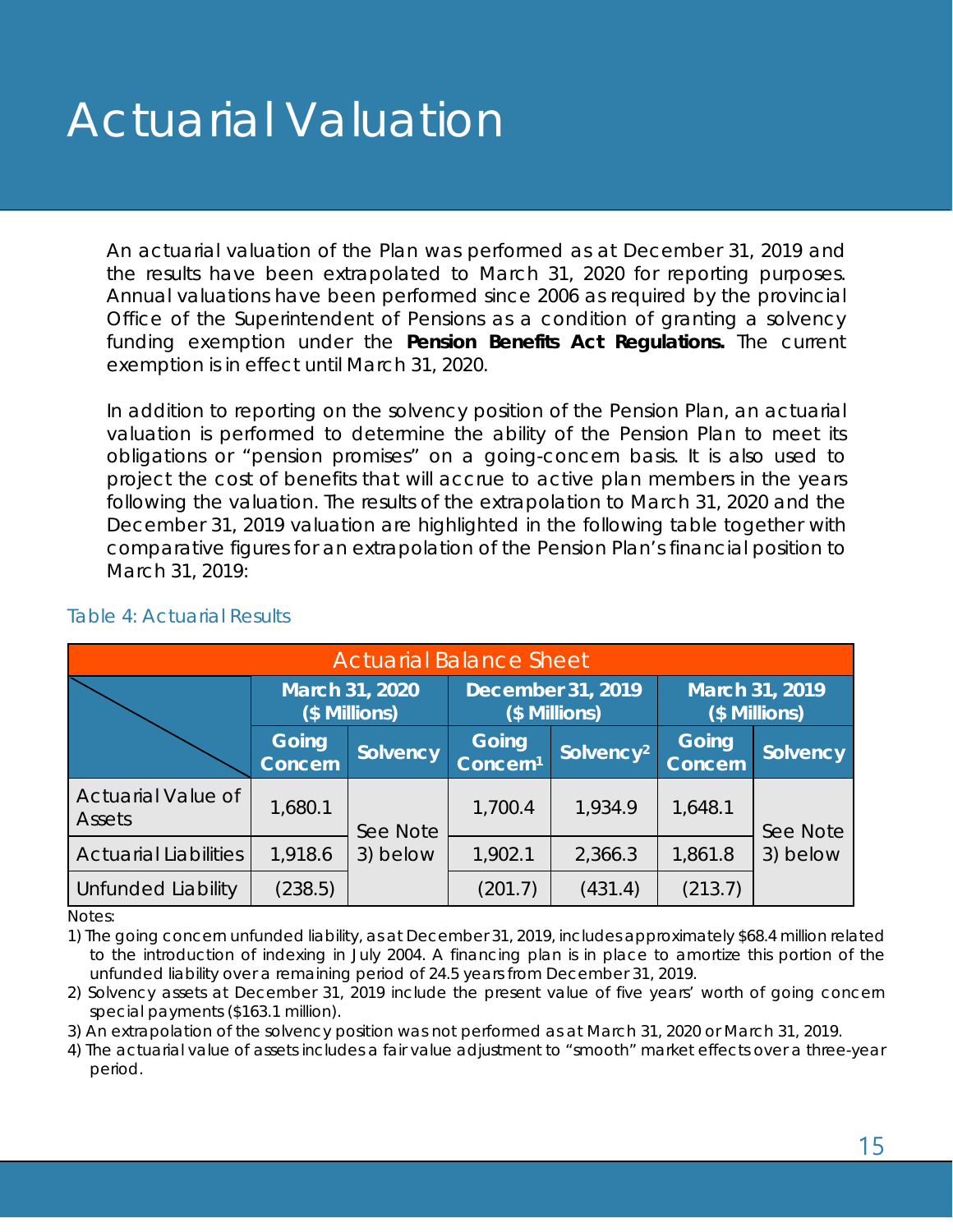# Funding

The Pension Plan is being funded in accordance with the December 31, 2018 actuarial valuation, which disclosed a going-concern deficiency of \$239.1 million. Of this amount, approximately \$73.9 million was in respect of past service costs associated with the introduction of indexing in 2004. By special provision of the **Pension Benefits Act, 1997** (PBA), the University and employees are financing the indexing liability over a remaining period of 25.5 years from December 31, 2018 through contributions equivalent to 1.2 per cent of pensionable payroll (shared equally by the University and employees). The balance, namely \$165.2 million, must be liquidated by the University through special payments of 10.7 per cent of pensionable payroll over a period of 15 years. For the fiscal years 2015-16 through 2019-20, the University was given regulatory approval to defer the required going concern special payments.

The Plan's unfunded liability is addressed as Issue Two in the Report on Performance section of this Activity Report and the status of joint sponsorship negotiations is outlined in Issue Three.

### Current Service Cost

Current service cost is the basis upon which the Plan's contribution rate for both employees and the University is determined. The December 31, 2018 actuarial valuation revealed that current service cost had increased by 0.8 percentage points over levels identified in the previous funding valuation, at December 31, 2015. Current service cost is shared equally between employees and the University and on January 1, 2020 the rate paid by each was increased by 0.4 percentage points. The Plan's contribution rate is shown below:

#### Table 5: Contribution Rate

| <b>Rate Structure</b>                                                                                                                         | Former<br><b>Contribution</b><br>Rate | <b>Current</b><br><b>Contribution</b><br>Rate |
|-----------------------------------------------------------------------------------------------------------------------------------------------|---------------------------------------|-----------------------------------------------|
| Earnings up to Year's Basic Exemption under Canada<br>Pension Plan                                                                            | 11.4%                                 | 11.8%                                         |
| Earnings between Year's Basic Exemption under<br>Canada Pension Plan and the Year's Maximum<br>Pensionable Earnings under Canada Pension Plan | 9.6%                                  | 10.0%                                         |
| Earnings above Year's Maximum Pensionable<br>Earnings under Canada Pension Plan                                                               | 11.4%                                 | 11.8%                                         |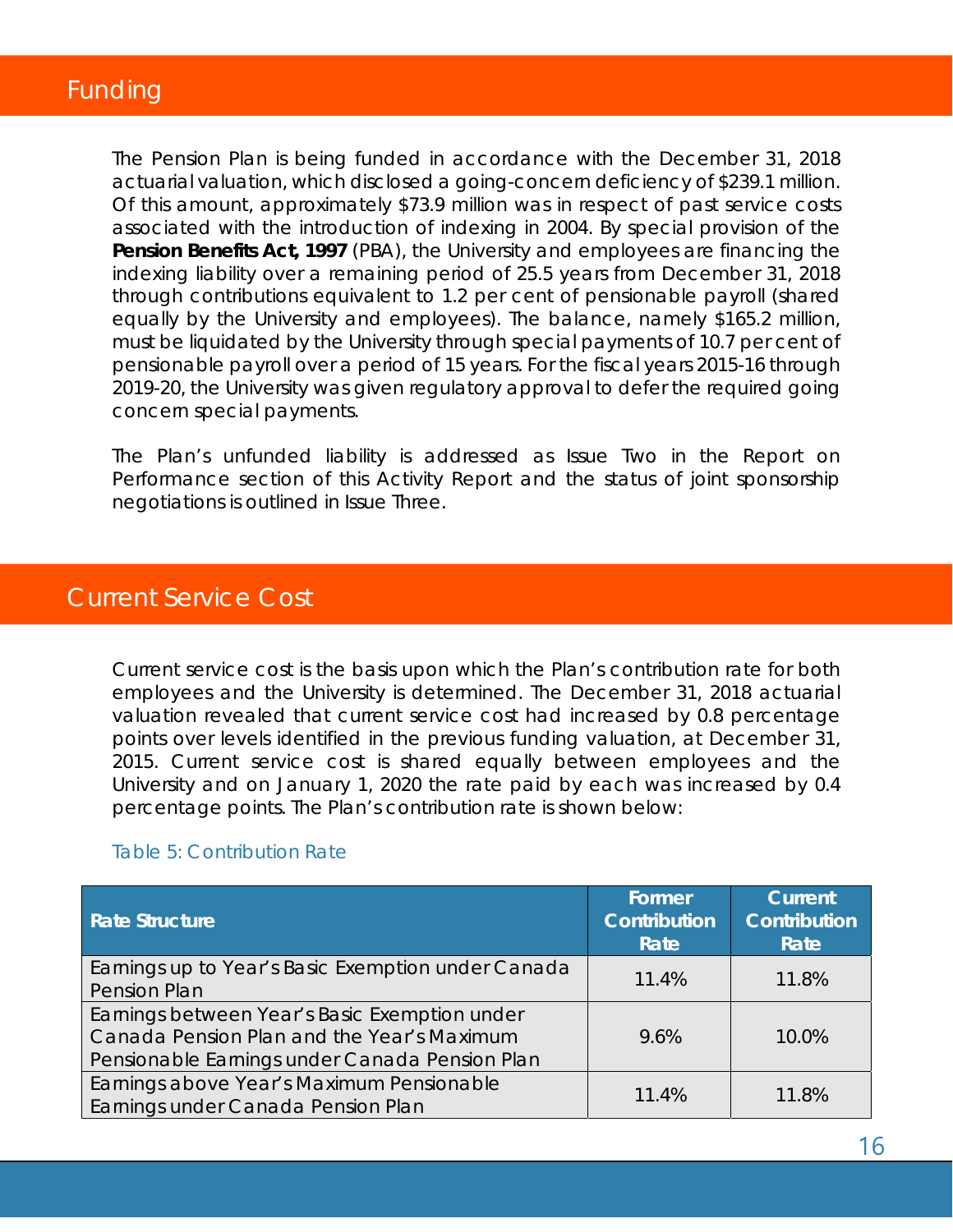# Report On Performance 2019-20

Three primary issues and related goals and objectives as identified in the 2017-2020 Activity Plan.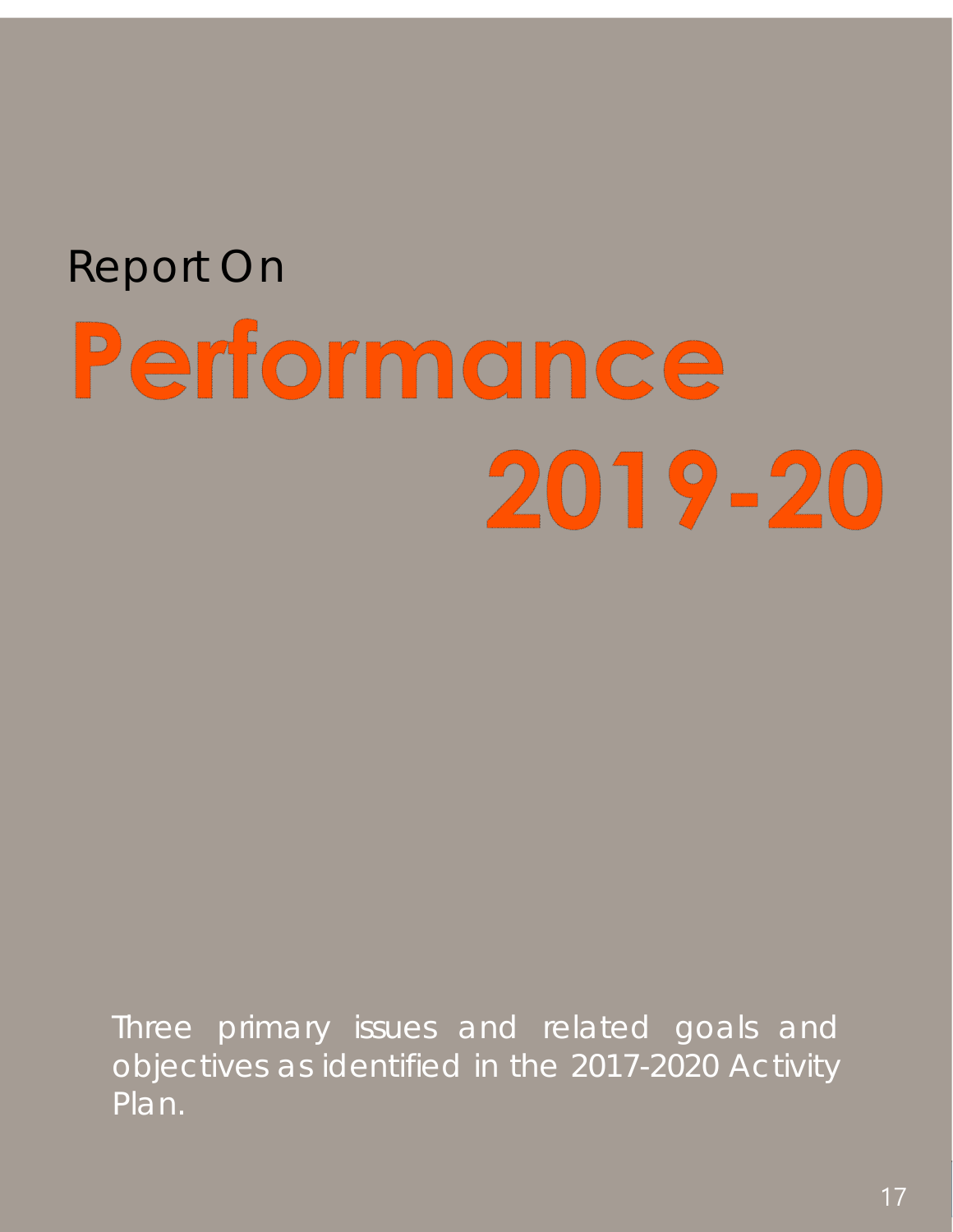### Responsible stewardship in the collection, investment and disbursement of the Fund

The Board of Regents, as trustee of the Fund, is responsible to ensure that funding objectives for the Plan are met and that contributions are invested in a prudent and timely manner. The funding objectives include an actuarially sound contribution rate, an appropriate investment strategy and a special payment stream to liquidate unfunded liabilities. The special payment stream is addressed in Issue Two. The Board must further ensure that the Plan is administered in accordance with the **Memorial University Pensions Act** and other governing legislation.

Over the past year of the Plan, the Board of Regents ensured that the funding objectives of the Plan were met and that current contributions were invested in a timely and prudent manner in accordance with all governing legislation. In doing so, they successfully achieved their objective as outlined in the 2017-2020 Activity Plan. During the period April 1, 2019 to March 31, 2020 a total of \$64.5 million in contributions from the University and its employees were paid into the pension fund for investment while the plan paid out a total of \$89.0 million in benefits to eligible retired employees and their beneficiaries. Over that same period, \$7.2 million in administrative expenses were paid in addition to \$9.9 million in termination benefits. The following details the Plan's successful achievement of the indicators, and therefore the objective presented in the activity plan for the 2019-20 fiscal year.

# **Objective**

By March 31, 2020, the Memorial University Pension Plan will have met its funding objectives, including the awarding of monies to eligible retired members or their principal beneficiaries<sup>1</sup> and the payment of associated administrative expenses.

#### **Indicators:**

• Collected and invested contributions

During the 2019-20 fiscal year, the Plan collected a total of \$64,529,000 in contributions, representing amounts paid by the University and its employees and funds transferred from other employers' plans. All contributions are paid into the Pension Fund for investment by external investment managers. Summary information on the Plan's investment structure and performance has been included in this Report under the "Investments" section.

• Ensured eligible retired members/principal beneficiaries<sup>1</sup> received pension benefits The Plan paid a total of \$89,027,000 in benefits to eligible retired employees or their beneficiaries in 2019-20.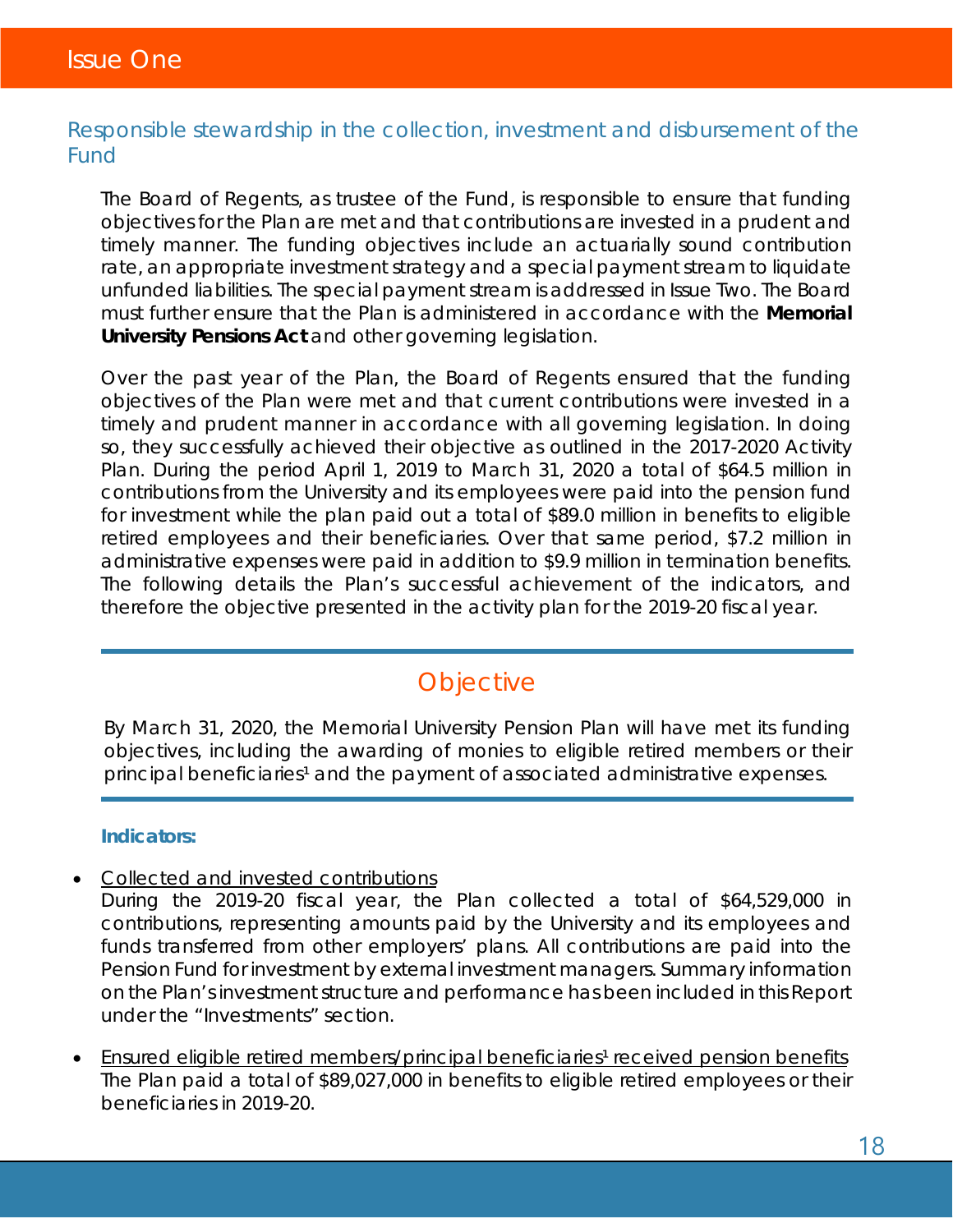• Paid associated administrative expenses

During 2019-20, the Plan paid a total in \$7,187,000 in administrative expenses and \$9,915,000 in termination benefits.

The University has replaced the term "survivor" with "principal beneficiary" in Plan documentation and communications.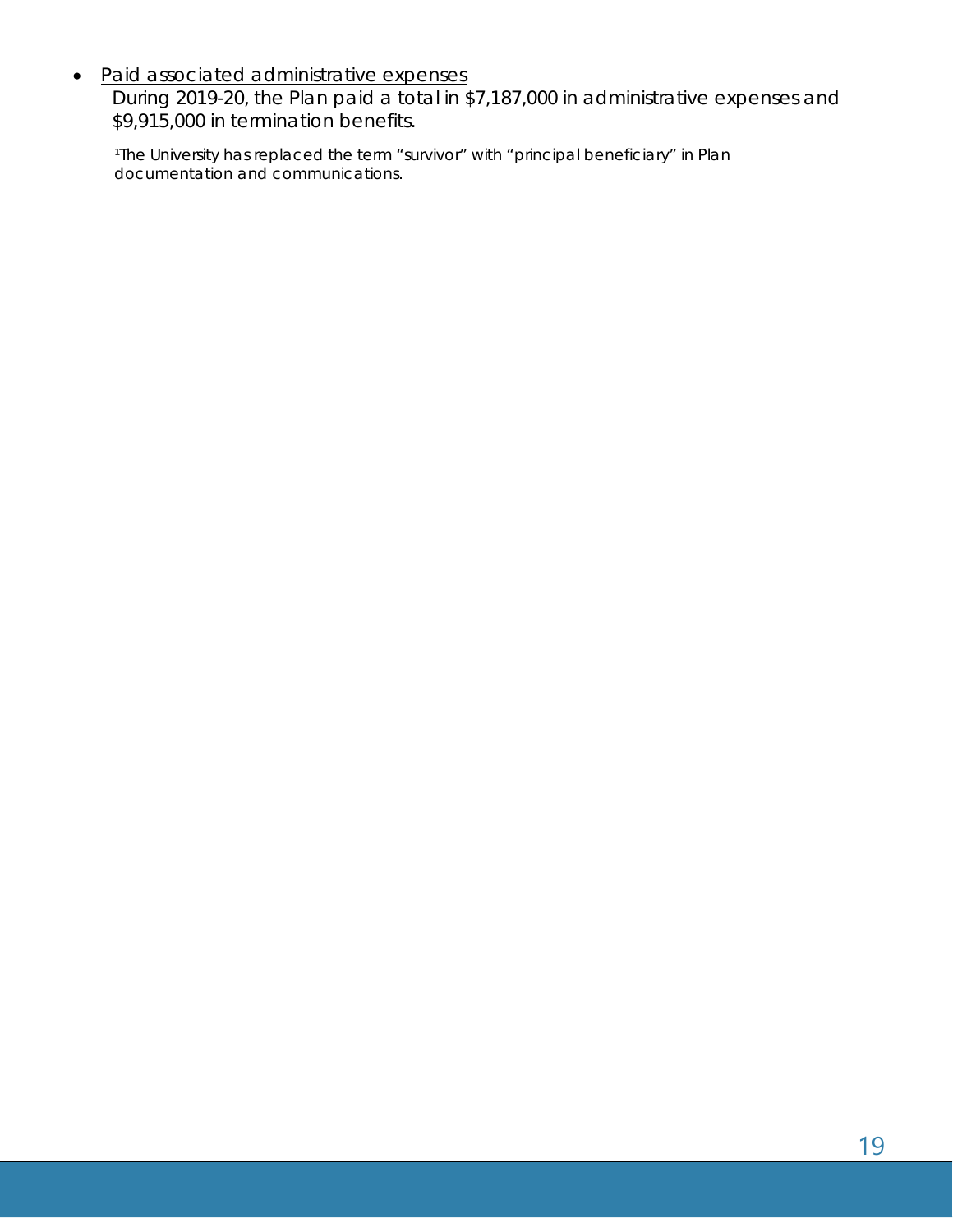### Unfunded Liability

As the employer, Memorial University must comply with the pension plan funding requirements of the **Pension Benefits Act, 1997** (PBA). When the Plan experiences funding deficiencies, as measured by periodic actuarial valuations, the University must make additional special payments into the Plan. The PBA requires that going concern deficiencies be amortized over a period not greater than 15 years, while solvency deficiencies must be paid over not more than 5 years.

The University was exempt from the requirement to fund solvency deficiencies to March 31, 2020. In addition, through special provision under the PBA, the past service costs associated with the introduction of indexing in 2004 are being amortized over a remaining period of 24.25 years from March 31, 2020.

With respect to going concern funding, the University was given regulatory approval to defer the required special payments for 2015-16 through 2019-20. The deferrals were granted while the University and its employee groups continued to work toward reaching agreement on joint sponsorship of the Plan.

By the end of the 2018-19 fiscal year, a preliminary framework for joint sponsorshipwas developed by the University and its unionized employee groups represented by the Canadian Union of Public Employees, local 1615 (CUPE), the Newfoundland Association of Public and Private Employees (NAPE) and the Memorial University of Newfoundland Faculty Association (MUNFA). This framework included a funding policy that ensured the Plan's ongoing viability as well as measures to address the existing going concern unfunded liability. Following consultation with the Provincial Government, University stakeholders have re-visited the proposed terms of pension reform. Discussions have, however, been impacted and interrupted by global events, namely the economic downturn that occurred in early 2020 and the COVID-19 pandemic.

An actuarial valuation of the Plan was performed as at December 31, 2019. The valuation revealed a going concern unfunded liability of \$201.7 million and this includes approximately \$68.4 million in respect of indexing introduced in 2004. Under the PBA the balance of \$133.3 million must be amortized over a 15-year period with special annual payments of 11.4 per cent of pensionable payroll.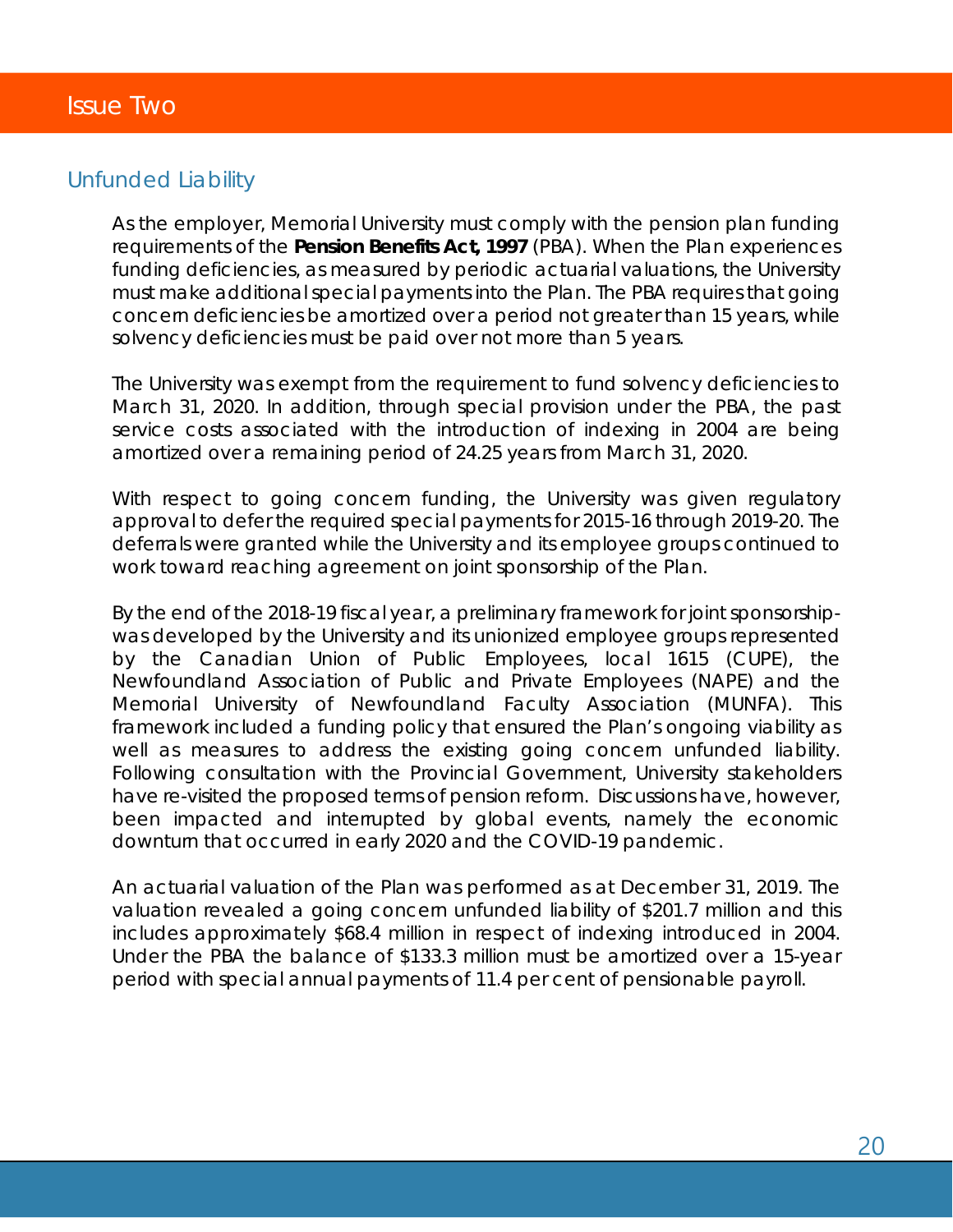# **Objective**

By March 31, 2020, Memorial University will have utilized a funding policy to guide the long term sustainability of the Pension Plan and to address the unfunded liability.

**Indicator:** Implemented a funding policy to guide the sustainability of the Pension Plan and address future surpluses and deficits.

The University and its major unionized employee groups (CUPE, NAPE and MUNFA) reached preliminary agreement on a framework for reform of the Plan in the 2018-19 fiscal year. The draft framework included key elements of a proposed funding policy that dealt with the Plan's existing unfunded liability and provided guidelines for future funding, including rules governing the disposition of emerging deficits and sharing of future surpluses. During the 2019-20 fiscal year, discussions between the Plan stakeholders continued following consultation with the Provincial Government. These discussions were, however, suspended as a result of measures taken provincially due to the onset of the COVID-19 pandemic.

As a result, Memorial University did not meet the objective of utilizing a funding policy to guide the long term sustainability of the Plan and to address the unfunded liability as set out in the 2017-2020 Activity Plan. The University will continue to work with Plan stakeholders, including the Provincial Government, toward finalizing the process of structural change for the Plan and the implementation of a funding policy in the next fiscal year.

With respect to the portion of the unfunded liability related to indexing, this is being financed by ongoing contributions from the University and employees at a combined rate of 1.2 per cent of pensionable payroll. It is proposed that this financing arrangement will continue under a jointly sponsored pension plan.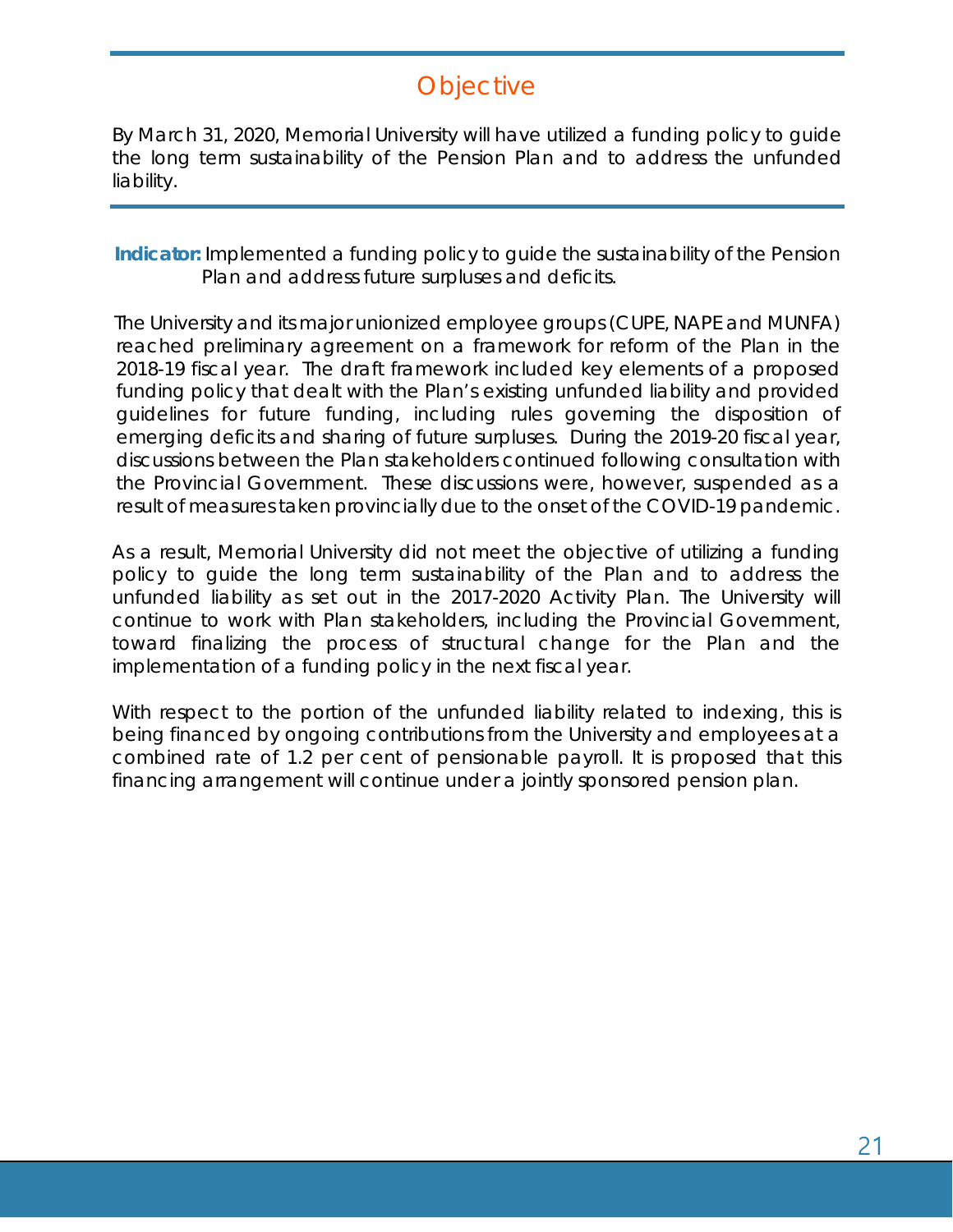### Joint Sponsorship

Within the province of Newfoundland and Labrador, other large public sector pension plans have undergone a transformational pension reform process which has culminated in the establishment of shared responsibility for pension plan management and funding.

In consideration of the Plan's status as a public sector pension plan and in recognition of its funding challenges, the Provincial Government has requested that the University and Pension Plan stakeholders also move to establish joint sponsorship of the Plan and formulate a funding policy to guide its future sustainability. Under this structure, the Plan would be jointly sponsored by the University and employee groups and the sponsors will share equally in the Plan's management and funding.

During the fiscal year 2019-20, the University and its major unionized employee groups (CUPE, NAPE, and MUNFA) continued their work, in consultation with the Provincial Government, towards reaching agreement on a framework for Pension Plan reform. Discussions were suspended, however, due to the onset of the global COVID-19 pandemic and related economic disruption.

# **Objective**

By March 31, 2020, the Memorial University Pension Plan will have transitioned to a jointly sponsored pension plan.

**Indicators:** Continued negotiations with employee groups toward the development of a joint sponsorship agreement for the future management and funding of the Pension Plan.

Signed reform agreement.

Signed joint sponsorship agreement.

Due to the impact of global economic events and the COVID-19 pandemic, Memorial University did not meet the objective of transitioning to a jointly sponsored pension plan by March 31, 2020. Discussions on joint sponsorship of the Pension Plan will resume in 2020-21 with employee groups, in consultation with the Provincial Government.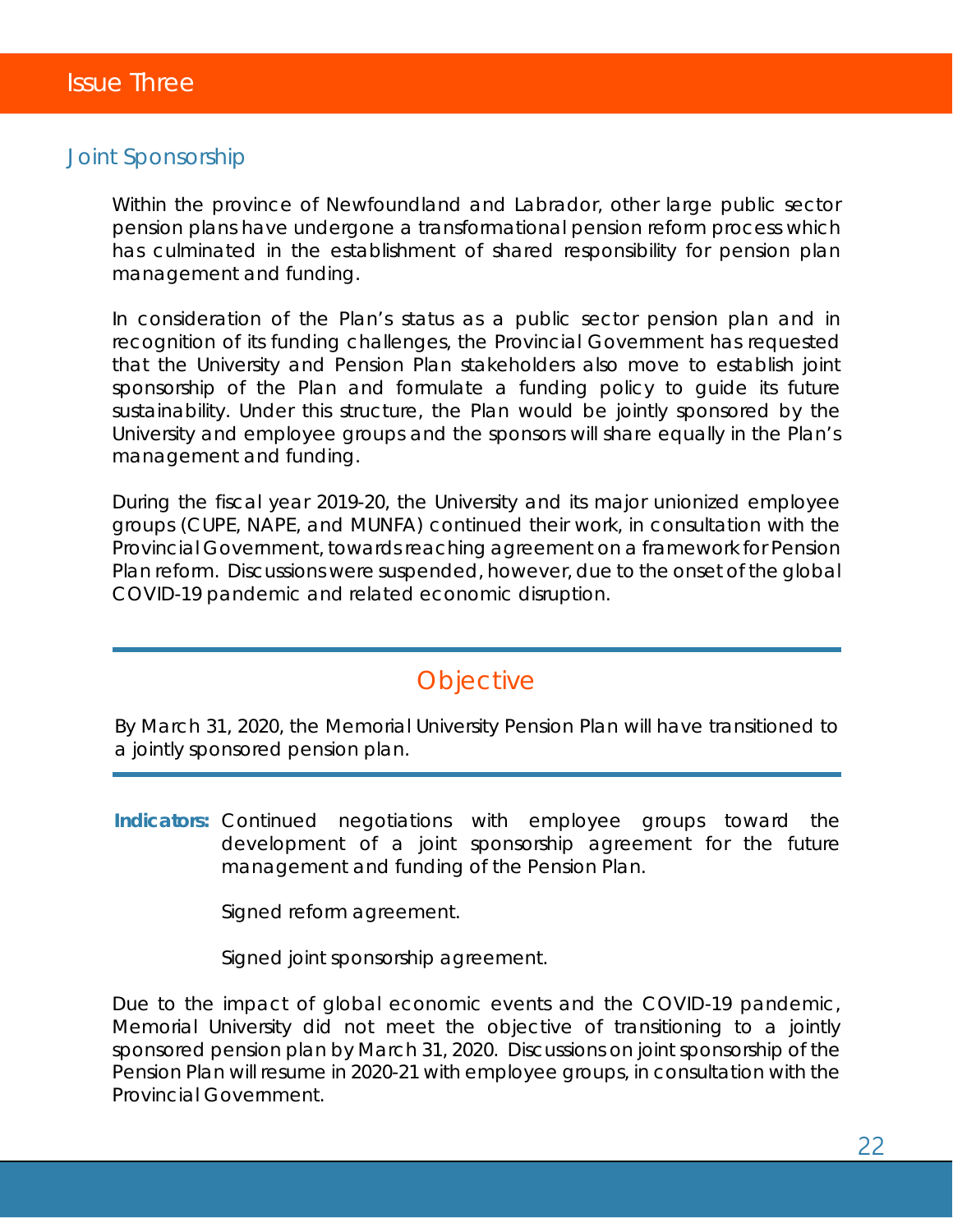# Highlights and Partnerships

# Financial Highlights

Selected financial highlights for the Plan are shown in the table below. More detailed information can be found in the audited financial statements beginning on page 29 of this report.

#### Table 6: Financial Highlights

|                                        |                      |               | <b>March 31</b> |
|----------------------------------------|----------------------|---------------|-----------------|
|                                        |                      | 2020          | 2019            |
| Net Assets Available for Benefits *    |                      | 1,616,811,000 | 1,667,740,000   |
| One-Year Annual Rate of Return         |                      | $-0.65%$      | 8.13%           |
| Realized Investment Income             |                      | 92,932,000    | 107,373,000     |
| Pensions Paid**                        |                      | 85,156,000    | 78,559,000      |
| <b>Current Contributions:</b>          | Employee             | 29,477,000    | 29,818,000      |
|                                        | University           | 29,477,000    | 29,818,000      |
| <b>Buyback Contributions: Employee</b> |                      | 1,759         | 3,659           |
|                                        | University           | 100           | 130             |
| University special payments:           |                      |               |                 |
|                                        | <b>Going Concern</b> | Nil           | Nil             |
|                                        | Solvency deficit     | 3,716,000     | 2,445,000       |
| (refunds)                              |                      |               |                 |

\* Net assets available for benefits is reported at fair value and does not include the actuarial smoothing adjustment. Refer to note 6 of the accompanying financial statements for further information.

\*\* Not inclusive of death benefits or refunds.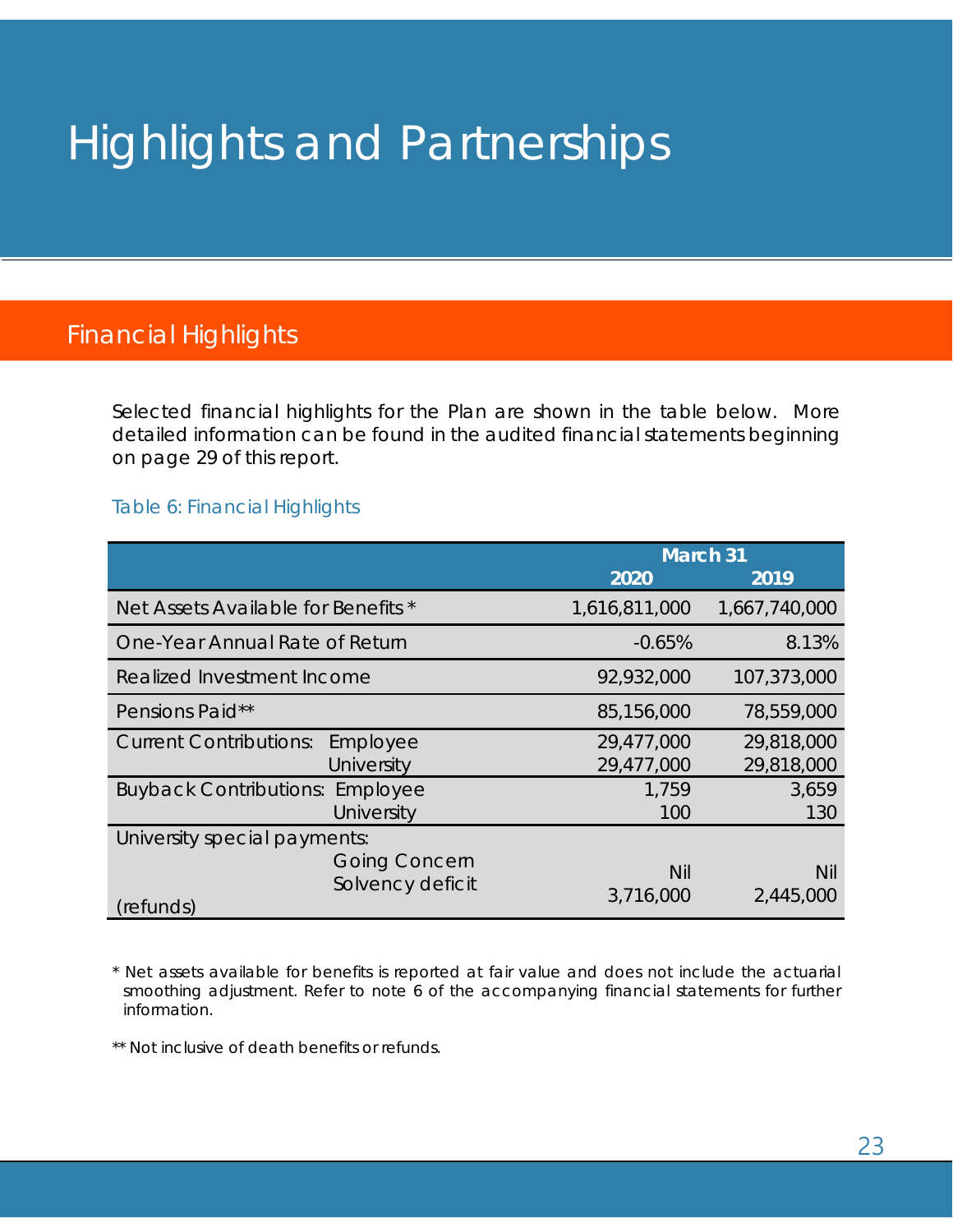On July 1, 2019, 1,680 retirees and principal beneficiaries received a 0.96 per cent indexing adjustment to their pensions. Indexing was introduced under the Plan in July 2004, with yearly adjustments calculated as 60 per cent of the annual change in the consumer price index, as measured by Statistics Canada, to a maximum yearly increase of 1.14 per cent.

#### Figure 6: Indexation Rates



Indexation rates from 2010 to 2019 are showing in the chart below:

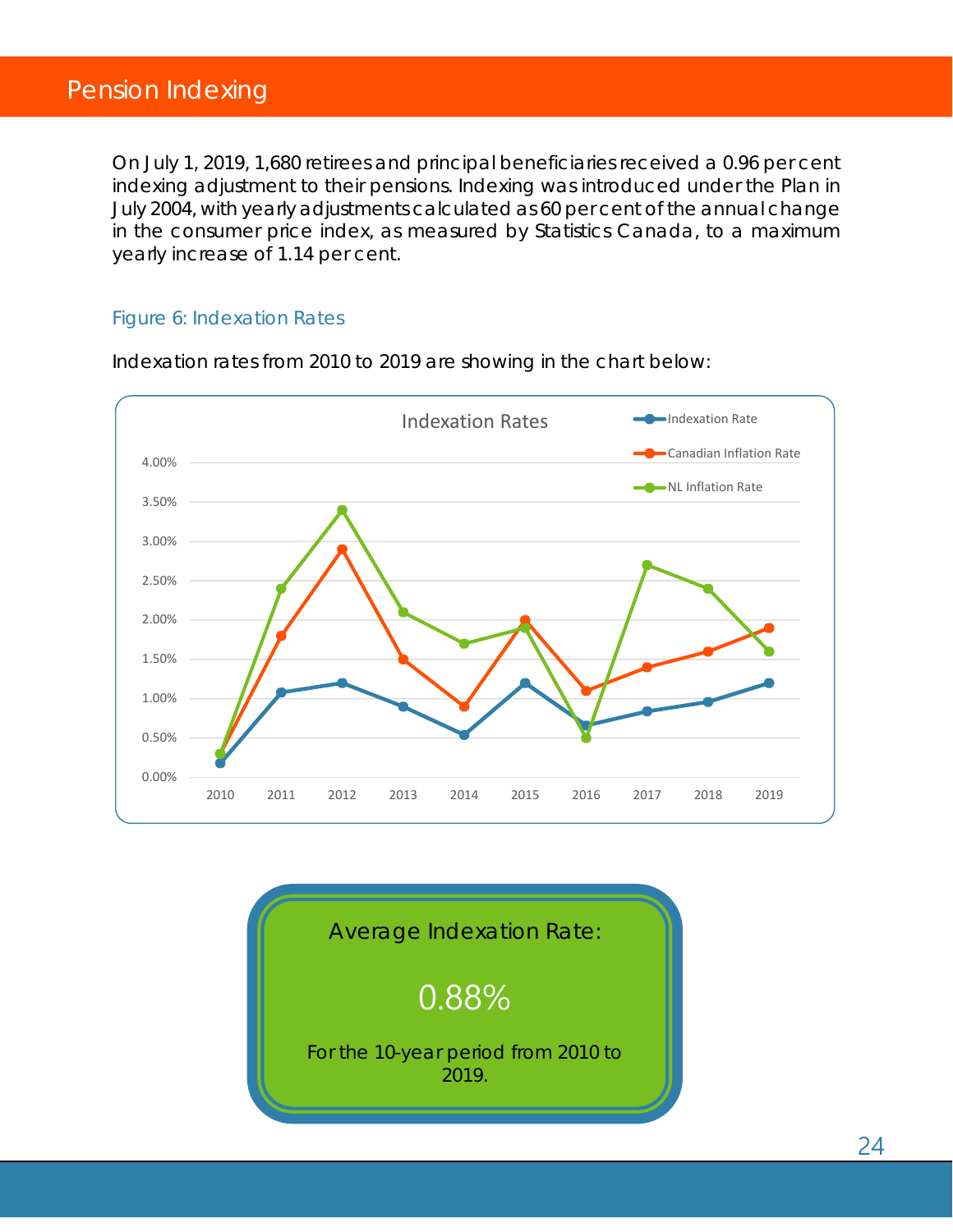Throughout the fiscal year the Plan's participant distribution will inevitably change (e.g, retirements, new hires). Movement within the 2019-20 fiscal year is shown below:

#### Table 7: Membership Movement

| <b>Membership Group</b>        | March 31, 2020 | April 1, 2019 |
|--------------------------------|----------------|---------------|
| Actives                        | 3,621          | 3,643         |
| Retirees                       | 2.140          | 2,086         |
| <b>Principal Beneficiaries</b> | 324            | 276           |
| <b>Deferred</b>                | 282            | 303           |

## Retirement Planning Seminars

To help Memorial employees plan for their retirement, full-day retirement planning seminars are held annually. With almost 1,000 employees eligible for unreduced retirement by 2020, this year's seminars had approximately 194 participants at the St. John's campus and another 15 at the Grenfell campus. The seminar was open



to employees and their spouses and was attended by those who anticipate retiring in the next few years and those who are planning ahead for retirement in the years to come. During the seminar, participants learned about the University's pension and post-retirement benefits, the Canada Pension Plan and Old Age Security Benefits. Presentations were also provided by a representative of Memorial University of Newfoundland Pensioners' Association (MUNPA)

and from a financial planning and consulting firm. The University also provides pension information sessions upon request from individual departments.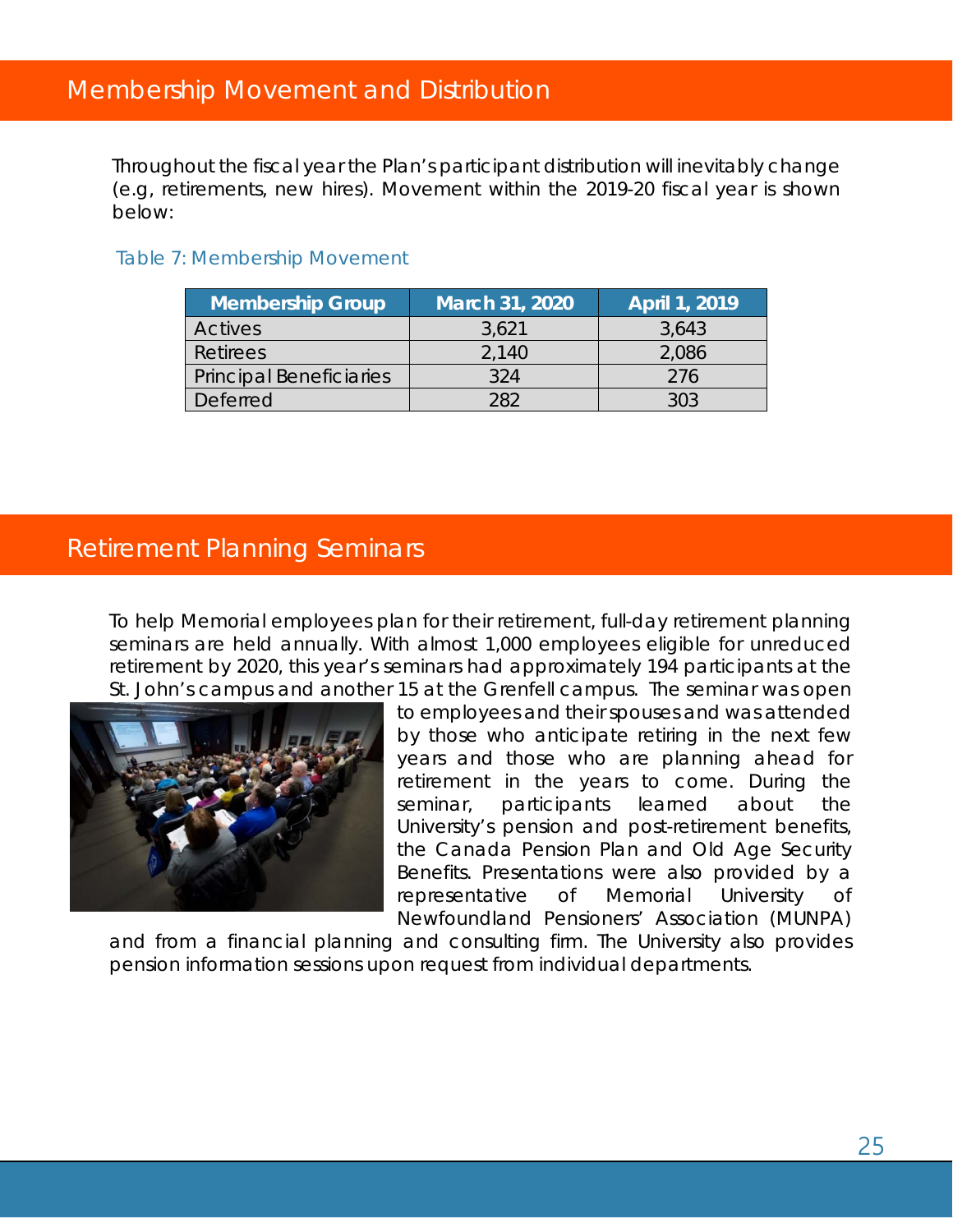# Actuarial Valuation and Financial Position

A full valuation of the Plan was performed at December 31, 2019 and extrapolated to March 31, 2020 for financial reporting purposes. The results of this valuation are reported upon in an earlier section.

The Plan's unfunded liability increased over the prior year due primarily to quarter four investment losses brought on by the global economic downturn caused by declining world oil prices and the COVID-19 pandemic. In addition, a reduction in the Plan's actuarial discount rate from 5.8% to 5.6% resulted in a proportionate increase in liabilities. Despite sizeable experience gains realized on other economic and demographic assumptions the unfunded liability grew by \$107.8 million at March 31, 2020, measured on a market value basis.

|                               |                |                | March 31                      |                |                |
|-------------------------------|----------------|----------------|-------------------------------|----------------|----------------|
|                               | 2020<br>(000s) | 2019<br>(000s) | 2018<br>(000s)                | 2017<br>(000s) | 2016<br>(000s) |
| Net Assets at Market<br>Value | 1.616.811      | 1,667,740      | 1,569,748                     | 1,500,468      | 1,358,381      |
| <b>Pension Obligations</b>    | 1.918.674      |                | 1,861,829 1,798,415 1,736,599 |                | 1,657,148      |
| <b>Deficit</b>                | 301,863        | 194,089        | 228,667                       | 236,131        | 298,767        |
| <b>Funded Ratio</b>           | 84%            | 90%            | 87%                           | 86%            | 82%            |

#### Table 8: Financial Position

Results of December 31 valuations are extrapolated to March 31 for financial reporting.

 Financial positions and funded ratios are reported at market value as per Pension Plan financial statements and do not reflect asset "smoothing" adjustments contained in actuarial valuation reports.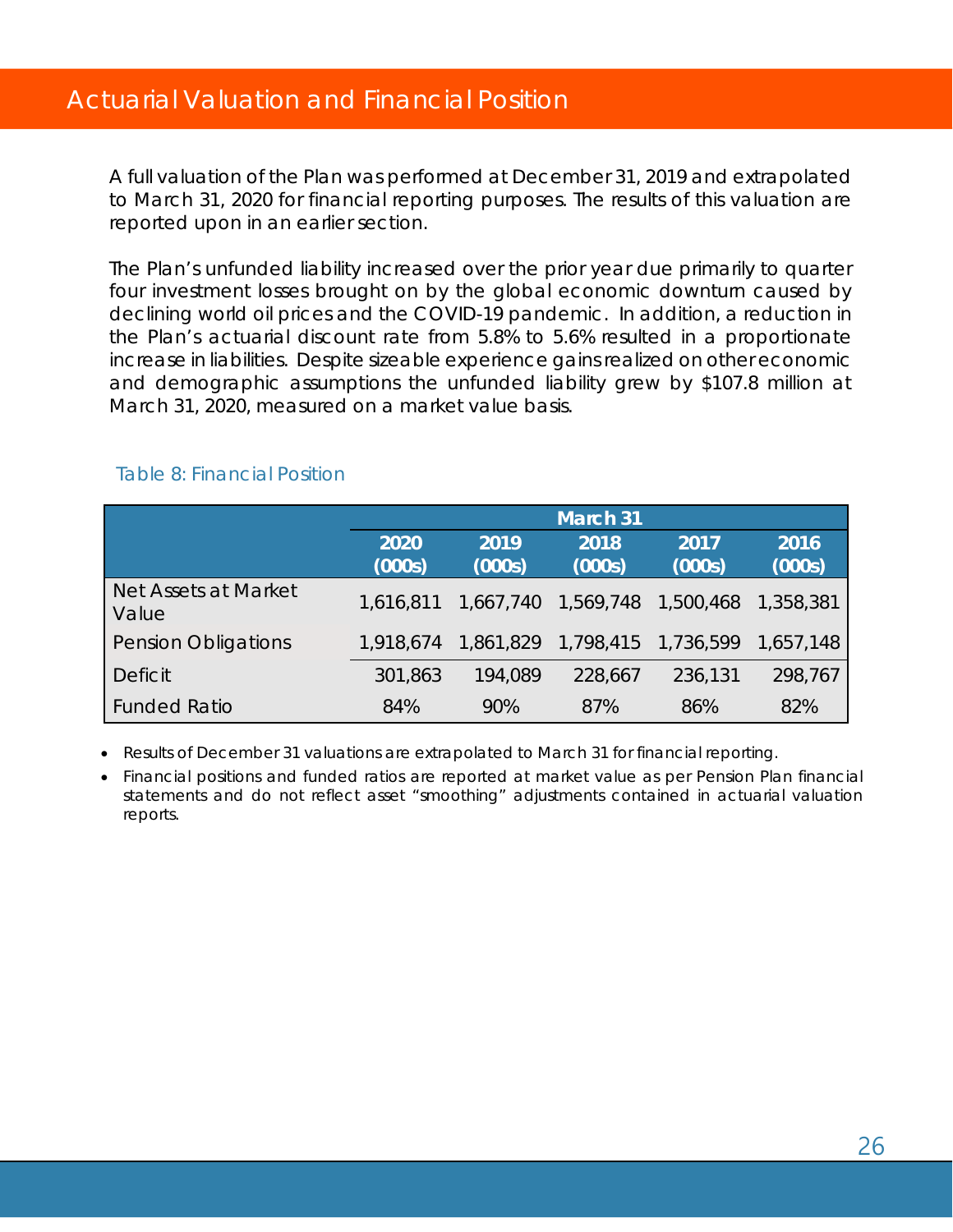# Opportunities and Challenges Ahead

# **Opportunities**

The following area of opportunity has been identified for 2020-21:

 Adoption of a remote service delivery model to meet the needs of employees and retirees during the pandemic;

# **Challenges**

The following challenges have been identified for 2020-21:

- Monitoring and assessment of the performance of investment fund managers and review of the Statement of Investment Policy and Objectives;
- Completion of an asset liability review for the pension plan and investment fund;
- Development of a funding strategy to address the unfunded liability;
- Continued negotiation with employee groups on reaching agreement on joint sponsorship of the Plan and development of a future oriented funding policy and governance model.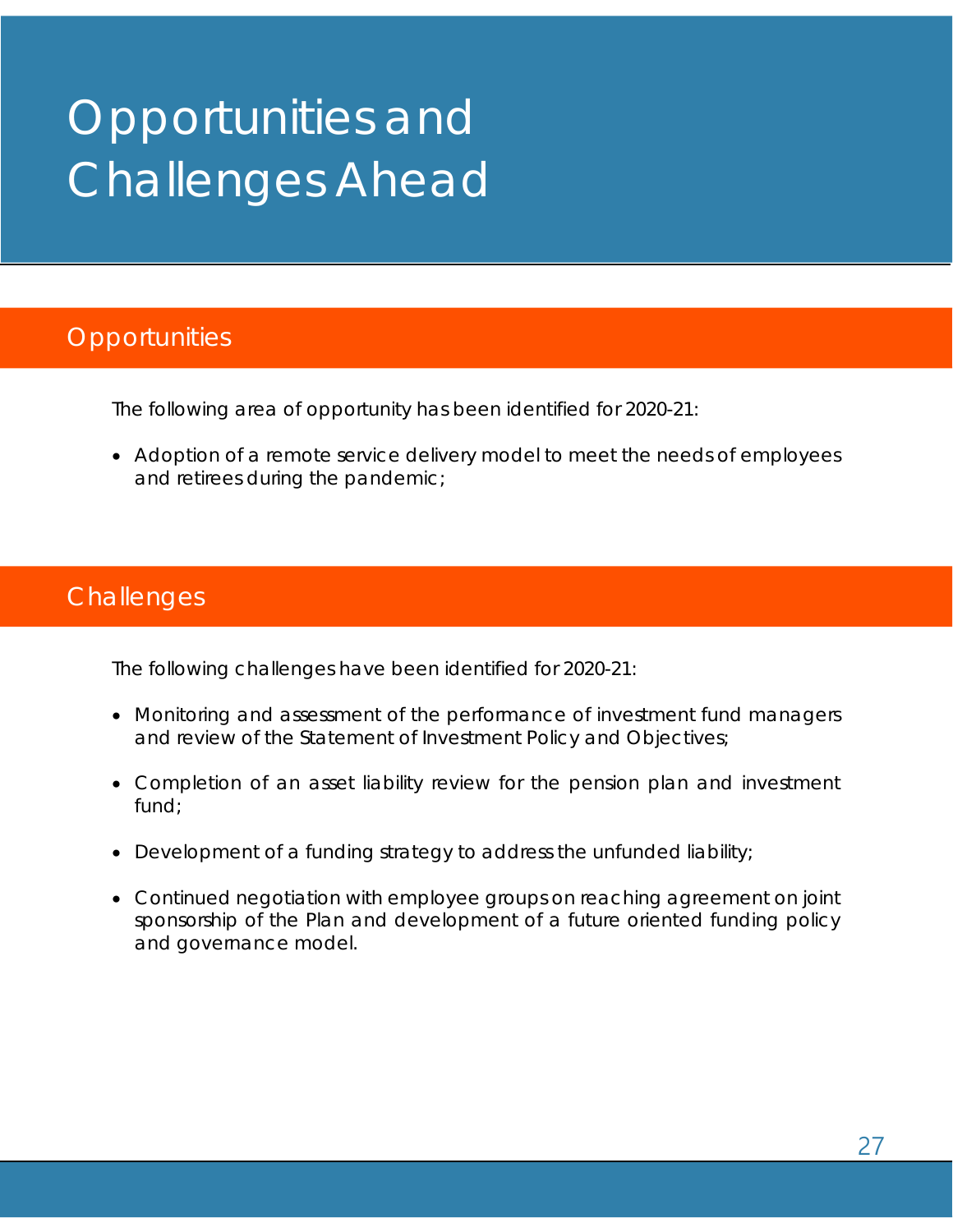# Conclusion

The 2019-20 fiscal year was a challenging one for the Plan. Despite the optimism generated by investment markets during the first three quarters, the Plan ended the year having lost significant value due to the unprecedented economic impacts of the COVID-19 pandemic. Pandemic response measures also dampened progress on movement toward joint sponsorship of the Plan by the University and its employees. Discussions on Pension Plan reform are expected to resume during the 2020-21 fiscal year.

The Board, through the work of the University administration and stakeholder groups, will continue its efforts to ensure that funding and governance goals are achieved and that the Plan remains competitive and affordable for its constituent groups.

With respect to the objectives set out in the Board of Regents' three-year activity plan intended to guide the Plan for the fiscal years 2017-18 to 2019-20, the University met the funding objective relative to the collection, investment, and disbursement of the fund.

Due to the status of joint sponsorship discussions, the objectives related to the unfunded liability and joint sponsorship have not been met. The University anticipates that these objectives will be met once discussions with employee groups resume in consultation with the Provincial Government.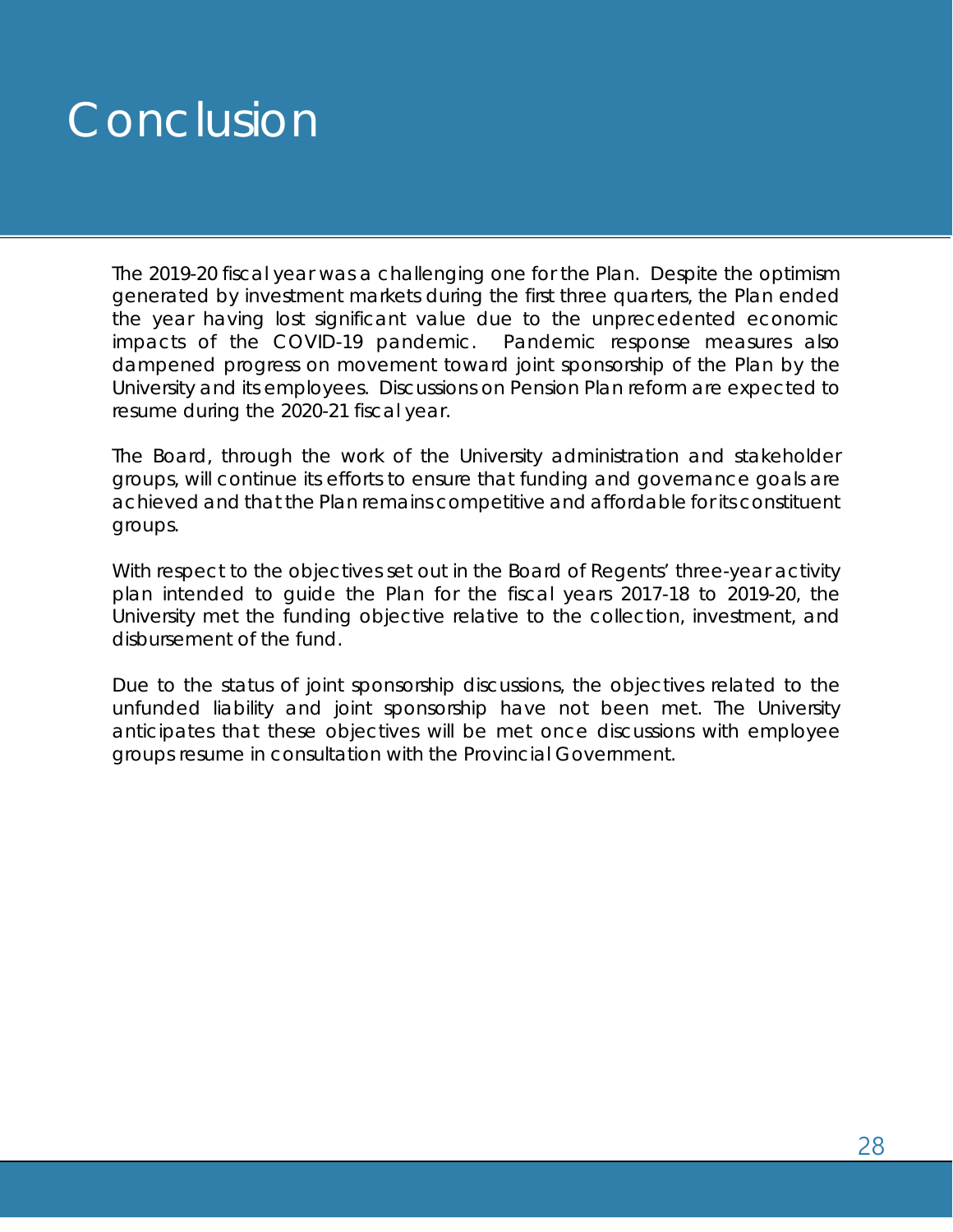

# Financial Statements **Memorial University of Newfoundland Pension Plan**

March 31, 2020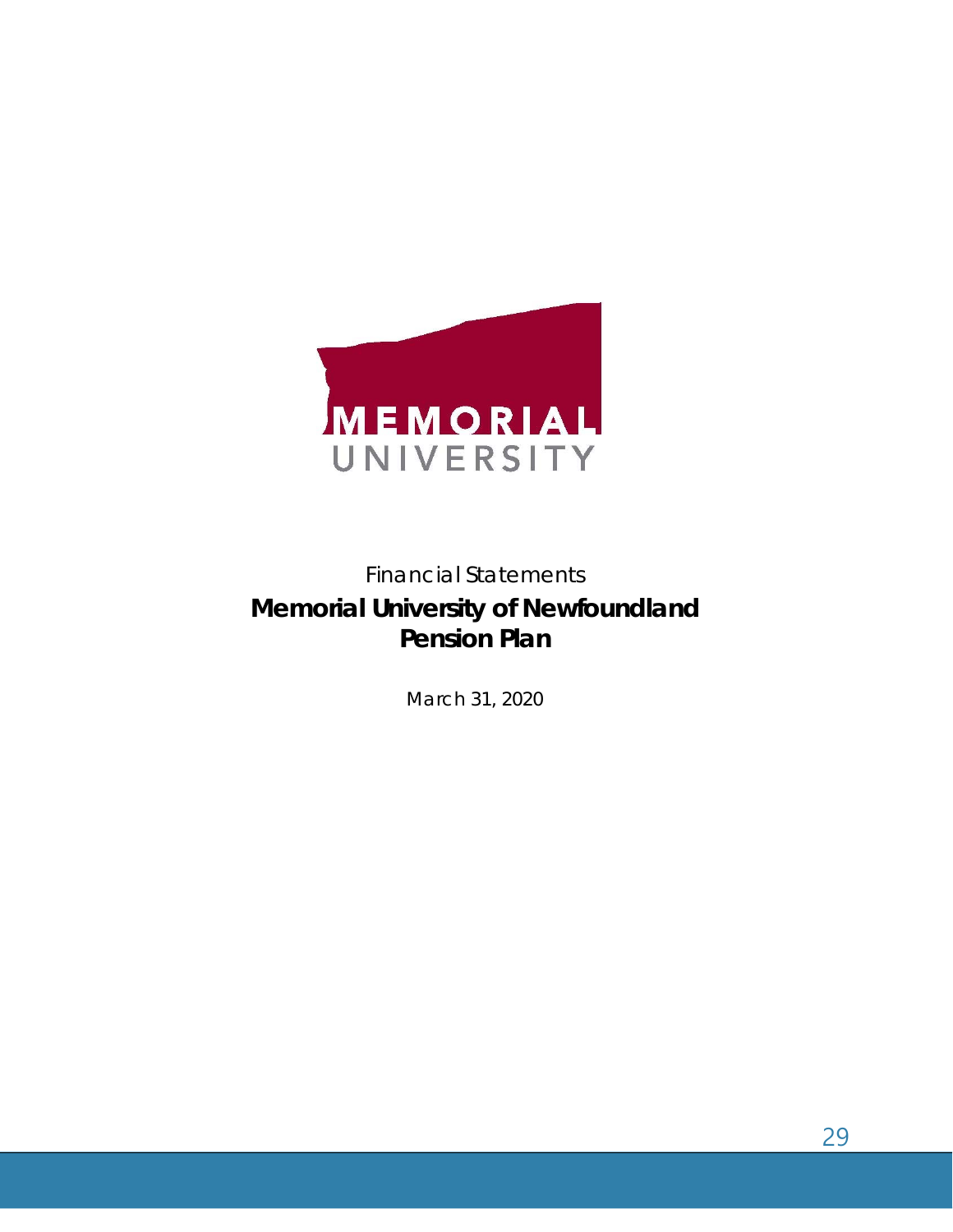#### **INDEPENTENT AUDITORS' REPORT**

#### To the Board of Regents of **Memorial University of Newfoundland**

#### **Opinion**

We have audited the financial statements of **Memorial University of Newfoundland Pension Plan** [the "Plan"] which comprise the consolidated statement of financial position as at March 31, 2020, and the consolidated statement of operations, re-measurement gains and losses, changes in net deficiency and cash flows for the year then ended, and a summary of significant accounting policies and other explanatory information.

In our opinion, the accompanying financial statements present fairly, in all material respects, the financial position of the University as at March 31, 2020, and the results of its operations and its cash flows for the year then ended in accordance with Canadian public sector accounting standards.

#### **Basis for opinion**

We conducted our audit in accordance with Canadian generally accepted auditing standards. Our responsibilities under those standards are further described in the *Auditor's responsibilities for the audit of the financial statements* section of our report. We are independent of the University in accordance with the ethical requirements that are relevant to our audit of the financial statements in Canada, and we have fulfilled our other ethical responsibilities in accordance with these requirements.

#### **Responsibilities of management and individual charged with governance for the financial statements**

Management is responsible for the preparation and fair presentation of the financial statements in accordance with Canadian public sector accounting standards, and for such internal control as management determines is necessary to enable the preparation of financial statements that are free from material misstatement, whether due to fraud or error.

In preparing the financial statements, management is responsible for assessing the University's ability to continue as a going concern, disclosing, as applicable, matters related to going concern and using the going concern basis of accounting unless management either intends to liquidate the University or to cease operations, or has no realistic alternative but to do so.

Individuals charged with governance are responsible for overseeing the University's financial reporting process.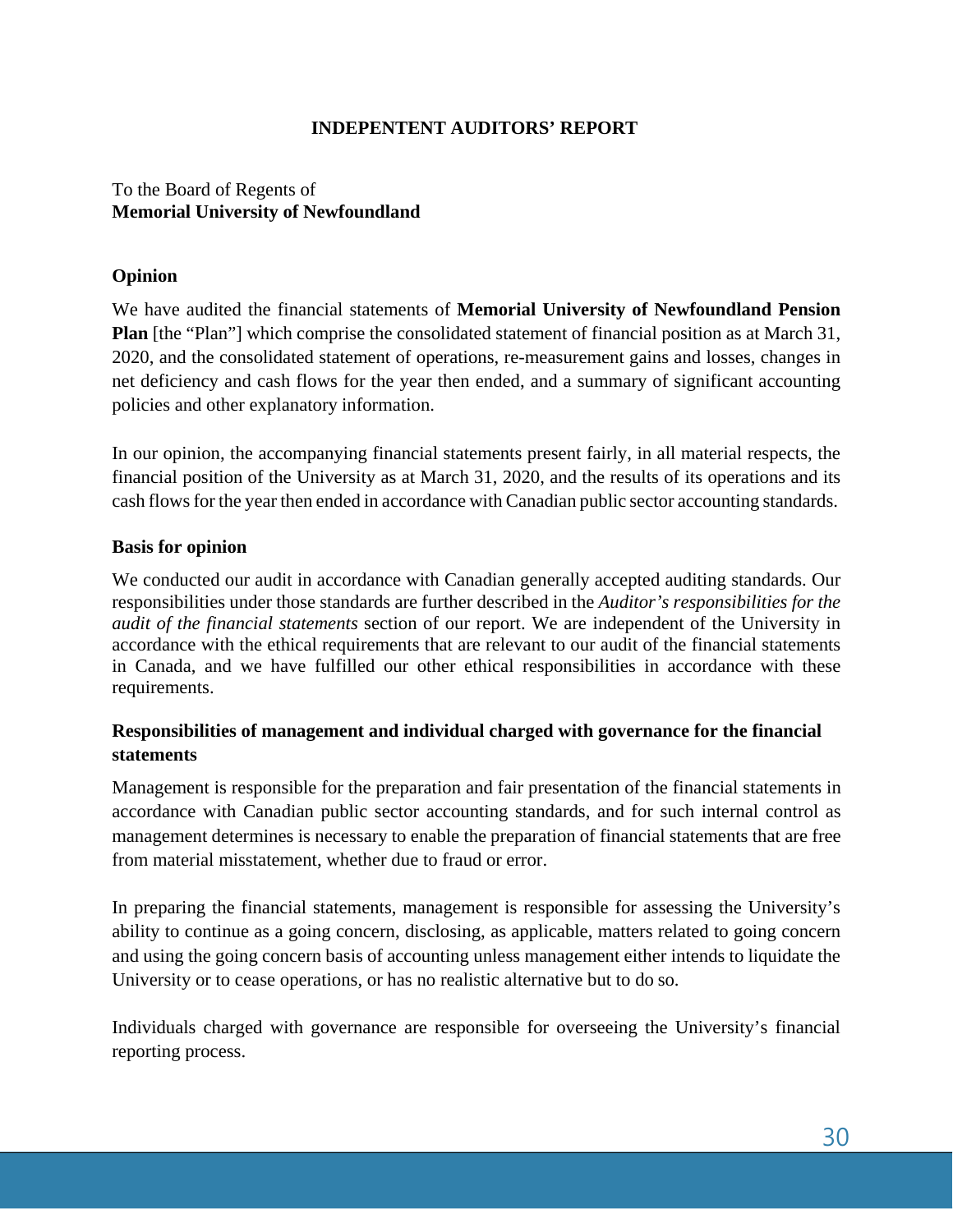#### **Auditor's responsibilities for the audit of the financial statements**

Our objectives are to obtain reasonable assurance about whether the financial statements as a whole are free from material misstatement, whether due to fraud or error, and to issue an auditor's report that includes our opinion. Reasonable assurance is a high level of assurance, but is not a guarantee that an audit conducted in accordance with Canadian generally accepted auditing standards will always detect a material misstatement when it exists. Misstatements can arise from fraud or error and are considered material if, individually or in the aggregate, they could reasonably be expected to influence the economic decisions of users taken on the basis of these financial statements. As part of an audit in accordance with Canadian generally accepted auditing standards, we exercise professional judgment and maintain professional skepticism throughout the audit. We also:

- Identify and assess the risks of material misstatement of the financial statements, whether due to fraud or error, design and perform audit procedures responsive to those risks, and obtain audit evidence that is sufficient and appropriate to provide a basis for our opinion. The risk of not detecting a material misstatement resulting from fraud is higher than for one resulting from error, as fraud may involve collusion, forgery, intentional omissions, misrepresentations, or the override of internal control.
- Obtain an understanding of internal control relevant to the audit in order to design audit procedures that are appropriate in the circumstances, but not for the purpose of expressing an opinion on the effectiveness of the University's internal control.
- Evaluate the appropriateness of accounting policies used and the reasonableness of accounting estimates and related disclosures made by management.
- Conclude on the appropriateness of management's use of the going concern basis of accounting and, based on the audit evidence obtained, whether a material uncertainty exists related to events or conditions that may cast significant doubt on the University's ability to continue as a going concern. If we conclude that a material uncertainty exists, we are required to draw attention in our auditor's report to the related disclosures in the financial statements or, if such disclosures are inadequate, to modify our opinion. Our conclusions are based on the audit evidence obtained up to the date of our auditor's report. However, future events or conditions may cause the University to cease to continue as a going concern.
- Evaluate the overall presentation, structure and content of the financial statements, including the disclosures, and whether the financial statements represent the underlying transactions and events in a manner that achieves fair presentation.
- Obtain sufficient appropriate audit evidence regarding the financial information of the entities or business activities within the consolidated entity to express an opinion on the consolidated financial statements. We are responsible for the direction, supervision and performance of the audit. We remain solely responsible for our audit opinion.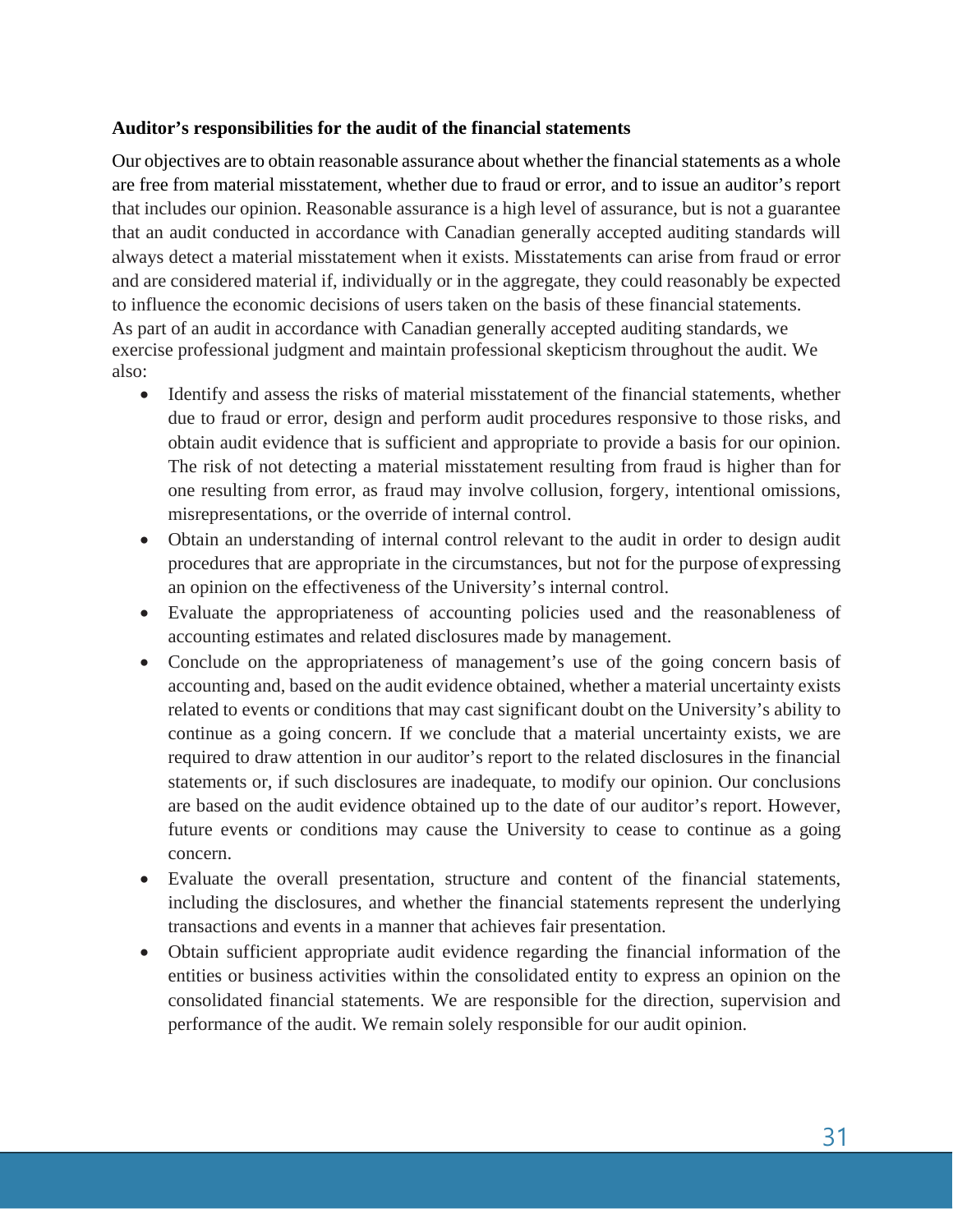We communicate with those charged with governance regarding, among other matters, the planned scope and timing of the audit and significant audit findings, including any significant deficiencies in internal control that we identify during our audit.

St. John's, Canada October 16, 2020

Ernst + young LLP

Chartered Professional Accountants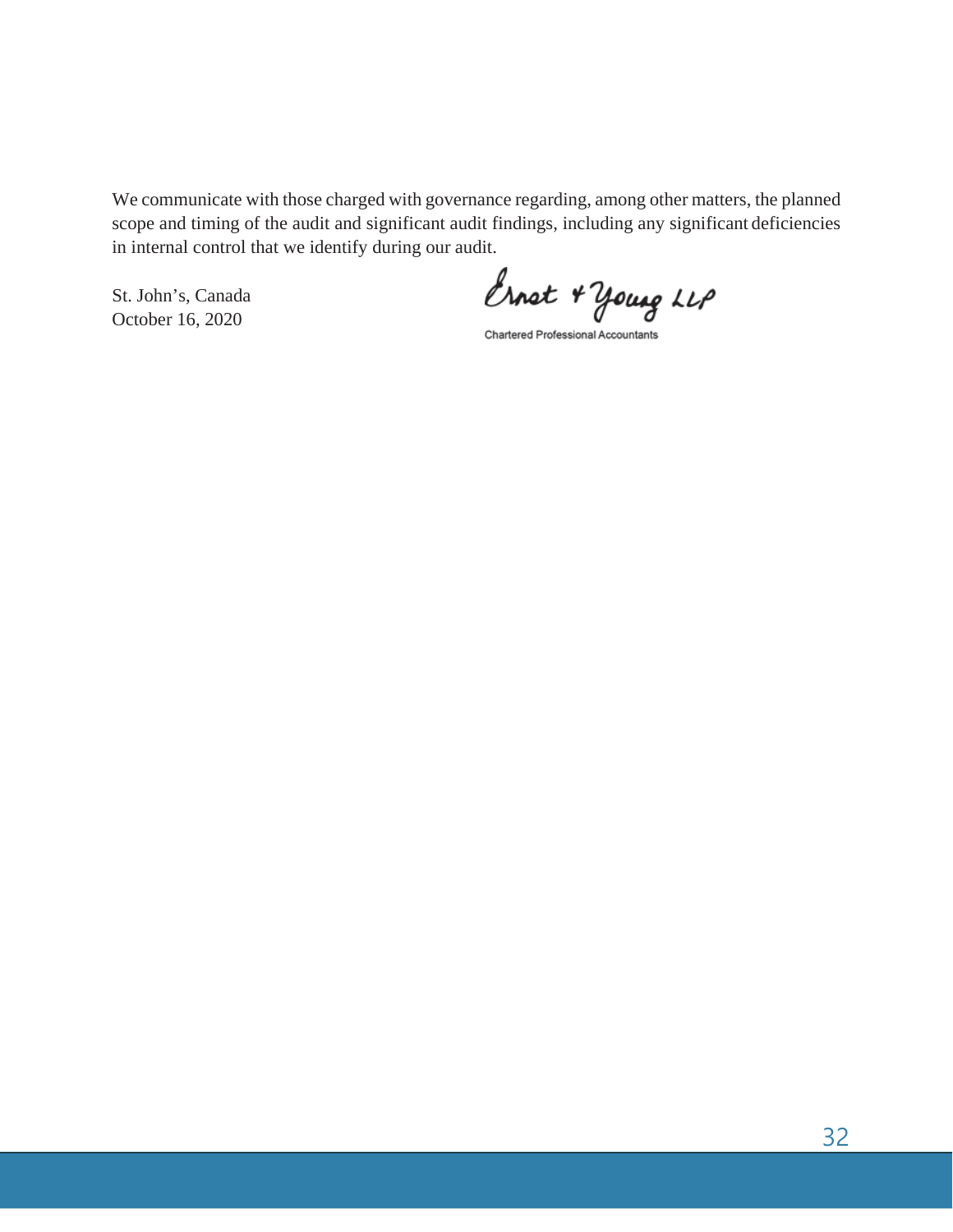### **STATEMENT OF FINANCIAL POSITION**

As at March 31 [thousands of dollars]

|                                                       | 2020        | 2019        |
|-------------------------------------------------------|-------------|-------------|
| <b>ASSETS</b>                                         |             |             |
| <b>Receivables</b>                                    |             |             |
| Contributions receivable                              | 818         | 590         |
| Accrued interest and dividends                        | 2,774       | 2,807       |
| Amounts due from pending trades                       | 9,558       | 2,554       |
| Due from Memorial University of Newfoundland [note 4] | 3,772       | 3,427       |
|                                                       | 16,922      | 9,378       |
| <b>Investments</b> [notes 5& 10]                      |             |             |
| Cash and short-term investments                       | 37,103      | 44,047      |
| Bonds and debentures                                  | 432,761     | 408,096     |
| Equities                                              | 871,061     | 949,312     |
| Real estate                                           | 140,057     | 138,448     |
| Mortgages                                             | 131,550     | 126,483     |
|                                                       | 1,612,532   | 1,666,386   |
| Intangible assets [note 9]                            | 131         | 175         |
| <b>Total assets</b>                                   | 1,629,585   | 1,675,939   |
| <b>LIABILITIES</b>                                    |             |             |
| Accounts payable and accrued expenses                 | 1,629       | 1,418       |
| Accrued pension refunds                               | 4,377       | 3,500       |
| Amounts payable from pending trades                   | 6,768       | 3,281       |
| <b>Total liabilities</b>                              | 12,774      | 8,199       |
| Net assets available for benefits                     | 1,616,811   | 1,667,740   |
| Pension obligations                                   | (1,918,674) | (1,861,829) |
| <b>Deficit</b>                                        | (301, 863)  | (194,089)   |

*See accompanying notes*

On behalf of the Board:

Su Vetten

RISY & BARp

Chair of the Board of Regents Chair of the Finance Committee

33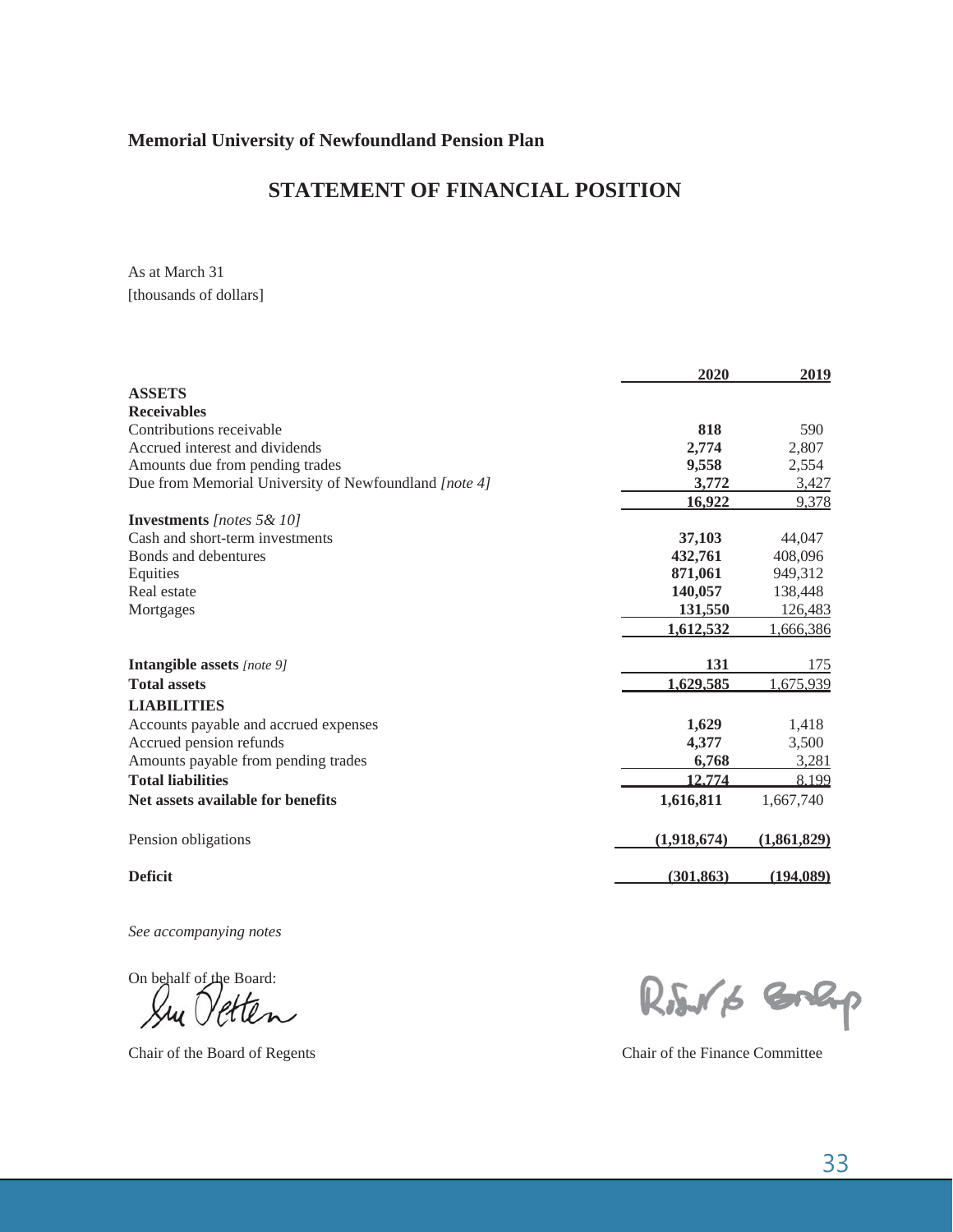### **STATEMENT OF CHANGES IN NET ASSETS AVAILABLE FOR BENEFITS**

Year ended March 31 [thousands of dollars]

|                                                                 | 2020       | 2019           |
|-----------------------------------------------------------------|------------|----------------|
| <b>INCREASE IN ASSETS</b>                                       |            |                |
| <b>Investment income</b>                                        |            |                |
| Interest income                                                 | 22,959     | 17,333         |
| Dividend income                                                 | 23,142     | 21,779         |
| Current-period increase (decrease) in fair value of investments | (102, 261) | 18,896         |
| Realized gain on sale of investments                            | 46,831     | 68,261         |
|                                                                 | (9,329)    | 126,269        |
| <b>Contributions</b> [note 7]                                   |            |                |
| Employee - current service                                      | 29,477     | 29,818         |
| - past service                                                  | 1,759      | 3,659          |
| Employer - current service                                      | 29,477     | 29,818         |
| - past service                                                  | 100        | 130            |
| - special payments                                              | 3,716      | 2,445          |
|                                                                 | 64,529     | 65,870         |
| <b>Total increase in assets</b>                                 | 55,200     | <u>192,139</u> |
| <b>DECREASE IN ASSETS</b>                                       |            |                |
| Benefits paid                                                   | 85,156     | 78,559         |
| Refunds of contributions                                        | 9,915      | 5,795          |
| Death benefits                                                  | 3,871      | 3,050          |
| Administrative expenses [note 8]                                | 7,187      | 6,743          |
| <b>Total decrease in assets</b>                                 | 106,129    | 94,147         |
| Decrease in net assets                                          | (50, 929)  | 97,992         |
| Net assets available for benefits, beginning of year            | 1,667,740  | 1,569,748      |
| Net assets available for benefits, end of year                  | 1,616,811  | .667,740       |

*See accompanying notes*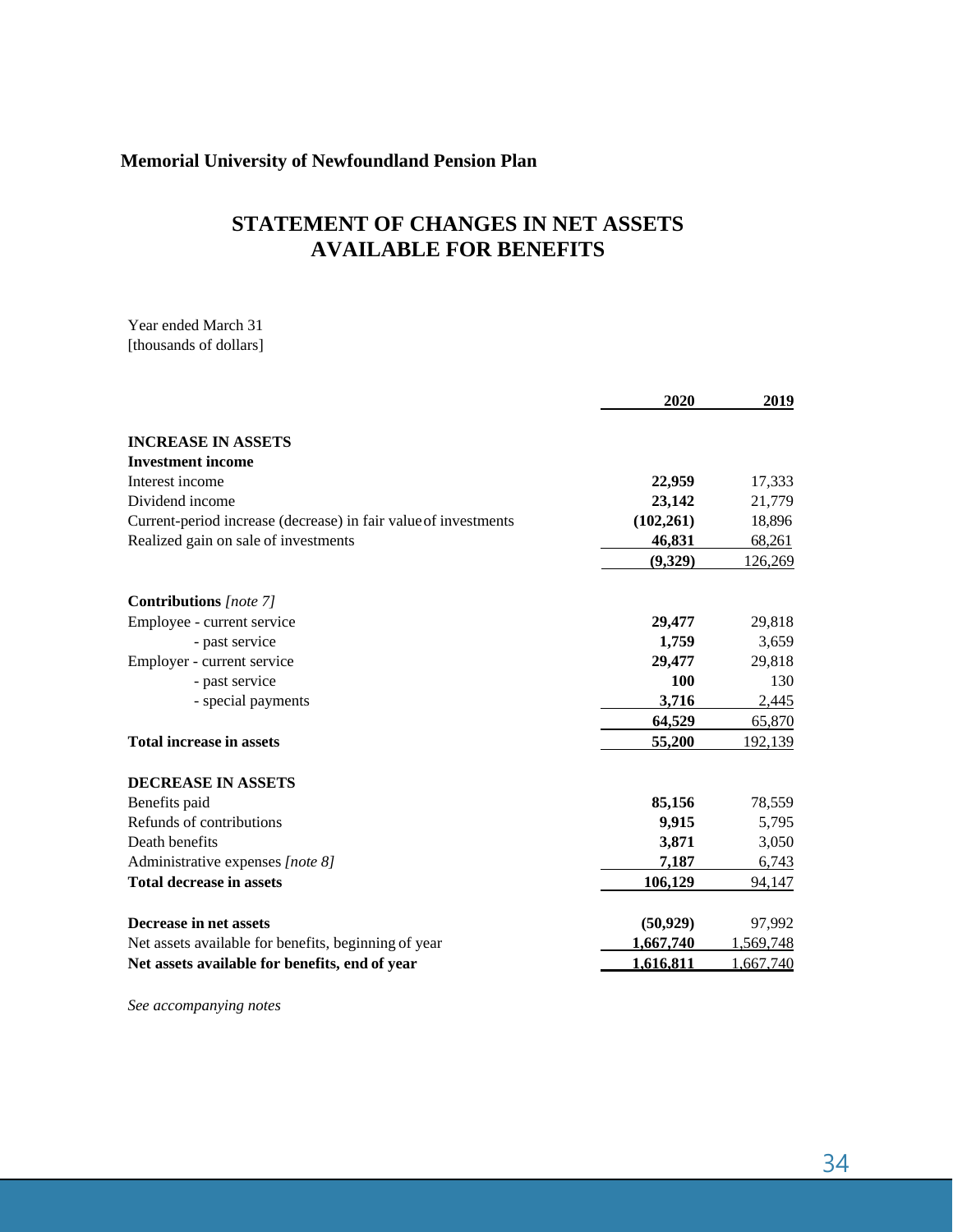### **STATEMENT OF CHANGES IN PENSION OBLIGATIONS**

Year ended March 31 [thousands of dollars]

|                                                            | 2020      | 2019      |
|------------------------------------------------------------|-----------|-----------|
| Actuarial present value of accrued pension benefits,       |           |           |
| beginning of year                                          | 1,861,829 | 1,798,415 |
| Experience gains                                           | (24, 482) | (15,578)  |
| Changes in actuarial assumptions/methodology               | 14,701    |           |
| Interest accrued on benefits                               | 106,892   | 104.486   |
| Benefits accrued                                           | 58,676    | 61,910    |
| Benefits paid, death benefits and refunds of contributions | (98, 942) | (87, 404) |
| Actuarial present value of accrued pension benefits,       |           |           |
| end of year [note 6]                                       | 1,918,674 | 1.861.829 |

*See accompanying notes*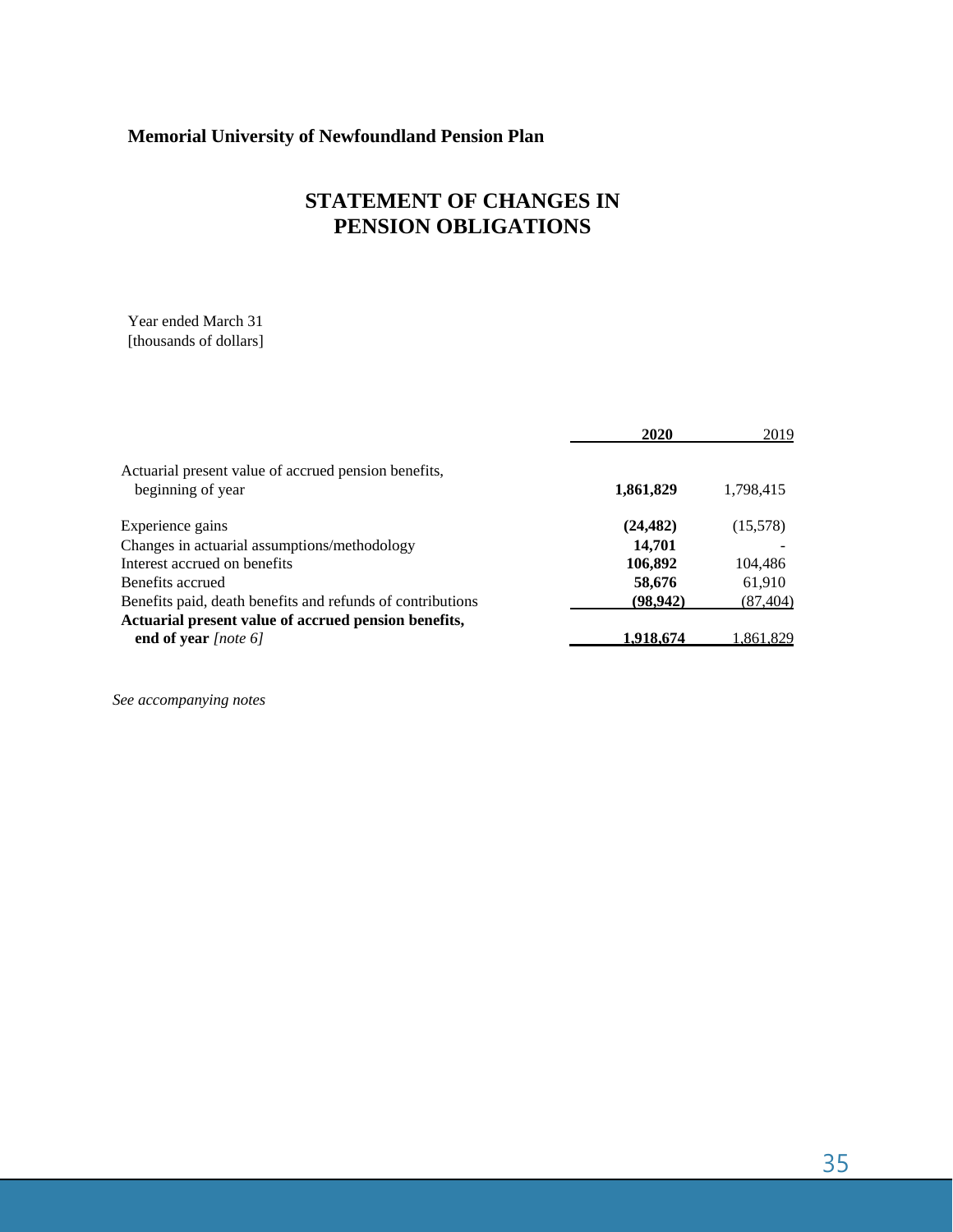#### **NOTES TO FINANCIAL STATEMENTS**

March 31, 2020 [tabular amounts in thousands of dollars]

#### **1. DESCRIPTION OF PLAN**

The following description of the Memorial University of Newfoundland Pension Plan [the "Plan"] is a summary only. For more complete information, reference should be made to the *Memorial University Pensions Act (the "Act")*.

#### **General**

The Plan is a contributory defined benefit pension plan covering eligible employees of Memorial University of Newfoundland [the "University"] in accordance with the Act.

Where differences exist between the provisions of the Act and the Newfoundland *Pensions Benefits Act, 1997* [the "PBA"], the minimum standards prescribed by the PBA will prevail unless the Plan provisions exceed these standards.

#### **Funding policy**

The Plan is subject to the funding provisions of section 35 of the PBA and section 12 of the PBA Regulations which require that the employer contribute an amount equal to the normal actuarial cost allocated to the employer in the most recently filed actuarial valuation. In addition, where the Plan experiences a solvency deficiency, the employer is required to contribute an amount sufficient to liquidate the solvency deficiency within five years of the solvency valuation date. Likewise, going concern unfunded liabilities are required to be liquidated by the employer over a period not exceeding 15 years.

#### **Provincial guarantee**

The Plan is being underwritten by the Province of Newfoundland and Labrador. Section 6 of the Act states:

All pensions, payments, and refunds and all expenses of the administration of this Act are a charge upon and payable out of the fund and if at any time there is not sufficient money at the credit of the fund for those purposes as they fall due for payment the Minister of Finance shall pay to the board an amount to cover the deficiency, and the board shall deposit that amount to the fund.

#### **Service pensions**

A service pension is available based on the number of years of service times two percent of the best five-year average pensionable salary. Pensions are indexed from age 65 at the rate of 60% of the annual change in the Consumer Price Index, as measured by Statistics Canada, to a maximum annual increase of 1.2%.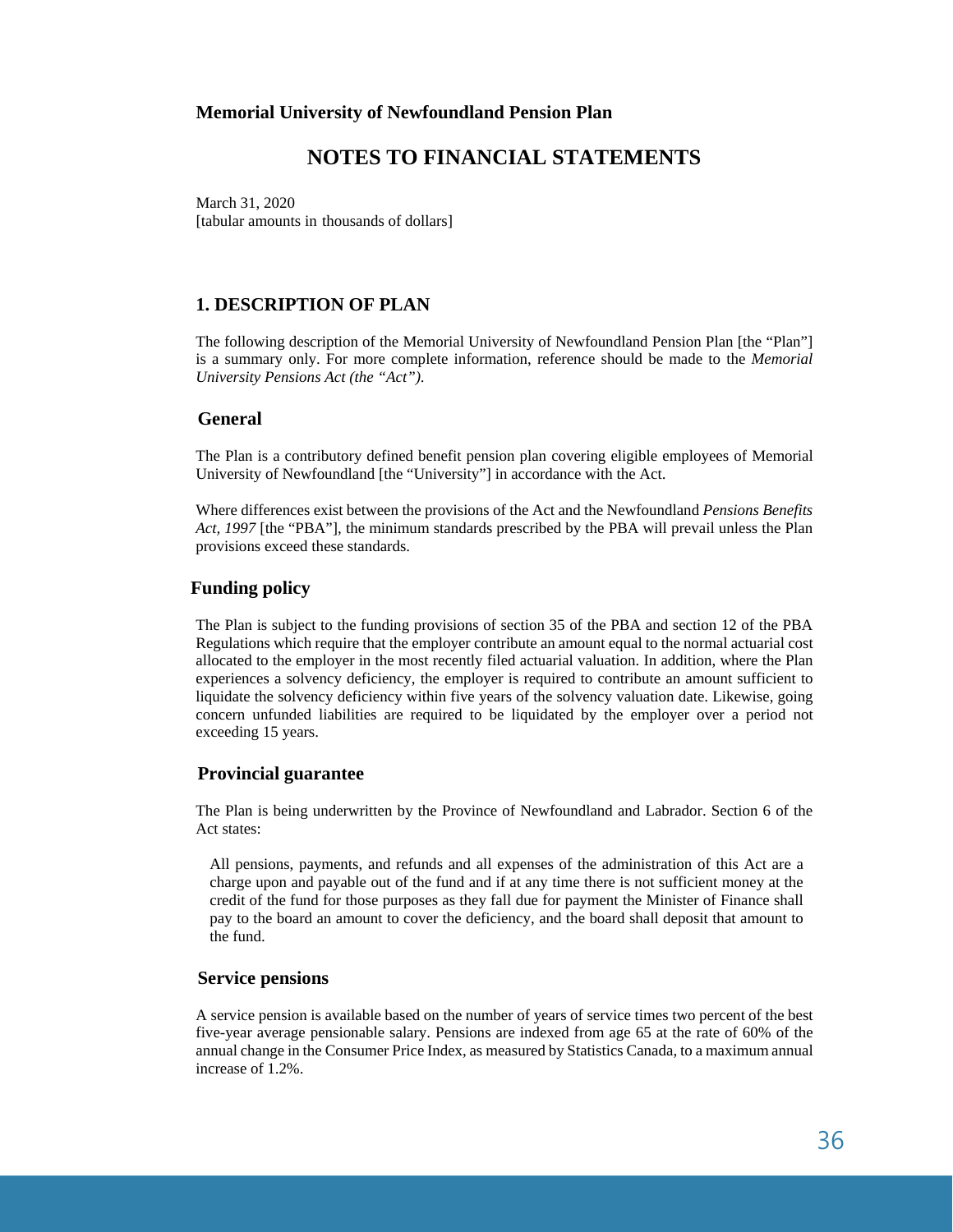#### **NOTES TO FINANCIAL STATEMENTS**

March 31, 2020 [tabular amounts in thousands of dollars]

#### **Survivors' pensions**

A survivor pension is paid to a surviving principal beneficiary or dependent child, as defined in the Act, of a member who has a minimum of two years' credited service.

#### **Death refunds**

A death refund is payable to the estate of a pensioner or survivor where such pensions have not been paid to the full extent of the individual's contributions plus interest. In a similar manner, a death refund is payable to the estate of a contributor where no survivor pension is paid. A death refund may also be paid to a surviving principal beneficiary who elects to transfer the commuted value of their survivor pension from the Plan where the death of a contributor precedes the commencement of their pension.

#### **Refunds**

Upon application and subject to locking-in provisions, a terminated employee may withdraw their contributions and accumulated interest.

#### **Income taxes**

The Plan is a Registered Pension Trust as defined in the *Income Tax Act* and is not subject to income taxes.

#### **2. BASIS OF PRESENTATION**

These financial statements have been prepared on a going concern basis as set out in Section 4600, Pension Plans, in Part IV of the Chartered Professional Accountants of Canada ["CPA Canada"] Accounting Handbook. These financial statements present the information of the Plan as a separate reporting entity independent of the sponsor and participants of the Plan.

#### **3. SUMMARY OF SIGNIFICANT ACCOUNTING POLICIES**

#### **Use of estimates**

The preparation of financial statements in conformity with Canadian accounting standards for pension plans requires management to make estimates and assumptions that affect the reported amounts of assets and liabilities and disclosure of contingent assets and liabilities at the date of the financial statements and the reported amounts of revenues and expenses during the year. Actual results could differ from these estimates. These estimates are reviewed periodically and, as adjustments become necessary, they are reported in earnings in the period during which they become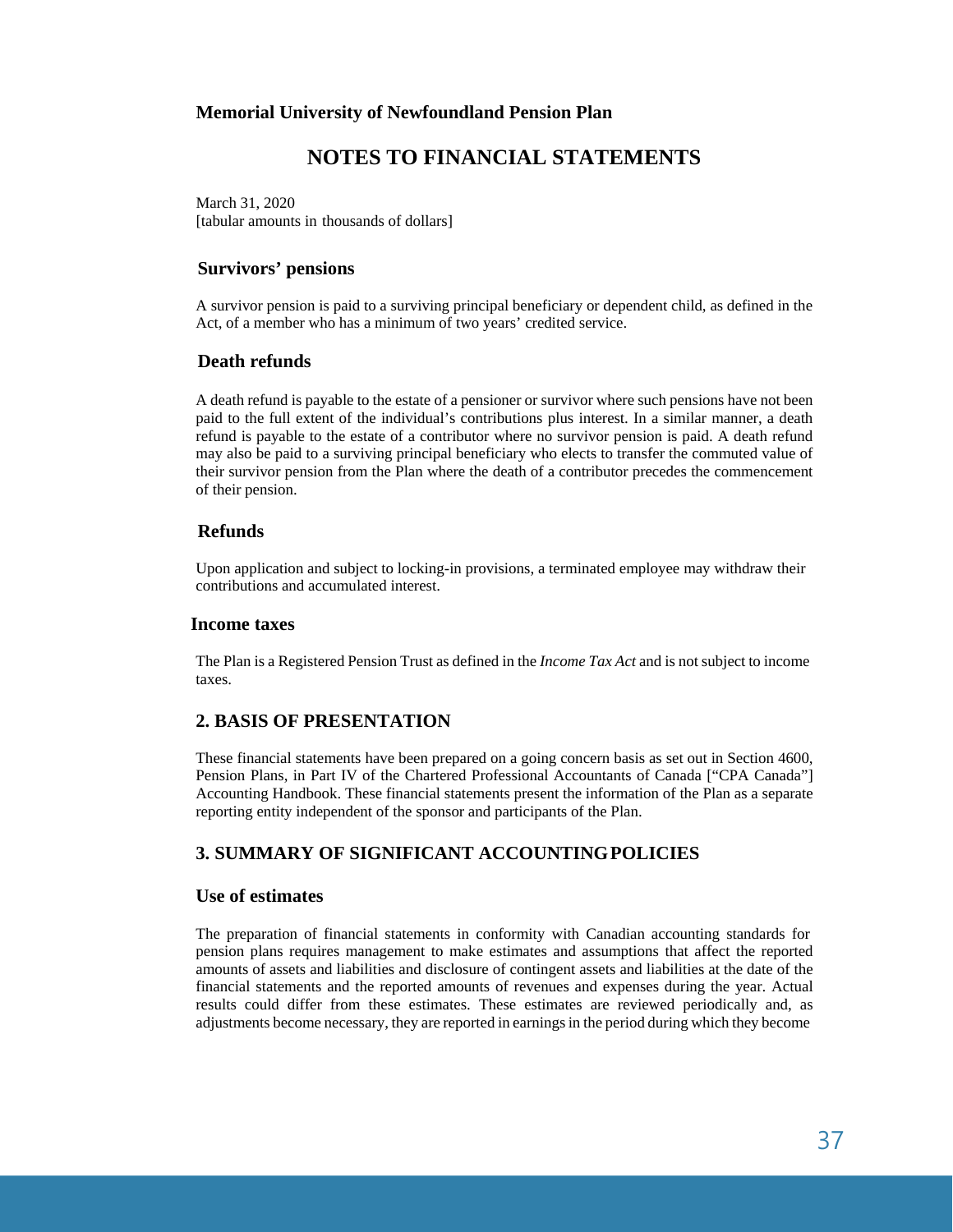#### **NOTES TO FINANCIAL STATEMENTS**

March 31, 2020 [tabular amounts in thousands of dollars]

known. Areas of key estimation include the actuarial assumptions for the determination of the pension obligations [see note 6] and the fair value of investments [see note 10].

#### **Investments**

Investments are stated at fair value and transactions are recorded as of the trade date. Fair value is the amount of consideration that would be agreed upon in an arm's length transaction between knowledgeable willing parties who are under no compulsion to act. In determining fair value, adjustments have not been made for transaction costs as they are not considered to be significant. The change in the difference between the fair value and cost of investments, at the beginning and end of each fiscal year, is reflected in the statement of changes in net assets available for benefits as current-period change in fair value of investments.

Fair value of investments is determined as follows:

Bonds, debentures and equities are valued at year-end quoted market prices where available. Where quoted prices are not available, estimated fair value is calculated using comparable securities. In the case of bonds and debentures, fair value measurement is based upon the bid price whereas equities are valued at the mid-point of the bid-ask spread.

Short-term notes, treasury bills and term deposits maturing within a year are valued at amortized cost, which, together with accrued interest income, approximates fair value given the short-term nature of these instruments.

Guaranteed investment certificates and term deposits maturing after one year are valued at fair value determined as the present value of estimated future cash flows discounted at interest rates in effect on the last business day of the year for investments of a similar type, quality, and maturity.

Pooled fund investments are valued at the unit value supplied by the pooled fund administrator, which represents the Plan's proportionate share of underlying net assets at fair value determined using closing market prices.

The investment in real estate is comprised of units in both a closed-end real estate fund and an openend real estate fund. The fair value of properties in both funds is determined at least annually by independent accredited appraisers. New acquisitions are carried at cost for the first 12 months. Due to prevailing market conditions, precipitated by the existing global pandemic, real estate appraisals are subject to material valuation uncertainty at March 31, 2020.

#### **Investment income**

Investment income, which is recorded on the accrual basis, includes realized gains (losses) on the sale of investments, interest income, dividends and unrealized changes in fair value.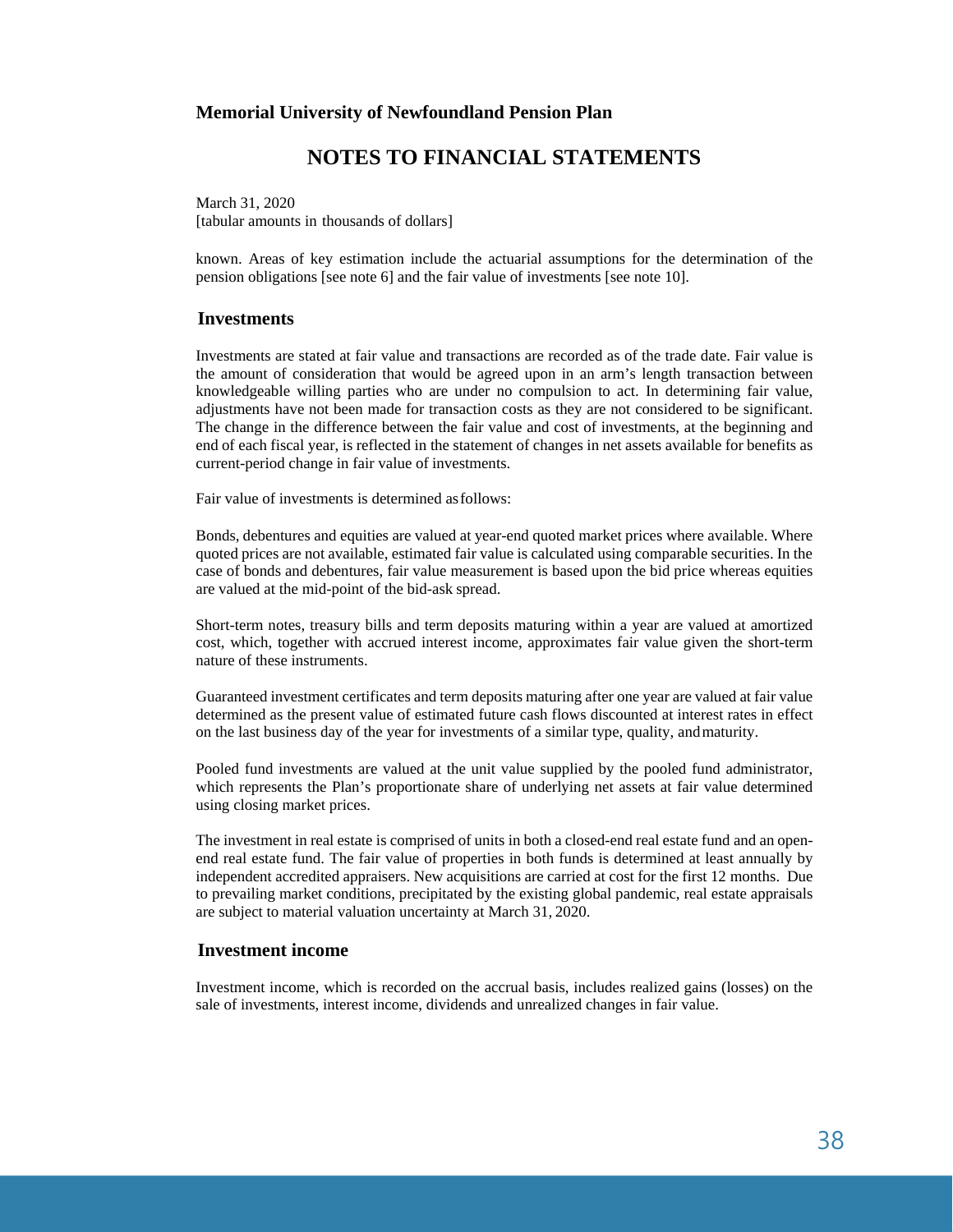#### **NOTES TO FINANCIAL STATEMENTS**

March 31, 2020 [tabular amounts in thousands of dollars]

#### **Realized gain on sale of investments**

The realized gain on the sale of investments is the difference between proceeds received and the average cost of investments sold.

#### **Recognition of contributions and benefits**

Contributions and benefits are recognized on the accrual basis of accounting.

All current service and required contributions from the University and Plan participants, respectively, are reflected in the year of the Plan participant's earnings.

#### **Foreign currency translation**

The fair value of foreign currency denominated investments, included in the statement of net assets available for benefits, is translated into Canadian dollars at year-end rates of exchange. Gains and losses arising from translations are included in the current-period increase in fair value of investments.

Foreign currency denominated transactions including cost amounts, are translated into Canadian dollars at the rates of exchange in effect on the dates of the related transactions.

#### **Intangible assets**

Intangible assets are amortized on the basis of their estimated useful lives using the straight line method and the following duration:

Software 10 years

#### **Fair value of financial instruments**

Investment assets and liabilities are measured at fair value as disclosed elsewhere in these financial statements. Other assets and liabilities do not have significant fair value risk as they are all due within twelve months.

#### **4. DUE FROM MEMORIAL UNIVERSITY OF NEWFOUNDLAND**

The treasury function of the Plan is administered by the University and, therefore, the Due from Memorial University of Newfoundland account represents funds owed to the Plan by the University.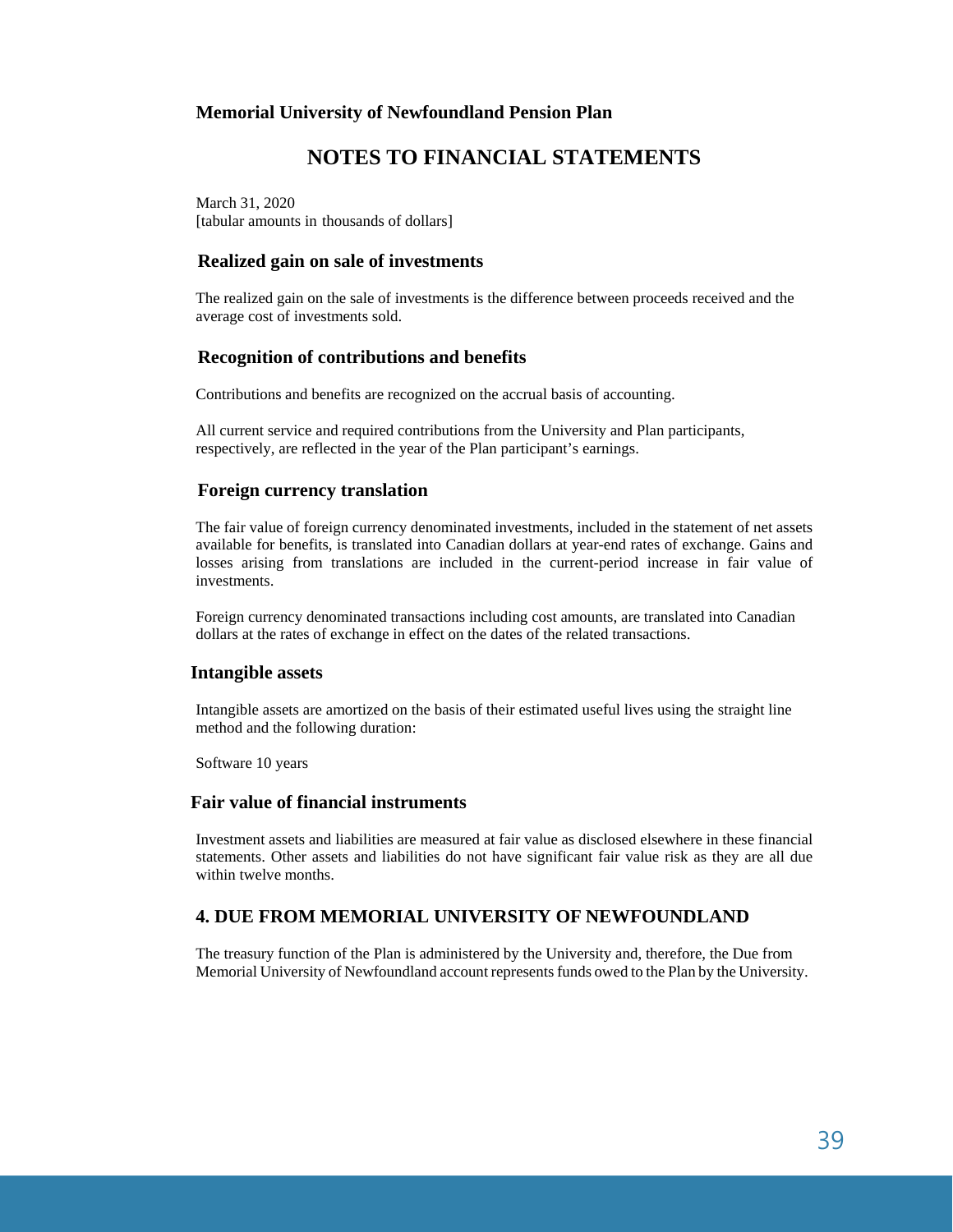### **NOTES TO FINANCIAL STATEMENTS**

March 31, 2020

[tabular amounts in thousands of dollars]

#### **5. INVESTMENTS**

[a] The following table summarizes investments at fair value:

|                                 | 2020      | 2019     |
|---------------------------------|-----------|----------|
| Cash and short-term investments | 37,103    | 44,047   |
| Canadian bonds and debentures:  |           |          |
| Federal                         | 65,353    | 71,685   |
| Provincial                      | 70,784    | 60,982   |
| Corporate                       | 93,891    | 81,209   |
| Pooled funds                    | 202,733   | 194,220  |
|                                 | 432,761   | 408,096  |
| Canadian equities:              |           |          |
| Common stock                    | 271,408   | 319,687  |
| Pooled funds                    | 100,537   | 115,437  |
|                                 | 371,945   | 435,124  |
| Foreign equities:               |           |          |
| Common stock                    | 315,777   | 334,795  |
| Pooled funds                    | 183,339   | 179,393  |
|                                 | 499,116   | 514,188  |
| Total equities                  | 871,061   | 949,312  |
| Canadian Real estate            | 140,057   | 138,448  |
| <b>Canadian Mortgages</b>       | 131,550   | 126,483  |
|                                 | 1.612.532 | .666.386 |

[b] Realized losses arising from foreign currency translation amounted to \$341,462 for the year ended March 31, 2020 [2019 – loss of \$64,611]. For financial statement presentation purposes, these amounts have been included in realized gain on sale of investments.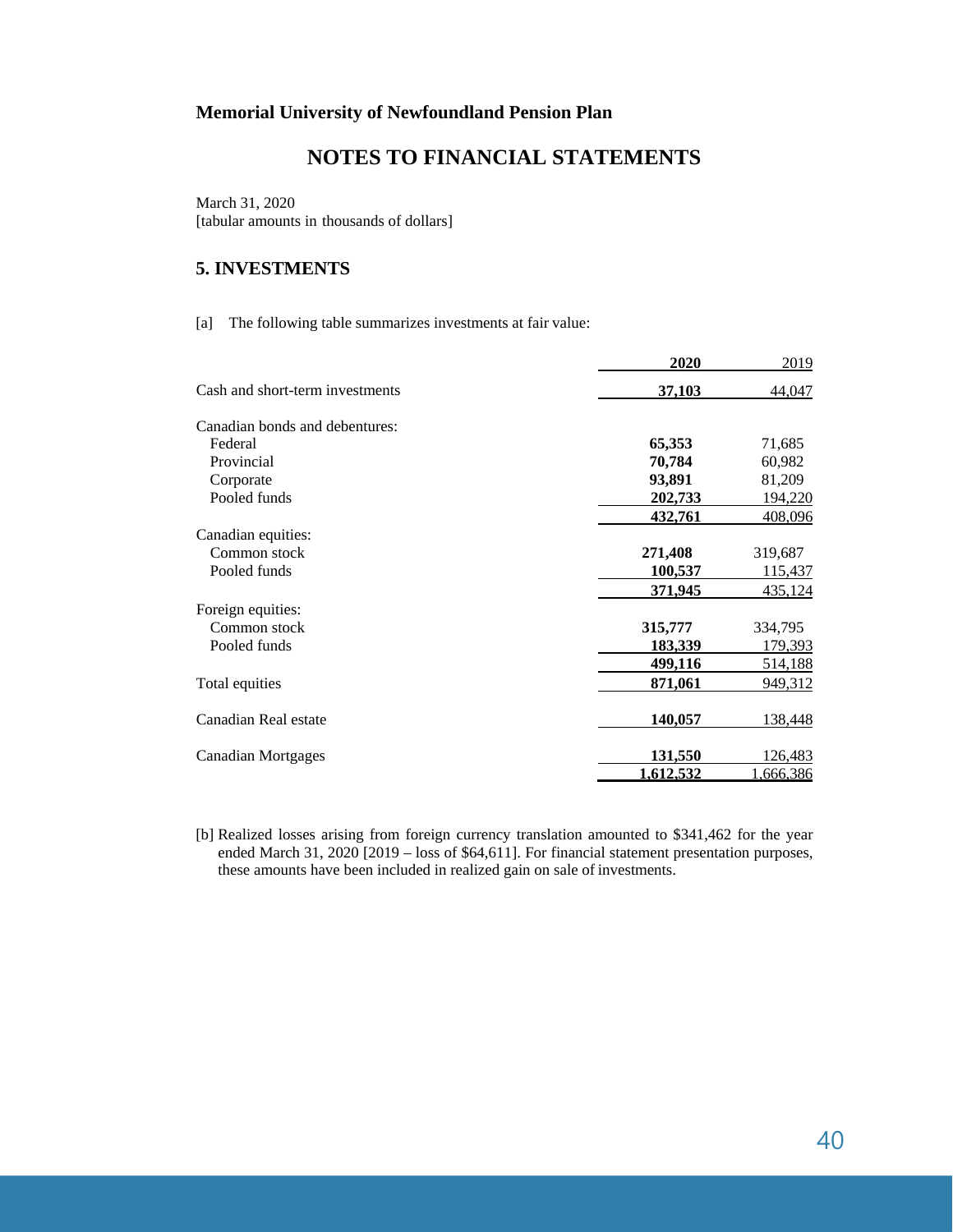#### **NOTES TO FINANCIAL STATEMENTS**

March 31, 2020 [tabular amounts in thousands of dollars]

#### **6. OBLIGATION FOR PENSION BENEFITS**

The present value of accrued pension benefits was determined using the projected benefits method prorated on service and the administrator's best estimate assumptions. The Actuary, Eckler Limited, performed an actuarial valuation as at December 31, 2019, and extrapolated the results to March 31, 2020.

The actuarial present value of benefits as at March 31, 2020, was estimated to be \$1,918,674 [2019 – \$1,861,829]. The statement of changes in pension obligations outlines the principal components of change in actuarial present value from one year to the next.

The assumptions used in determining the actuarial value of accrued pension benefits were developed by reference to expected long-term market conditions. Significant long-term actuarial assumptions used in the December 31, 2019, valuation were:

#### **Discount rate** Salary escalation rate **Salary escalation rate**  $S$

5.6% [2018 – 5.8%] pre- and post-retirement 3.75% [2018 – 4.0%] per annum

The actuarial value of net assets available for benefits has been determined at amounts that reflect long-term market trends [consistent with assumptions underlying the valuation of the accrued pension benefits]. The fair value is the underlying basis and incorporates an investment reserve calculated as the unamortized difference between expected and actual investment returns over a period of three years.

The actuarial asset values used in the extrapolations for 2020 and 2019 were as follows:

|                                                                                                 | 2020      | 2019      |
|-------------------------------------------------------------------------------------------------|-----------|-----------|
| Net assets available for benefits<br>Actuarial value changes not reflected in fair value of net | 1,616,811 | 1,667,740 |
| assets                                                                                          | 63.370    | (19,677)  |
| Actuarial value of net assets available for benefits                                            | 1.680.181 | .648.063  |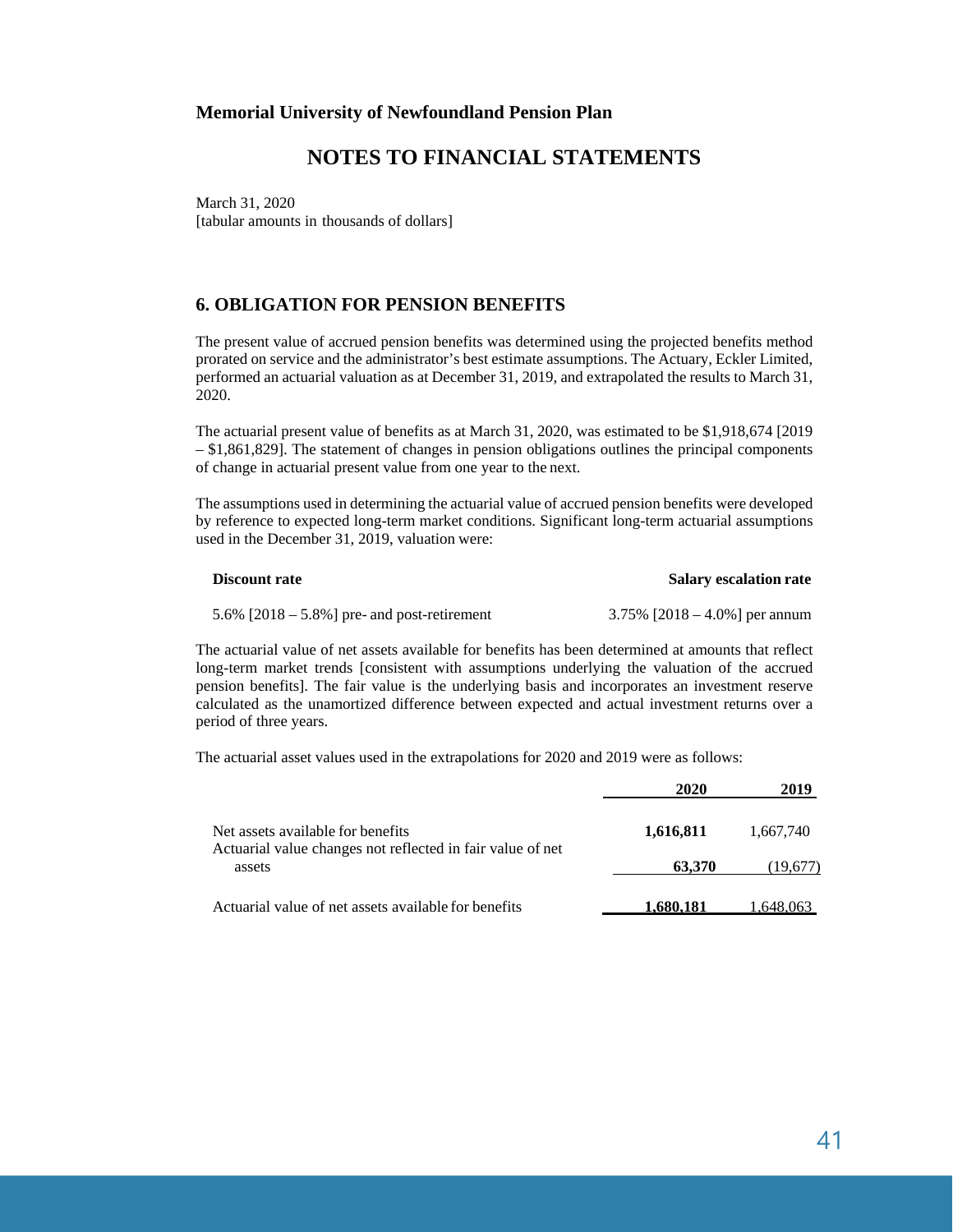#### **NOTES TO FINANCIAL STATEMENTS**

March 31, 2020 [tabular amounts in thousands of dollars]

#### **7. FUNDING POLICY**

Pursuant to the Act, employees are required to contribute to the Plan in accordance with the following schedule:

- 11.8% of pensionable earnings up to the Year's Basic Exemption ["YBE"] under the *Canada Pension Plan Act*;
- 10.0% of pensionable earnings above the YBE up to and including the Year's Maximum Pensionable Earnings ["YMPE"] under the *Canada Pension Plan Act*;
- 11.8% of pensionable earnings above the YMPE.

The University is required to contribute an amount equal to the contributions paid by employees and any additional amounts required to be paid by an employer under the PBA. For the period April 1, 2015 to March 31, 2020, the University was exempt from the going concern funding requirements of the PBA thereby allowing deferral of the special payments otherwise due for the fiscal years 2015/16 through 2019/20.

With respect to solvency, the University is exempt to March 31, 2020, from the PBA requirement to liquidate solvency deficiencies within five years of the solvency valuation date. Where the solvency ratio is below prescribed limits the University will, however, make special payments into the fund representing the solvency deficiency on refunds and transfers paid out of the fund.

A valuation of the Plan was performed as at December 31, 2019 and the results have been extrapolated to March 31, 2020, for financial statement reporting. The extrapolation revealed that the going concern unfunded liability is \$238.5 million at March 31, 2020, based on current Plan provisions and PBA requirements. A portion of the unfunded liability relates to the past service cost of indexing, introduced under the Plan, effective July 1, 2004. A funding arrangement was implemented coincident with the introduction of indexing to liquidate this unfunded liability over a period of 40 years. At March 31, 2020, approximately 24.25 years are remaining in the amortization schedule. The indexing liability is amortized on a declining balance basis along with recognition that if the indexing contributions (i.e., an additional 0.6% of payroll being made by both the University and Employees) exceed the originally scheduled amortization payment, then 15 years' worth of these excess contributions can be accounted for when determining the University's special payments.

The December 31, 2019, actuarial valuation disclosed a going concern unfunded liability of \$201.7 million. The University is required to make special payments to amortize the unfunded liability over a period of not more than 15 years. The portion of the going concern unfunded liability (after accounting for the indexing liability) to be amortized was \$133.3 million and the required amortization payment for fiscal 2020/2021 is \$34.5 million [or 11.4% of pensionable payroll]. The Plan is being funded in accordance with the December 31 2018 actuarial valuation. The next actuarial valuation for funding is due no later than December 31, 2021 [i.e., within three years of the December 31, 2018, actuarial valuation].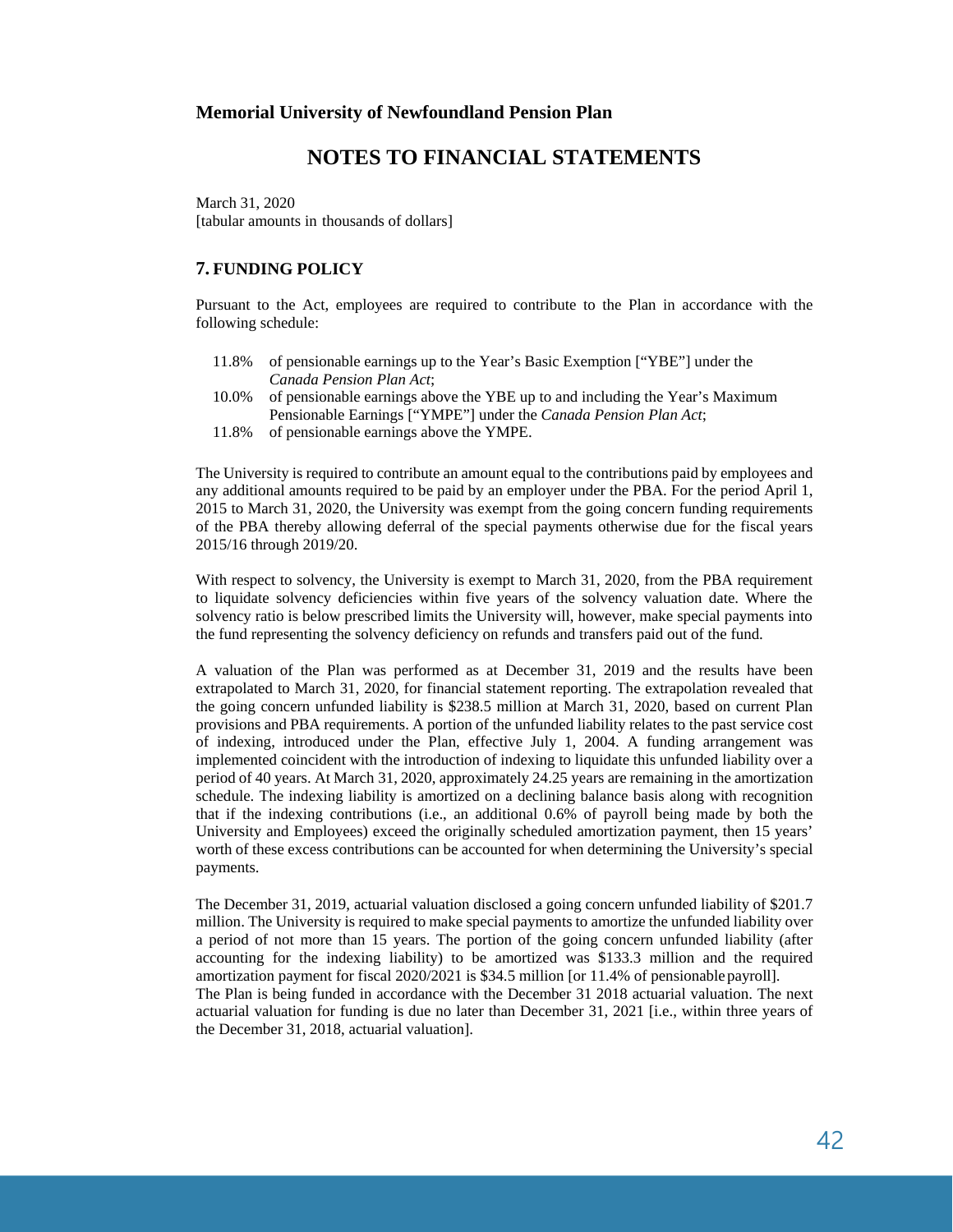### **NOTES TO FINANCIAL STATEMENTS**

March 31, 2020 [tabular amounts in thousands of dollars]

## **8. ADMINISTRATIVE EXPENSES**

Administrative expenses are paid by the University on behalf of the Plan. The Plan then reimburses the University on a monthly basis. A detailed breakdown of these expenses is as follows:

|                                | 2020  | 2019  |
|--------------------------------|-------|-------|
| Administrative expenses:       |       |       |
| <b>Actuarial</b> fees          | 261   | 177   |
| <b>Administrative Services</b> | 294   | 283   |
| Audit fees                     | 13    | 12    |
| Custodial fees                 | 346   | 375   |
| Investment management fees     | 5,773 | 5,378 |
| Salaries and benefits          | 443   | 461   |
| Amortization                   | 44    | 44    |
| Other fees                     | 13    | 13    |
|                                | 7.187 | 6,743 |

#### **9. INTANGIBLE ASSETS**

| 2020     |     |                                                  | 2019  |      |                                    |                   |
|----------|-----|--------------------------------------------------|-------|------|------------------------------------|-------------------|
|          |     | <b>Cost</b> Accumulated Net Book<br>Amortization | Value | Cost | <b>Accumulated</b><br>Amortization | Net book<br>Value |
| Software | 437 | 306                                              | 131   | 437  | 262                                | 175               |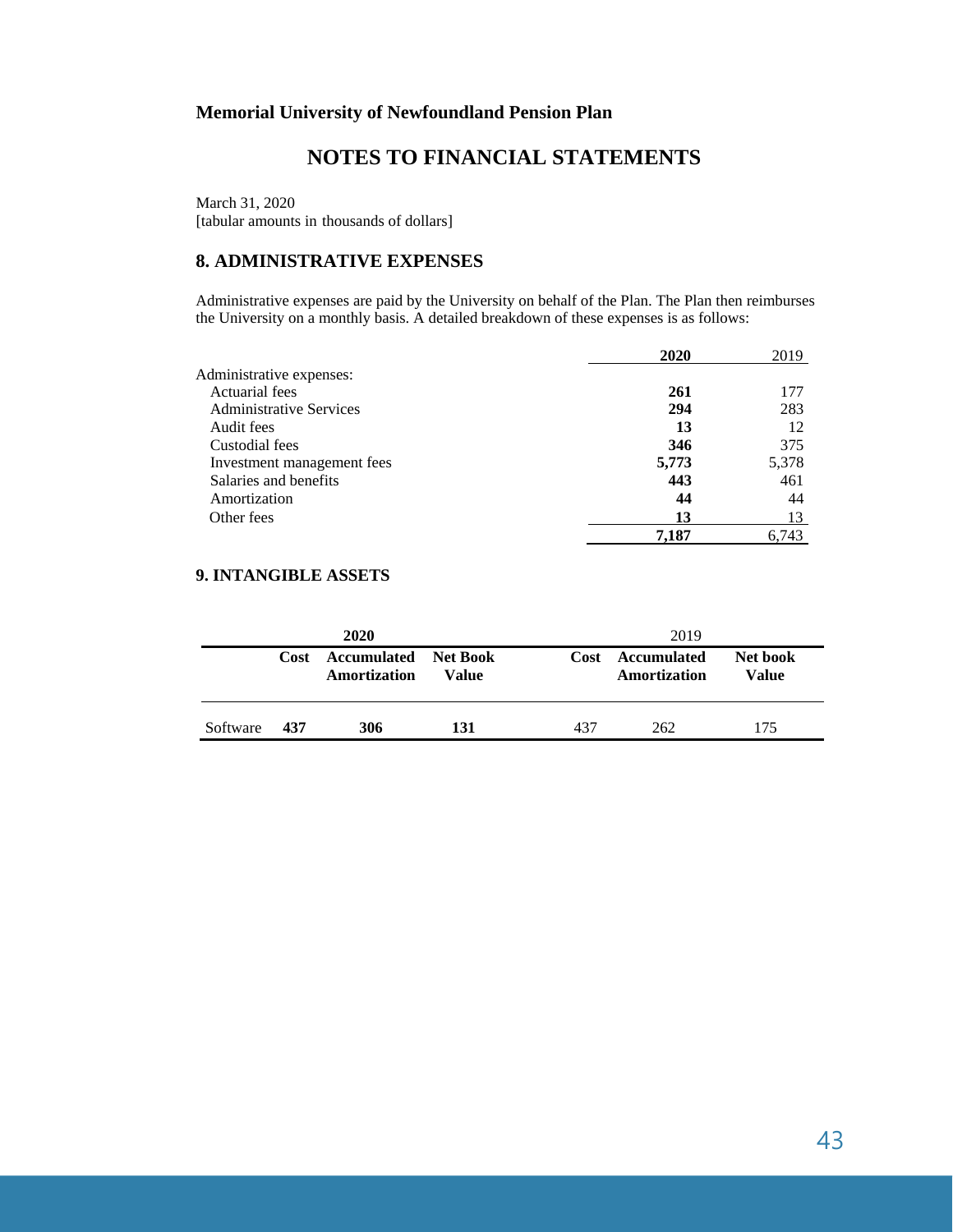#### **NOTES TO FINANCIAL STATEMENTS**

March 31, 2020 [tabular amounts in thousands of dollars]

#### **10. FAIR VALUE MEASUREMENTS, FINANCIAL RISKS AND RISK MANAGEMENT**

The fair value of investments is as described in notes 3 and 5[a]*.* The fair value of other financial assets and liabilities, namely contributions receivable, accrued interest and dividends, due from Memorial University of Newfoundland, accounts payable and accrued expenses, and accrued pension refunds are measured at amortized cost. The fair value of amounts due from pending trades and amounts payable from pending trades is represented by the fair value of the underlying securities.

#### **Fair value hierarchy**

|                               | 2020      | 2019      |
|-------------------------------|-----------|-----------|
| Level 1                       |           |           |
| Cash & short term investments | 37,103    | 44,047    |
| Equities                      | 587,185   | 654,482   |
|                               | 624,288   | 698,529   |
|                               |           |           |
| Level 2                       |           |           |
| Equities – Pooled Funds       | 283,876   | 294,830   |
| Bonds & debentures            | 432,761   | 408,096   |
| Mortgages                     | 131,550   | 126,483   |
|                               | 848,187   | 829,409   |
| Level 3                       |           |           |
| Real estate                   | 140,057   | 138,448   |
|                               | 1,612,532 | 1,666,386 |
|                               |           |           |

Financial instruments measured at fair value are classified according to a fair value hierarchy that reflects the importance of the data used to perform each valuation. The fair value hierarchy is made up of the following levels:

Level 1- valuation based on quoted prices (unadjusted) in active markets for identical assets or liabilities;

Level 2- valuation techniques based on inputs other than quoted prices included in Level 1 that are observable for the asset or liability and derived, either directly as prices or indirectly from prices;

Level 3- valuation techniques using inputs for the asset or liability that are not based on observable market data (unobservable inputs).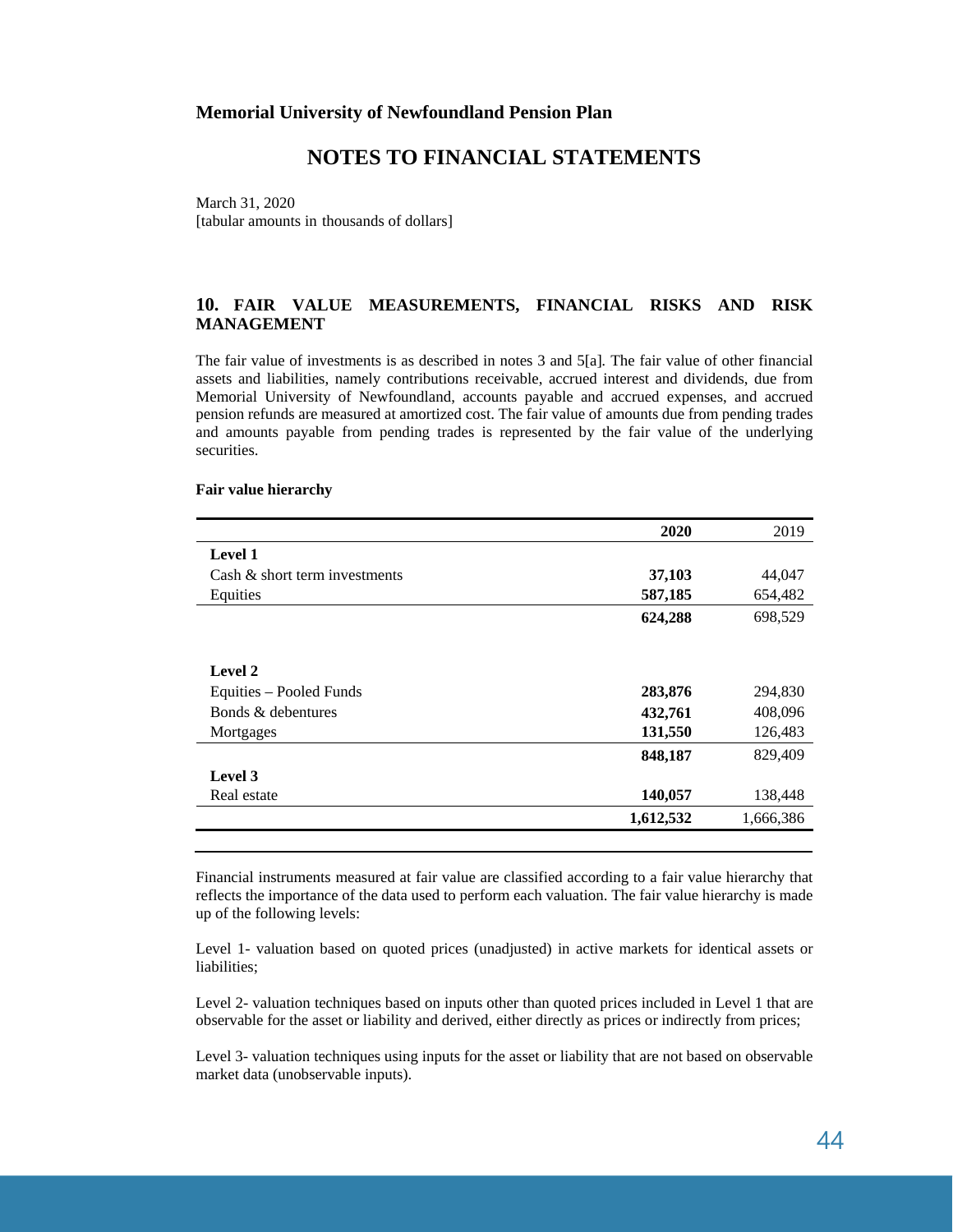#### **NOTES TO FINANCIAL STATEMENTS**

March 31, 2020 [tabular amounts in thousands of dollars]

The fair value hierarchy requires the use of observable data on the market each time such data exists. A financial instrument is classified at the lowest level of hierarchy for which significant input has been considered in measuring fair value. There have been no significant transfers between Levels for all reporting periods presented.

The following table summarizes the changes in the fair value of financial instruments classified in Level 3 for the year ended March 31:

#### **Level 3**

|                               | 2020     | 2019    |
|-------------------------------|----------|---------|
| <b>Real estate</b>            |          |         |
| Balance at beginning of year  | 138,448  | 128,995 |
| Net purchases                 | 19,514   | 670     |
| Net Dispositions              | (31,673) | (837)   |
| Net dividends earned          | 2,366    | 2,559   |
| Net dividends transferred out | (2,319)  | (2,430) |
| Net realized gains            | 5,390    | 53      |
| Net unrealized gains          | 8,377    | 9,567   |
| Administrative expenses       | (46)     | (129)   |
|                               | 140,057  | 138.448 |

Fair values of investments are exposed to price risk, liquidity risk and credit risk.

#### **Price risk**

Price risk is comprised of currency risk, interest rate risk, and market risk.

[a] **Currency risk:** Currency risk relates to the possibility that the investments will change in value due to future fluctuations in the U.S., Euro, and other international foreign exchange rates. For example, a 5% strengthening of the Canadian dollar against the U.S. dollar at March 31, 2020, would have decreased the U.S. investment value by approximately \$17,500,000. Conversely, a 5% weakening of the Canadian dollar against the U.S. dollar at March 31, 2020, would have increased the U.S. investment value by approximately \$17,500,000.

A 5% strengthening of the Canadian dollar against the U.K. Pound at March 31, 2020, would have decreased the U.K. investment value by approximately \$1,350,000. Conversely, a 5% weakening of the Canadian dollar against the U.K. Pound at March 31, 2020, would have increased the U.K. investment value by approximately \$1,350,000.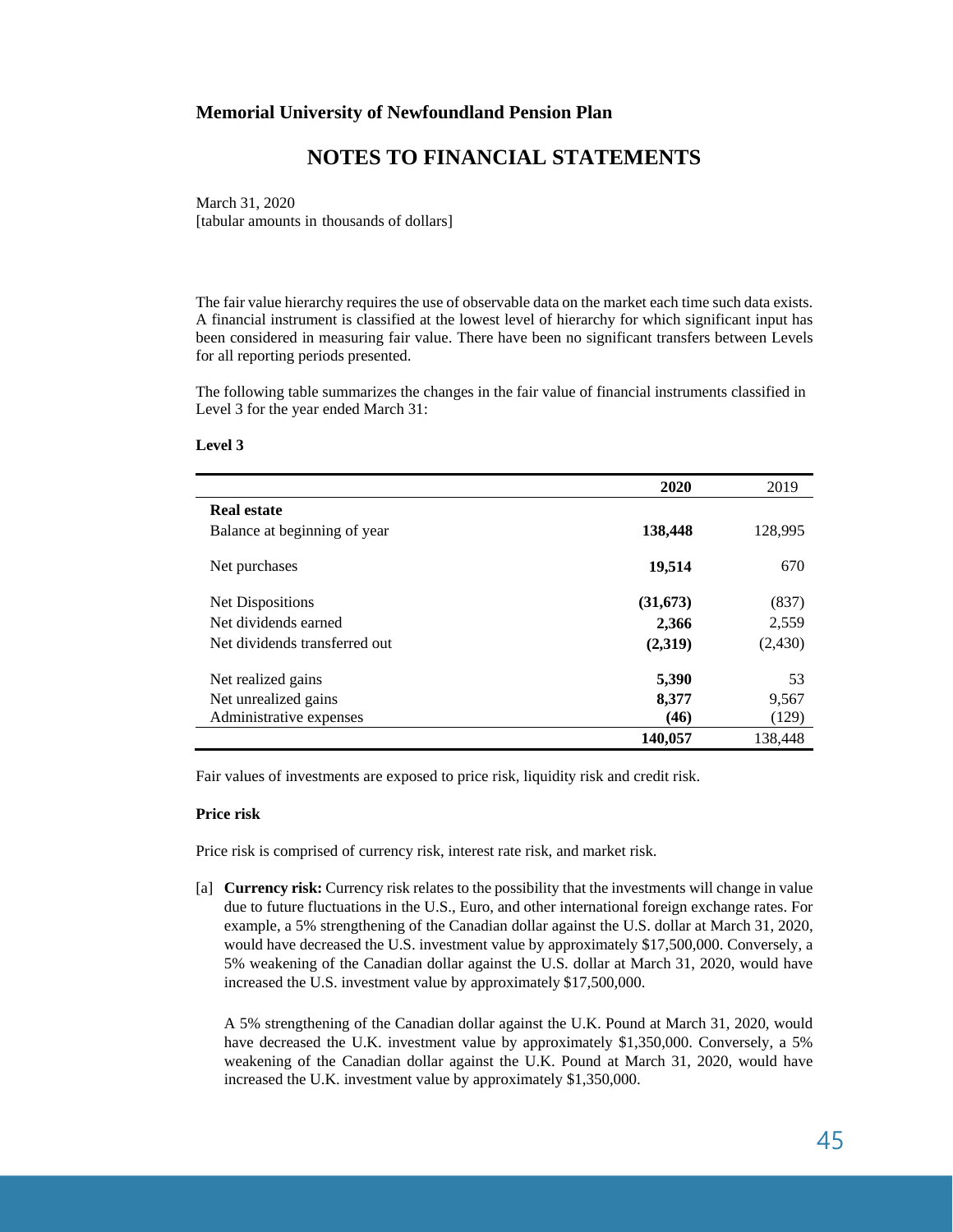#### **NOTES TO FINANCIAL STATEMENTS**

March 31, 2020 [tabular amounts in thousands of dollars]

> A 5% strengthening of the Canadian dollar against the Euro at March 31, 2020, would have decreased the European investment value by approximately \$2,450,000. Conversely, a 5% weakening of the Canadian dollar against the Euro at March 31, 2020, would have increased the European investment value by approximately \$2,450,000.

> A 5% strengthening of the Canadian dollar against the Swiss Franc at March 31, 2020, would have decreased the Swiss investment value by approximately \$1,000,000. Conversely, a 5% weakening of the Canadian dollar against the Swiss Franc at March 31, 2020, would have increased the Swiss investment value by approximately \$1,000,000.

[b] **Interest rate risk:** Interest rate risk relates to the possibility that the investments will change in value due to future fluctuations in market interest rates, thereby impacting pension liabilities which are exposed to longer-term fixed-income instruments. Duration is an appropriate measure of interest rate risk for fixed-income funds as a rise in interest rates will cause a decrease in bond prices: the longer the duration, the greater the effect. At March 31, 2020, the average duration of the bond portfolio was 7.5 years. Therefore, if interest rates were to increase by 1%, the value of the bond portfolio would drop by 7.5%.

|                                       | Within<br>1-year | $1-5$<br>vears | 5-10 years | Over<br>10<br>years | No specific<br>maturity | <b>Total</b> |
|---------------------------------------|------------------|----------------|------------|---------------------|-------------------------|--------------|
| Cash and<br>short-term<br>investments | 37,103           |                |            |                     |                         | 37,103       |
| Bonds and debentures                  |                  |                |            |                     |                         |              |
| Federal                               | 10,447           | 3,349          | 13,333     | 5,944               |                         | 33,073       |
| Provincial                            |                  | 9,720          | 14,665     | 45,677              |                         | 70,062       |
| Corporate                             | 13,796           | 80,363         | 17,509     | 15,225              |                         | 126,893      |
| Pooled funds                          |                  |                |            |                     | 202,733                 | 202,733      |
| Total bonds and debentures            | 24,243           | 93,432         | 45,507     | 66,846              | 202,733                 | 432,761      |
| Total fixed income                    | 61,346           | 93,432         | 45,507     | 66,846              | 202,733                 | 469,864      |

[c] **Market risk:** Market risk relates to the possibility that the investments will change in value due to future fluctuations in market prices. This risk is reduced by the Plan's investment policy which incorporates diversification of the investment portfolio across various asset classes and within each asset class. Equity price risk is managed by investing in Canadian, U.S. and international equities through the use of five external investment managers utilizing differing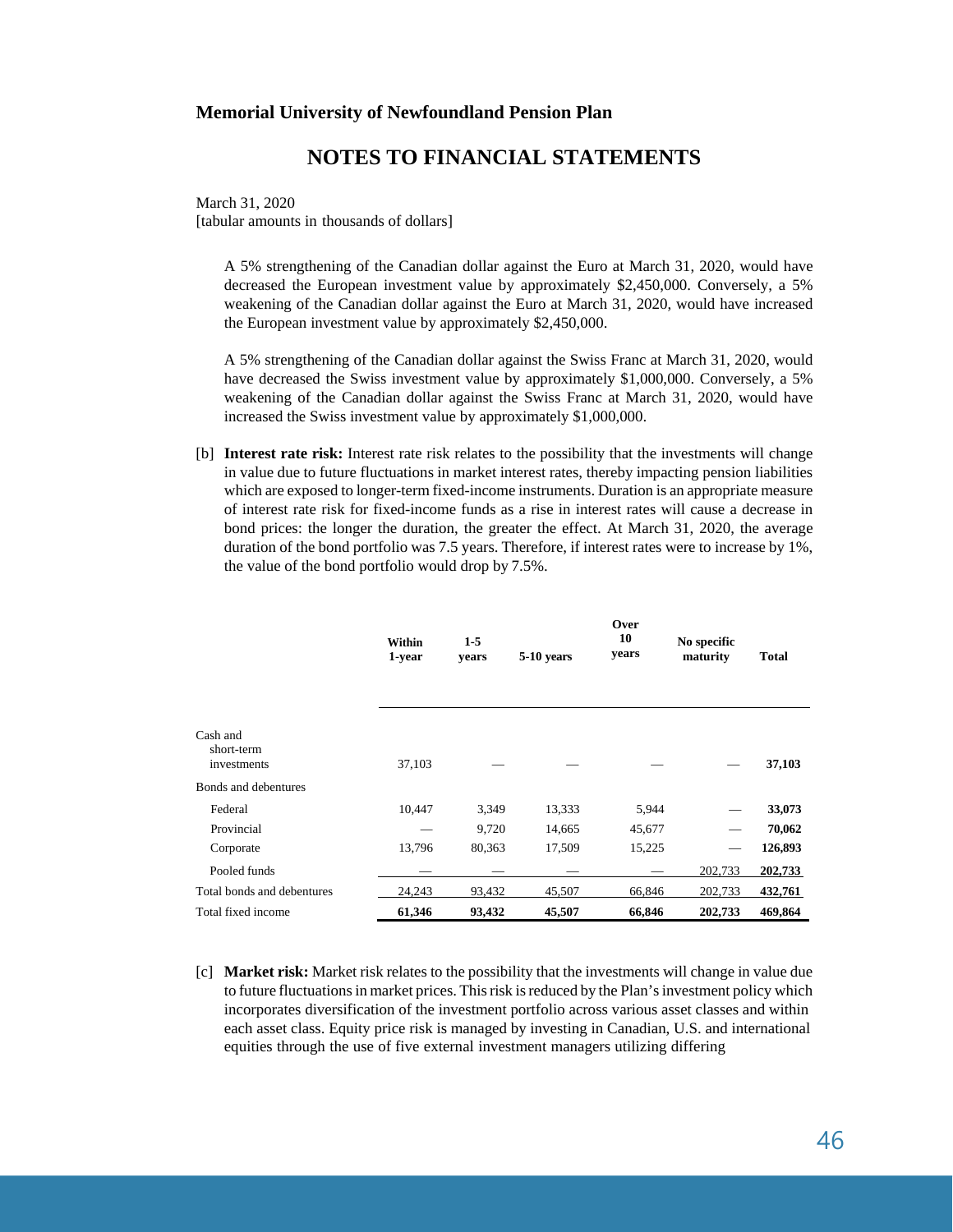#### **NOTES TO FINANCIAL STATEMENTS**

March 31, 2020 [tabular amounts in thousands of dollars]

> investment styles. The equity portfolio is diversified across a range of economic sectors and companies and is limited to stocks traded on recognized stock exchanges.

> Fixed-income market risk is managed by diversifying across various government and corporate issuers and by maintaining minimum quality ratings of "A" as determined by recognized bond rating agencies. The minimum quality rating for the pooled index bond fund is "BBB".

> Price risk can be measured in terms of volatility, i.e., the standard deviation of change in the value of a financial instrument within a specific time horizon. Based on the volatility of the Plan's current asset class holdings shown below, the expectation is that over the long term (15 years), the Plan will return approximately 5.3%, with a 95% probability of the 15 year annualized return falling within the range of 1.0% to 8.8%.

|                                 | <b>Estimated</b><br>volatility % |
|---------------------------------|----------------------------------|
| Asset class                     |                                  |
| Canadian equities               | $+/- 17.60$                      |
| U.S. equities                   | $+/- 17.00$                      |
| International equities          | $+/- 18.20$                      |
| Real estate                     | $+/-$ 8.20                       |
| Mortgages                       | $+/-$ 3.60                       |
| Cash and short-term investments | $+/-$ 1.40                       |
| Canadian bonds and debentures   | $+/-$ 3.90                       |

|                                    | Market value at       |                               |
|------------------------------------|-----------------------|-------------------------------|
|                                    | <b>March 31, 2020</b> | Investments %                 |
| <b>Held-for-trading securities</b> |                       |                               |
| Cash and short-term investments    | 37,103                | 2.3                           |
| Canadian bonds and debentures      | 432,761               | 26.8                          |
| Canadian equities                  | 370,426               | 23.0                          |
| U.S. equities                      | 317,296               | 19.7                          |
| International equities             | 183,339               | 11.4                          |
| Canadian real estate               | 140,057               | 8.7                           |
| Canadian mortgages                 | 131.550               | 8.1                           |
| Total                              | 1,612,532             | 100.0                         |
|                                    | $%$ change            | Net impact on<br>market value |
| <b>Benchmark for investments</b>   |                       |                               |
| S&P/TSX Composite Index            | $+/- 17.60$           | $+/- 65.195$                  |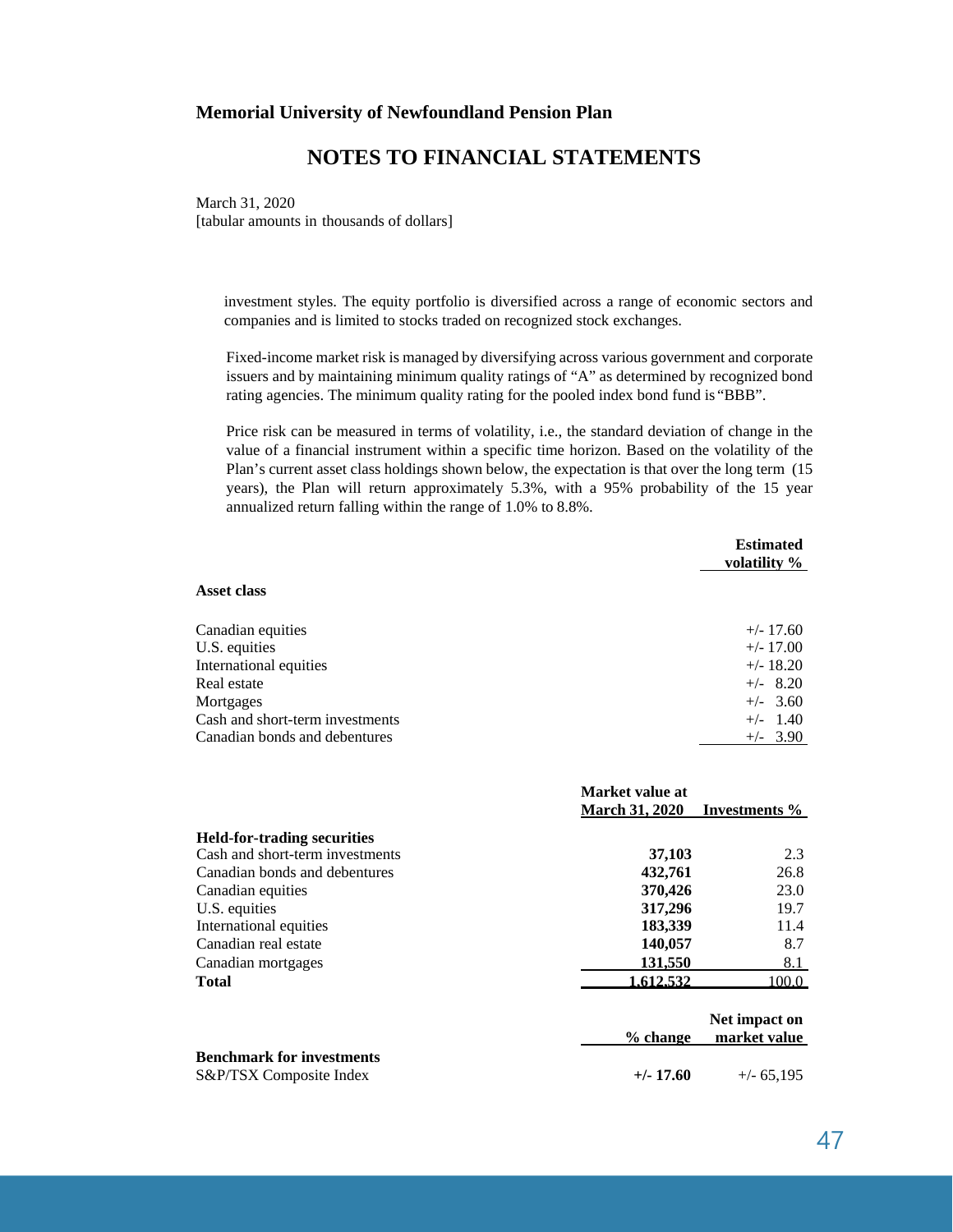#### **NOTES TO FINANCIAL STATEMENTS**

March 31, 2020 [tabular amounts in thousands of dollars]

| S&P 500 C\$                       | $+/- 17.00$ | $+/- 59.278$ |
|-----------------------------------|-------------|--------------|
| <b>MSCI EAFE CS</b>               | $+/- 18.20$ | $+/- 33.368$ |
| <b>CPI</b>                        | $+/- 8.20$  | $+/- 11.492$ |
| Blended FTSE (60% short; 40% mid) | $+/-$ 3.60  | $+/- 4.736$  |
| <b>FTSE Universe</b>              | $+/-$ 3.90  | $+/- 16.878$ |

#### **Liquidity risk**

Liquidity risk is the risk of being unable to generate sufficient cash or its equivalent in a timely and cost-effective manner in order to meet commitments as they come due. The primary liabilities in the Plan are future benefit obligations *[see note 6]* and operating expenses. Liquidity requirements are managed through net monthly contributions and by investing in sufficiently liquid [e.g., publicly traded] equities, pooled funds and other easily marketable instruments.

#### **Credit risk**

Credit risk relates to the possibility that a loss may occur from failure of a fixed-income security issuer. At March 31, 2020, the maximum risk exposure for this type of investment amounts to \$432,761. The Plan limits credit risk by purchasing individual fixed-income instruments that have a credit rating of "A" or higher as rated by recognized Canadian bond rating services. The Plan also owns units of an indexed bond fund which may hold fixed-income instruments with credit ratings of "BBB" and above.

The following table shows the percentage of fixed-income holdings in the portfolio by credit rating:

| <b>Rating</b> |      |
|---------------|------|
| AAA           | 34.5 |
| AA            | 40.7 |
| А             | 18.1 |
| <b>BBB</b>    | 67   |

#### **11. CAPITAL DISCLOSURES**

The purpose of the Plan is to provide pension benefits to Plan members. The Plan's objective when managing capital is to preserve assets in a manner that provides it with the ability to continue as a going concern. To accomplish this objective, a broadly diversified investment portfolio is utilized to achieve the highest rate of return within an acceptable level of risk. With the assistance of an outside consultant, the Plan's pension advisory committee and the University's administration department regularly monitor the asset mix to ensure compliance with the Statement of Investment Policies and Objectives.